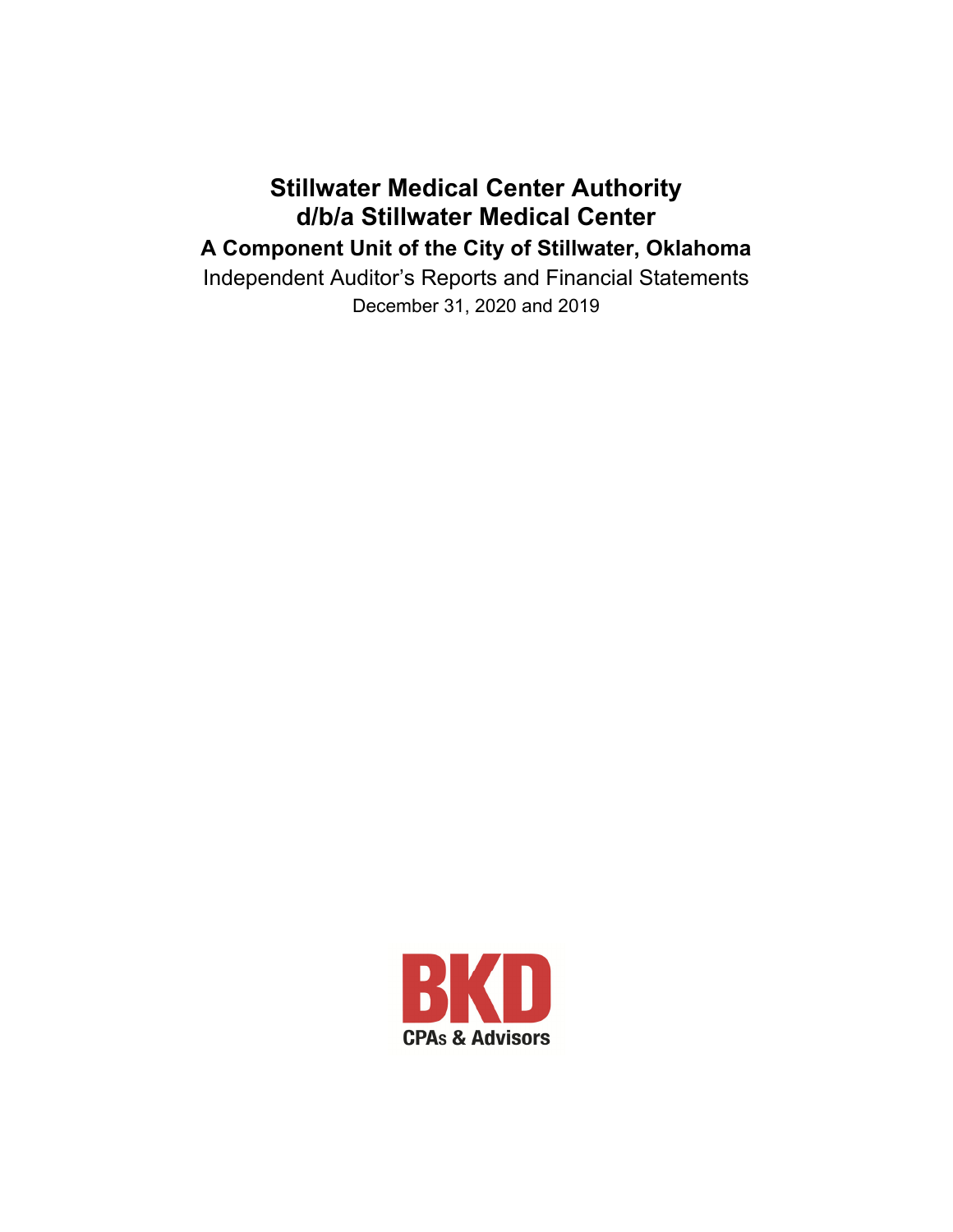### **Contents**

| <b>Financial Statements</b>                                                                                                                                                        |  |
|------------------------------------------------------------------------------------------------------------------------------------------------------------------------------------|--|
|                                                                                                                                                                                    |  |
|                                                                                                                                                                                    |  |
|                                                                                                                                                                                    |  |
|                                                                                                                                                                                    |  |
| Report on Internal Control over Financial Reporting and on<br><b>Compliance and Other Matters Based on an Audit of</b><br><b>Financial Statements Performed in Accordance with</b> |  |
|                                                                                                                                                                                    |  |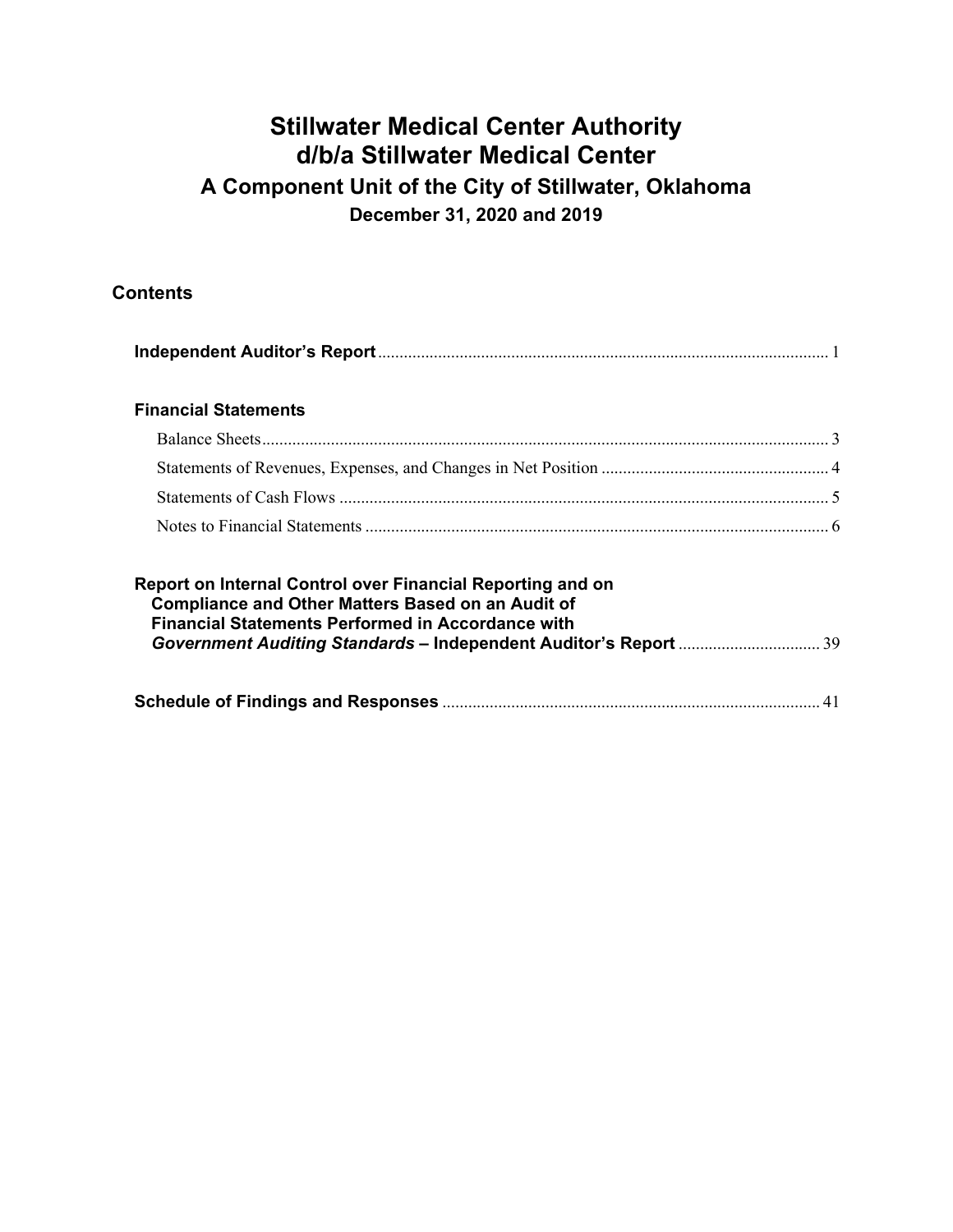

### **Independent Auditor's Report**

Board of Trustees Stillwater Medical Center Authority d/b/a Stillwater Medical Center Stillwater, Oklahoma

#### **Report on the Financial Statements**

We have audited the accompanying financial statements of Stillwater Medical Center Authority d/b/a Stillwater Medical Center (the Authority), a component unit of the City of Stillwater, Oklahoma, as of and for the years ended December 31, 2020 and 2019, and the related notes to the financial statements, which collectively comprise the Authority's basic financial statements, as listed in the table of contents.

#### *Management's Responsibility for the Financial Statements*

Management is responsible for the preparation and fair presentation of these financial statements in accordance with accounting principles generally accepted in the United States of America; this includes the design, implementation, and maintenance of internal control relevant to the preparation and fair presentation of financial statements that are free from material misstatement, whether due to fraud or error.

#### *Auditor's Responsibility*

Our responsibility is to express an opinion on these financial statements based on our audits. We conducted our audits in accordance with auditing standards generally accepted in the United States of America and the standards applicable to financial audits contained in *Government Auditing Standards*, issued by the Comptroller General of the United States. Those standards require that we plan and perform the audit to obtain reasonable assurance about whether the financial statements are free from material misstatement.

An audit involves performing procedures to obtain audit evidence about the amounts and disclosures in the financial statements. The procedures selected depend on the auditor's judgment, including the assessment of the risks of material misstatement of the financial statements, whether due to fraud or error. In making those risk assessments, the auditor considers internal control relevant to the entity's preparation and fair presentation of the financial statements in order to design audit procedures that are appropriate in the circumstances, but not for the purpose of expressing an opinion on the effectiveness of the entity's internal control. Accordingly, we express no such opinion. An audit also includes evaluating the appropriateness of accounting policies used and the reasonableness of significant accounting estimates made by management, as well as evaluating the overall presentation of the financial statements.

We believe that the audit evidence we have obtained is sufficient and appropriate to provide a basis for our audit opinion.

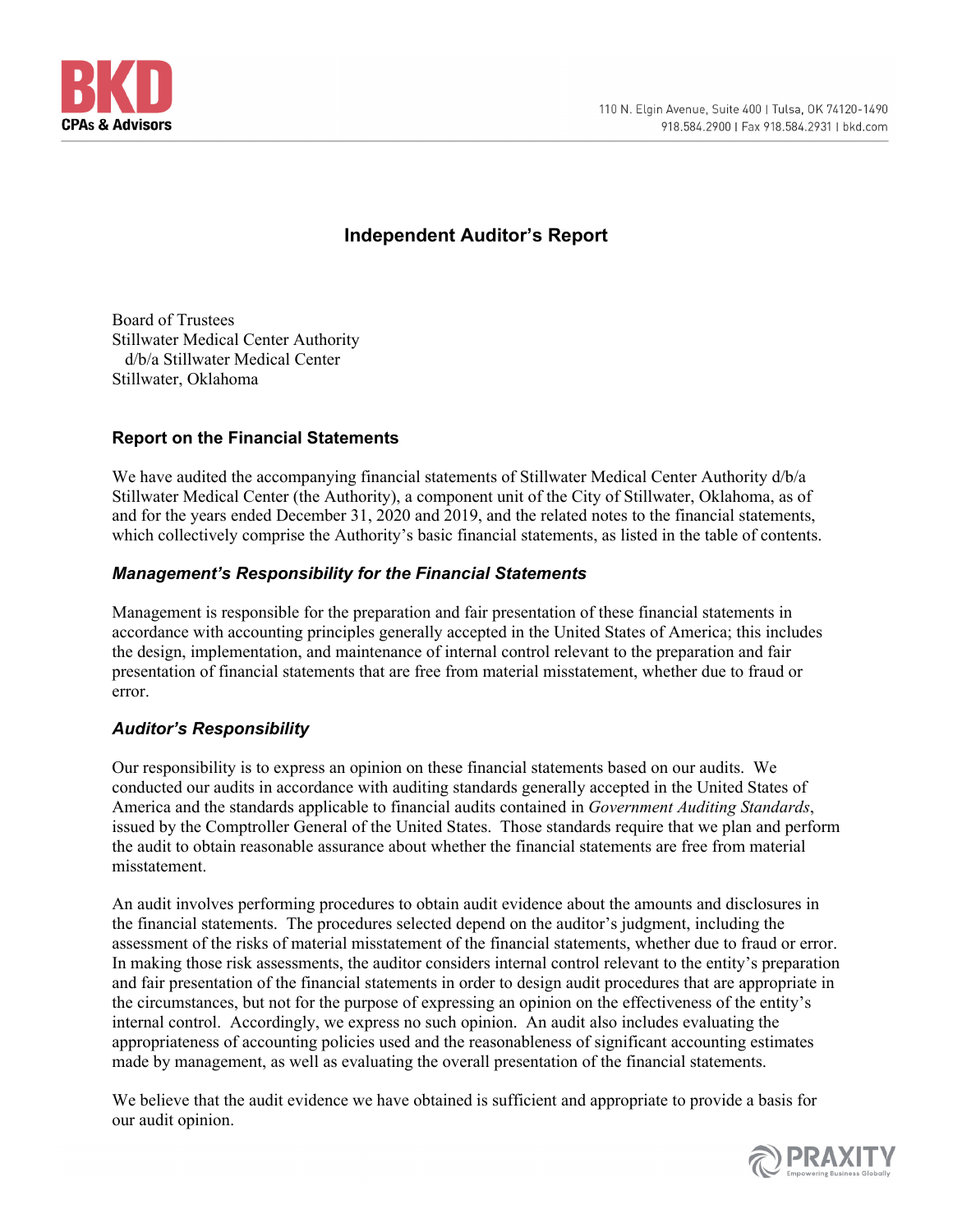Board of Trustees Stillwater Medical Center Authority d/b/a Stillwater Medical Center Page 2

### *Opinion*

In our opinion, the financial statements referred to above present fairly, in all material respects, the financial position of Stillwater Medical Center Authority d/b/a Stillwater Medical Center as of December 31, 2020 and 2019, and the changes in its financial position and its cash flows for the years then ended in accordance with accounting principles generally accepted in the United States of America.

### *Other Matter*

Management has omitted management's discussion and analysis that accounting principles generally accepted in the United States of America require to be presented to supplement the basic financial statements. Such missing information, although not a part of the basic financial statements, is required by the Governmental Accounting Standards Board, who considers it to be an essential part of financial reporting for placing the basic financial statements in an appropriate operational, economic, or historical context. Our opinion on the basic financial statements is not affected by this missing information.

### **Other Reporting Required by** *Government Auditing Standards*

In accordance with *Government Auditing Standards*, we also have issued our report dated June 30, 2021, on our consideration of the Authority's internal control over financial reporting and our tests of its compliance with certain provisions of laws, regulations, contracts, and grant agreements and other matters. The purpose of that report is solely to describe the scope of our testing of internal control over financial reporting and compliance and the results of that testing, and not to provide an opinion on the effectiveness of the Authority's internal control over financial reporting or on compliance. That report is an integral part of an audit performed in accordance with *Government Auditing Standards* in considering the Authority's internal control over financial reporting and compliance.

BKD,LLP

Tulsa, Oklahoma June 30, 2021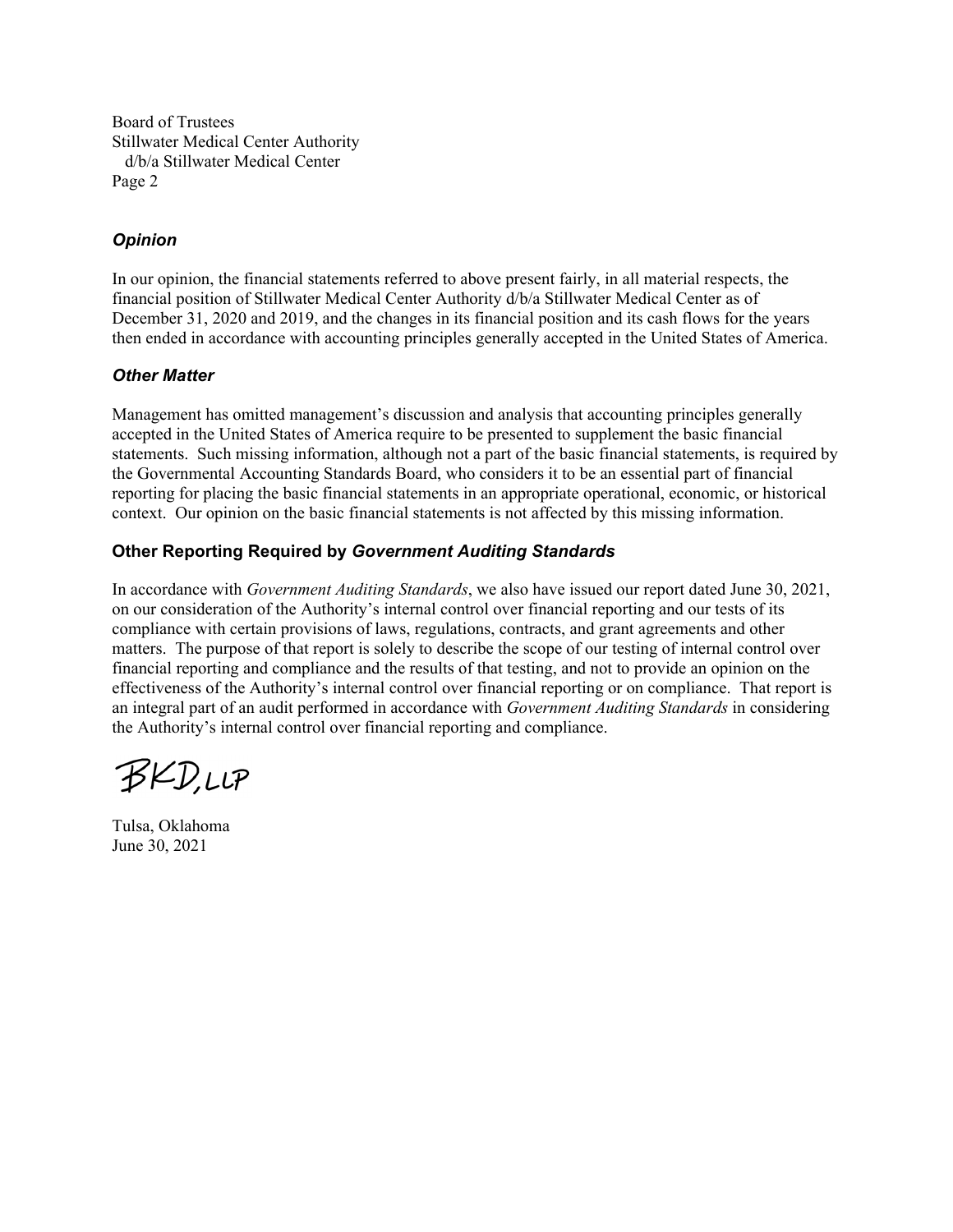### **Assets and Deferred Outflows of Resources**

|                                                   | 2020             | 2019              |
|---------------------------------------------------|------------------|-------------------|
| <b>Current Assets</b>                             |                  |                   |
| Cash and cash equivalents                         | \$<br>23,653,955 | 32,634,755<br>\$. |
| Short-term investments                            | 71,894,296       | 27,500,962        |
| Restricted cash and investments – current         | 247,971          | 78,871            |
| Patient accounts receivable, net of allowance;    |                  |                   |
| $2020 - $6,833,000, 2019 - $3,989,000$            | 37,440,872       | 29,064,036        |
| Supplies                                          | 6,401,956        | 6,519,998         |
| Prepaid expenses and other                        | 6,537,163        | 6,996,078         |
| Total current assets                              | 146, 176, 213    | 102,794,700       |
| <b>Noncurrent Cash and Investments</b>            |                  |                   |
| Held by trustee for specific operating activities | 300,000          | 300,000           |
| Held by trustee for specific capital acquisition  | 20,693,660       | 28,524,797        |
|                                                   | 20,993,660       | 28,824,797        |
| Less amount required to meet current obligations  | 247,818          | 78,871            |
|                                                   | 20,745,842       | 28,745,926        |
| Other long-term investments                       | 45,744,940       | 36,777,028        |
| Noncurrent cash and investments, net              | 66,490,782       | 65,522,954        |
| <b>Capital Assets, Net</b>                        | 152,090,399      | 135,607,465       |
| <b>Other Assets</b>                               |                  |                   |
| Investments in joint ventures                     | 9,176,636        | 9,082,433         |
| Other                                             | 33,370,605       | 33,913,035        |
| Total other assets                                | 42,547,241       | 42,995,468        |
| <b>Deferred Outflows of Resources</b>             | 5,274,353        | 6,656,630         |
| Total assets and deferred outflows of resources   | \$412,578,988    | \$353,577,217     |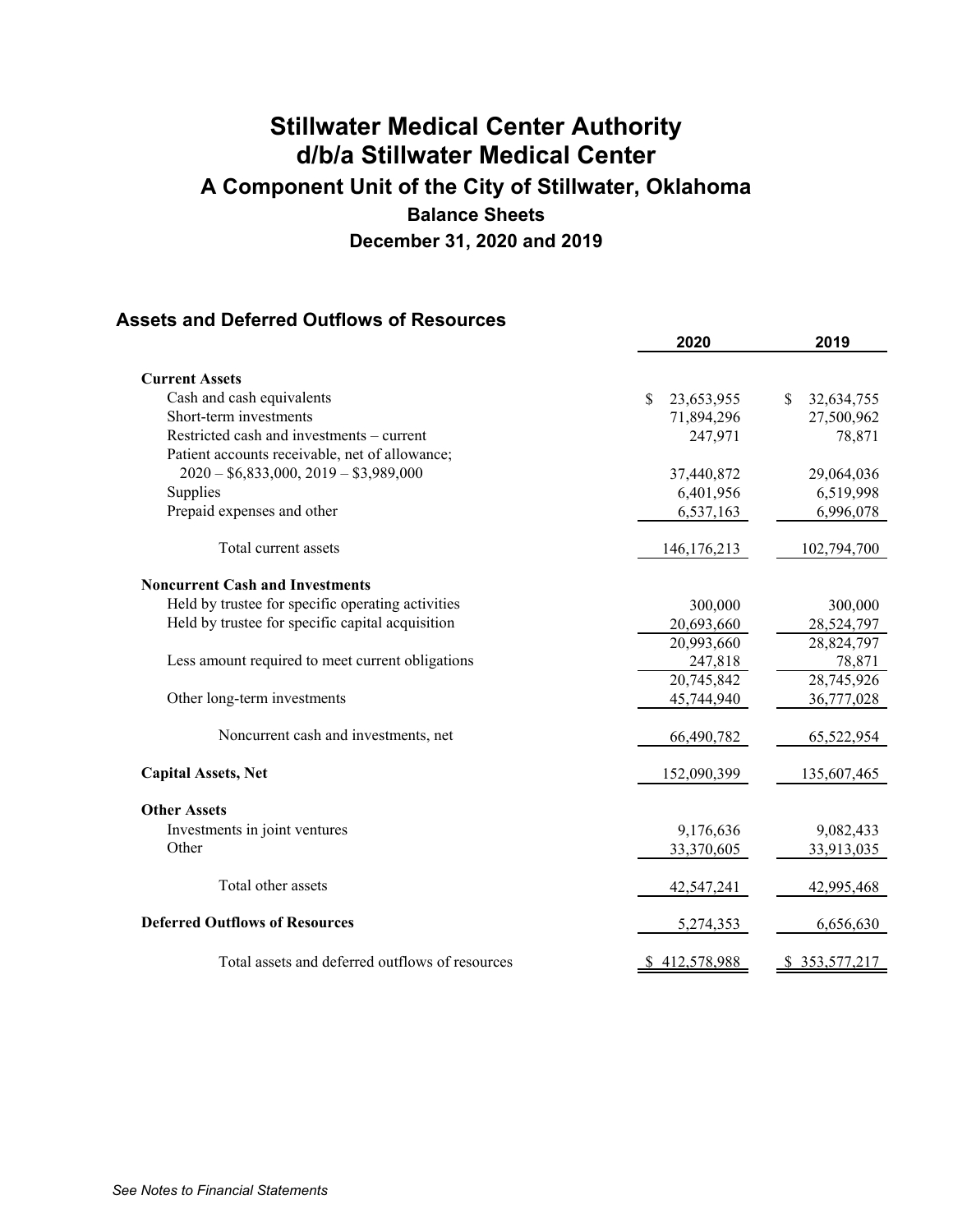### **Liabilities and Net Position**

|                                                                 | 2020             | 2019            |
|-----------------------------------------------------------------|------------------|-----------------|
| <b>Current Liabilities</b>                                      |                  |                 |
| Current maturities of long-term debt                            | 11,147,654<br>\$ | \$<br>9,333,599 |
| Accounts payable                                                | 6,584,395        | 11,207,720      |
| Accrued expenses                                                | 18,023,436       | 12,465,641      |
| Estimated amounts due to third-party payors                     | 9,298,172        | 655,000         |
|                                                                 |                  |                 |
| Total current liabilities                                       | 45,053,657       | 33,661,960      |
| <b>Estimated Amounts Due to Third-Party Payors - Noncurrent</b> | 18,085,000       |                 |
| <b>Other Liabilities</b>                                        | 1,888,141        |                 |
| <b>Long-Term Debt</b>                                           | 74,784,408       | 75,180,655      |
|                                                                 |                  |                 |
| <b>Total liabilities</b>                                        | 139,811,206      | 108,842,615     |
|                                                                 |                  |                 |
| <b>Net Position</b><br>Net investment in capital assets         | 82,767,457       | 78,163,805      |
| Restricted – expendable for                                     |                  |                 |
| Specific operating activities                                   | 300,000          | 300,000         |
| Restricted - nonexpendable                                      | 7,466,019        | 7,769,383       |
| Unrestricted                                                    | 182,234,306      | 158,501,414     |
|                                                                 |                  |                 |
| Total net position                                              | 272,767,782      | 244,734,602     |
| Total liabilities and net position                              | \$412,578,988    | \$ 353,577,217  |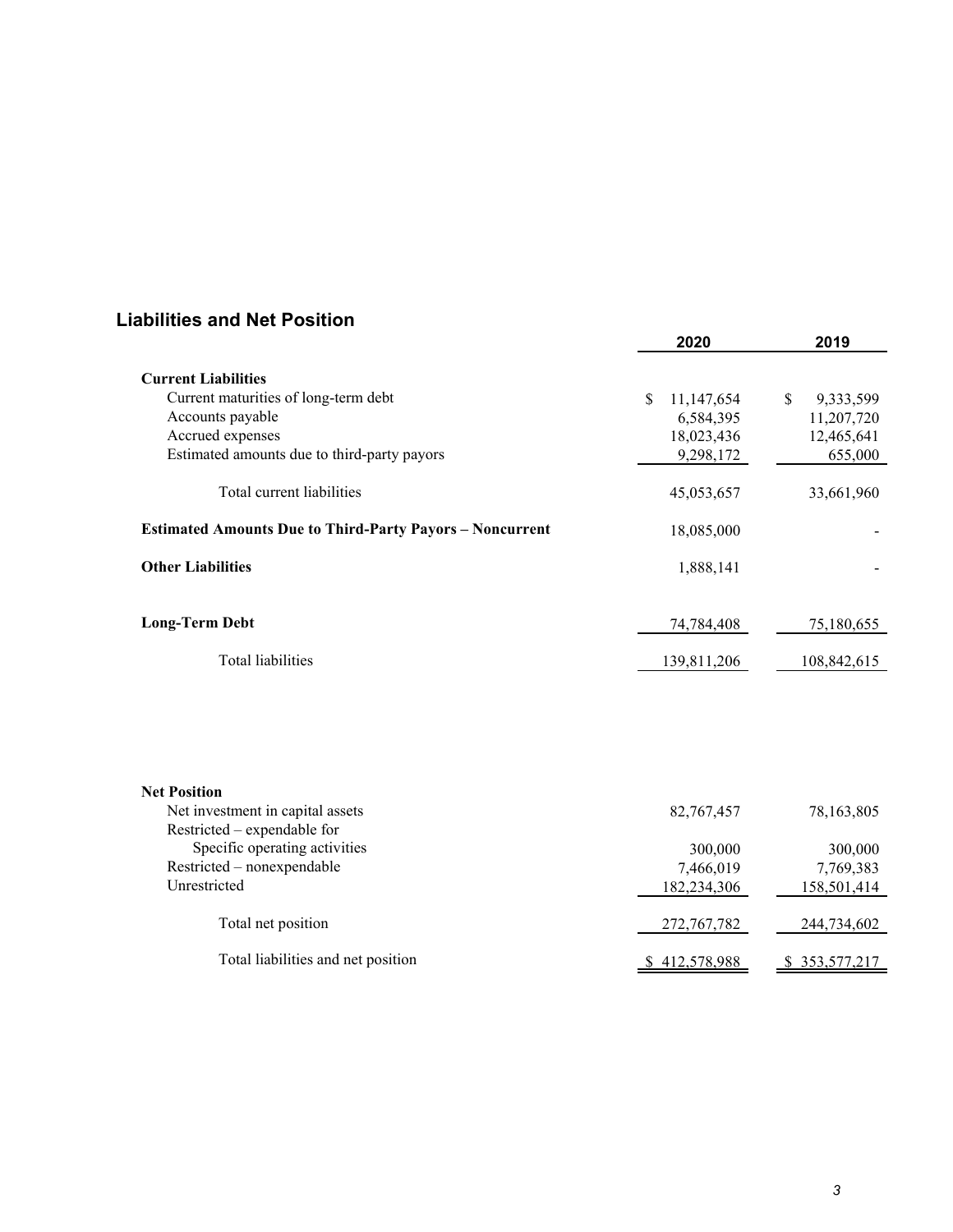# **Stillwater Medical Center Authority d/b/a Stillwater Medical Center A Component Unit of the City of Stillwater, Oklahoma Statements of Revenues, Expenses, and Changes in Net Position Years Ended December 31, 2020 and 2019**

|                                                                 | 2020          | 2019          |
|-----------------------------------------------------------------|---------------|---------------|
| <b>Operating Revenues</b>                                       |               |               |
| Net patient service revenue, net of provision for uncollectible |               |               |
| accounts; $2020 - $28,202,279, 2019 - $23,909,551$              | \$246,235,544 | \$230,697,313 |
| Other                                                           | 5,276,846     | 4,250,203     |
| Total operating revenues                                        | 251,512,390   | 234,947,516   |
| <b>Operating Expenses</b>                                       |               |               |
| Salaries and wages                                              | 109,907,383   | 94,273,722    |
| Employee benefits                                               | 27,492,832    | 24,298,596    |
| Purchased services and professional fees                        | 29,726,017    | 24, 221, 776  |
| Supplies and other expenses                                     | 70,965,920    | 61,612,036    |
| Depreciation and amortization                                   | 13,011,776    | 11,640,524    |
| Total operating expenses                                        | 251,103,928   | 216,046,654   |
| <b>Operating Income</b>                                         | 408,462       | 18,900,862    |
| <b>Nonoperating Revenues (Expenses)</b>                         |               |               |
| Noncapital grants and gifts                                     | 416,323       | 20,903        |
| Government grants                                               | 16,287,077    |               |
| Gain on investments in joint ventures                           | 1,136,953     | 3,663,704     |
| Investment return                                               | 8,389,990     | 9,095,240     |
| Interest expense and financing costs                            | (2,908,418)   | (1, 172, 793) |
| Total nonoperating revenues (expenses)                          | 23,321,925    | 11,607,054    |
| <b>Income Before Capital Gifts and Distributions</b>            | 23,730,387    | 30,507,916    |
| <b>Capital Gifts</b>                                            | 1,250,000     | 24,119        |
| <b>Distributions from Minority Owners, Net</b>                  | 3,052,793     | 7,556,451     |
| <b>Increase in Net Position</b>                                 | 28,033,180    | 38,088,486    |
| <b>Net Position, Beginning of Year</b>                          | 244,734,602   | 206,646,116   |
| <b>Net Position, End of Year</b>                                | \$272,767,782 | \$244,734,602 |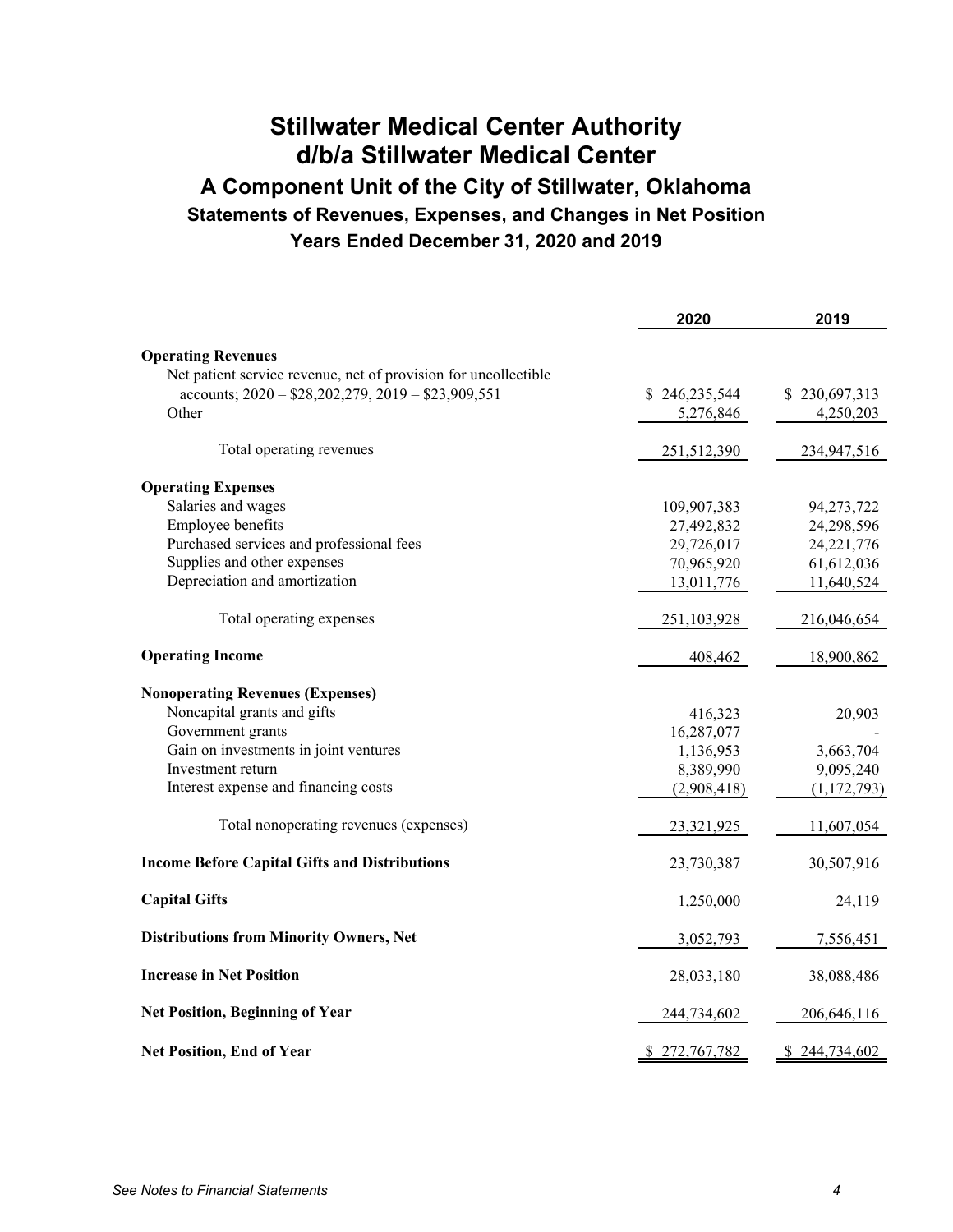# **Stillwater Medical Center Authority d/b/a Stillwater Medical Center A Component Unit of the City of Stillwater, Oklahoma Statements of Cash Flows Years Ended December 31, 2020 and 2019**

|                                                                     | 2020            | 2019            |
|---------------------------------------------------------------------|-----------------|-----------------|
| <b>Operating Activities</b>                                         |                 |                 |
| Receipts from and on behalf of patients                             | \$264,586,880   | \$228,585,743   |
| Payments to suppliers and contractors                               | (105, 381, 587) | (86,691,076)    |
| Payments to employees                                               | (126, 341, 230) | (116, 438, 084) |
| Other receipts and payments, net                                    | 5,915,950       | 5,039,431       |
| Net cash provided by operating activities                           | 38,780,013      | 30,496,014      |
| <b>Noncapital Financing Activities</b>                              |                 |                 |
| Government grants                                                   | 16,287,077      |                 |
| Noncapital grants and gifts                                         | 416,323         | 20,903          |
| Net cash provided by noncapital financing activities                | 16,703,400      | 20,903          |
| <b>Capital and Related Financing Activities</b>                     |                 |                 |
| Capital gifts                                                       | 1,250,000       | 24,119          |
| Proceeds from issuance of long-term debt                            | 10,000,000      | 79,245,000      |
| Payment of debt issuance costs                                      |                 | (1, 125, 304)   |
| Proceeds from disposal of capital assets                            | 950,229         |                 |
| Principal paid on long-term debt                                    | (10, 439, 671)  | (44, 566, 507)  |
| Interest paid on long-term debt                                     | (1,589,270)     | (1,200,628)     |
| Purchase of capital assets                                          | (27,300,641)    | (39, 273, 454)  |
| Issuance of note receivable                                         |                 | (21, 189, 000)  |
| Net cash used in capital and related financing activities           | (27, 129, 353)  | (28,085,774)    |
| <b>Investing Activities</b>                                         |                 |                 |
| Purchases of restricted assets whose use is limited under bond      |                 |                 |
| agreements                                                          |                 | (3,024,509)     |
| Proceeds from disposition of restricted assets whose use is limited |                 |                 |
| under bond agreements                                               |                 | 4,648,735       |
| Purchases of restricted assets whose use is limited for capital     |                 |                 |
| acquisitions                                                        |                 | (48, 541, 585)  |
| Proceeds from disposition of restricted assets whose use is limited |                 |                 |
| for capital acquisitions                                            | 7,830,984       | 51,490,020      |
| Purchases of investments                                            | (72,970,008)    | (51,025,153)    |
| Proceeds from disposition of investments                            | 25,763,791      | 41,158,145      |
| Distributions from joint ventures                                   | 998,983         | 8,209,614       |
| Acquisition of Pipeline Crossroads Clinic, net of cash acquired     |                 | (3,209,663)     |
| Investment and joint venture income received                        | 2,234,961       | 7,074,907       |
| Investments in joint ventures                                       |                 | (250,000)       |
| Distributions to minority owners                                    | (1, 193, 571)   | (300, 893)      |
| Net cash provided by (used in) investing activities                 | (37, 334, 860)  | 6,229,618       |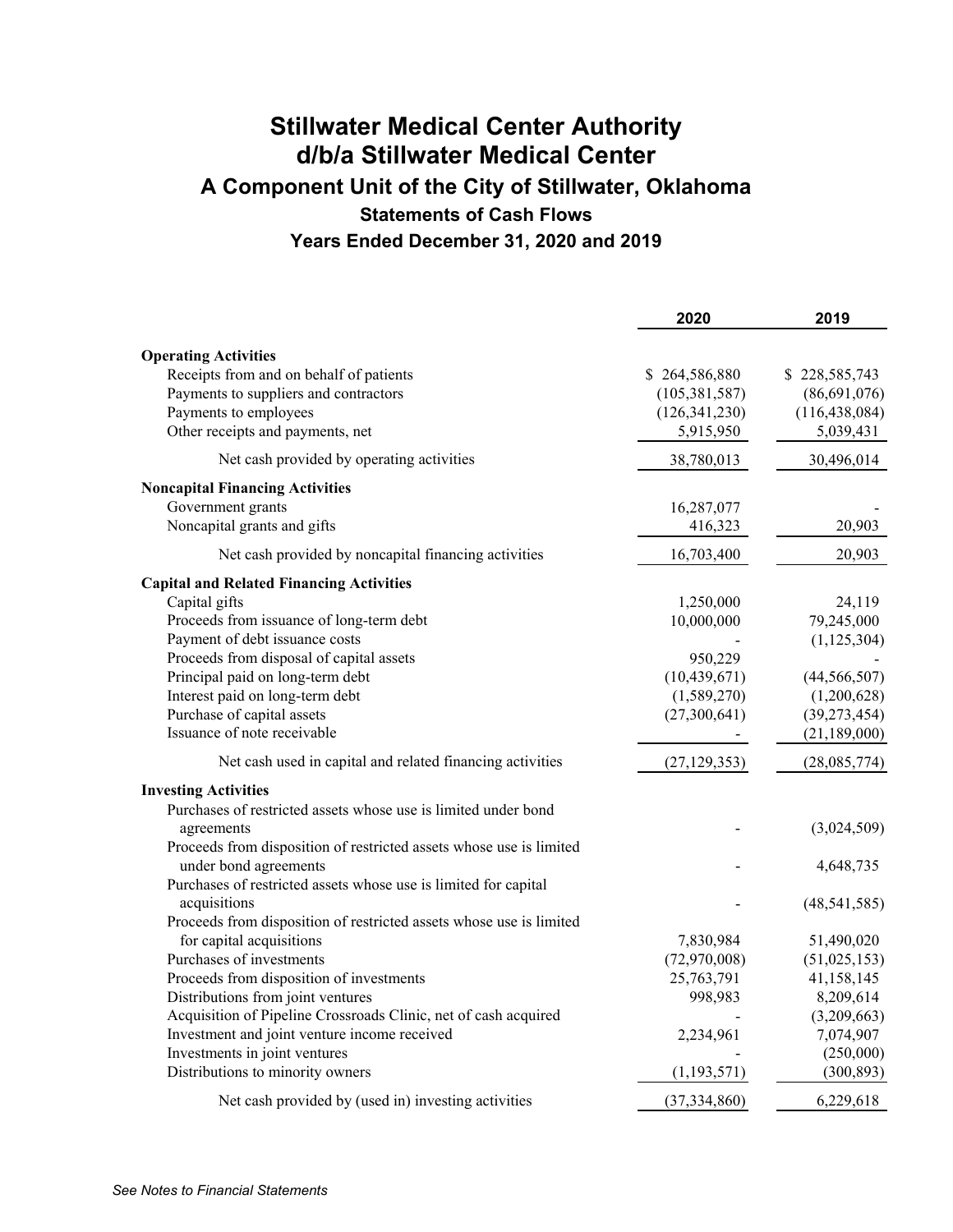|                                                                                           |     | 2020           |               | 2019         |
|-------------------------------------------------------------------------------------------|-----|----------------|---------------|--------------|
| <b>Increase (Decrease) in Cash and Cash Equivalents</b>                                   | \$. | (8,980,800)    | \$            | 8,660,761    |
| Cash and Cash Equivalents, Beginning of Year                                              |     | 32,634,755     |               | 23,973,994   |
| Cash and Cash Equivalents, End of Year                                                    |     | 23,653,955     | S             | 32,634,755   |
| Reconciliation of Operating Income to Net Cash Provided by Operating<br><b>Activities</b> |     |                |               |              |
| Operating income                                                                          | \$  | 408,462        | <sup>\$</sup> | 18,900,862   |
| Depreciation and amortization                                                             |     | 13,011,776     |               | 11,640,524   |
| Accrued self-insurance costs                                                              |     | 1,214,131      |               | 22,962       |
| Provision for uncollectible accounts                                                      |     | 28, 202, 279   |               | 23,909,551   |
| Changes in operating assets and liabilities                                               |     |                |               |              |
| Patient accounts receivable                                                               |     | (36,579,115)   |               | (26,961,121) |
| Supplies, prepaid expenses, and other assets                                              |     | (11, 418, 186) |               | (5,037,137)  |
| Estimated amounts due to/from third-party payors                                          |     | 26,728,172     |               | 940,000      |
| Accounts payable and accrued expenses                                                     |     | 17,212,494     |               | 7,080,373    |
| Net cash provided by operating activities                                                 |     | 38,780,013     |               | 30,496,014   |
| <b>Noncash Investing, Capital, and Financing Activities</b>                               |     |                |               |              |
| Capital asset purchases in accounts payable                                               | \$  | 423,198        |               | 1,454,203    |
| Capital lease obligations incurred for equipment                                          | \$  | 1,857,479      | \$            | 2,296,190    |
| Capital asset contribution to SMC Development, Inc.                                       | \$  |                |               | 15,445,649   |
| Capital asset contribution to SMC RE, LLC                                                 | \$  |                | \$            | 16,140,000   |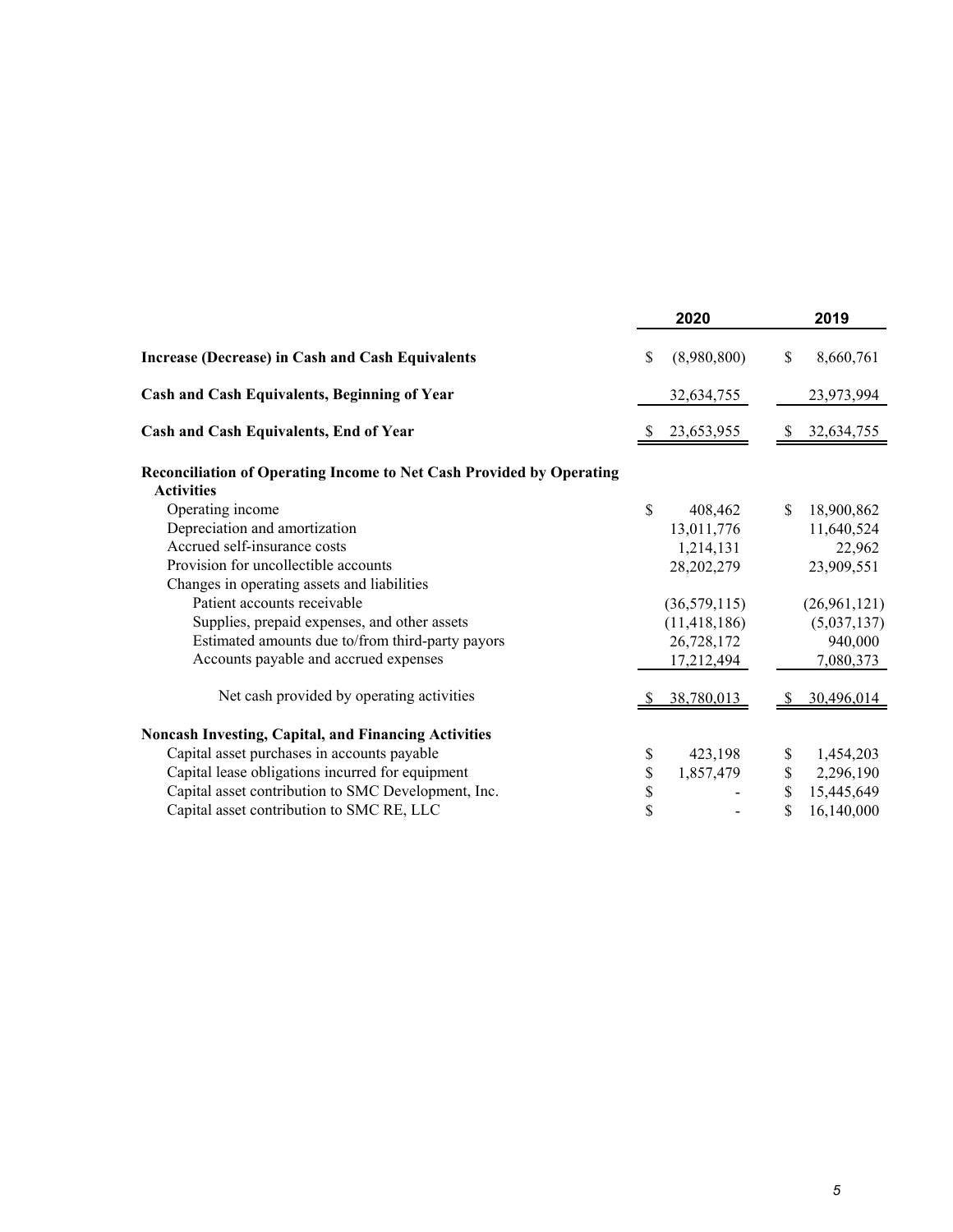### **Note 1: Nature of Operations and Summary of Significant Accounting Policies**

#### *Nature of Operations*

Stillwater Medical Center Authority d/b/a Stillwater Medical Center (the Authority) is a public trust and an agency of the state of Oklahoma. The Authority is a component unit of the City of Stillwater, Oklahoma (the City) as the Board of Commissioners of the City appoints the majority of the members of the Board of Trustees of the Authority. The Authority operates, as its sole activity, Stillwater Medical Center under the terms of a trust indenture originally dated December 14, 1971.

The Authority primarily earns revenues by providing inpatient, outpatient, and emergency care services to patients in Stillwater, Oklahoma, and surrounding communities. The Authority also operates physician clinics and a rehabilitation unit and provides home health and hospice services in the same geographic area.

Effective April 1, 2018, the Authority entered into a lease agreement with Perry Memorial Hospital Authority (Perry Authority) to assume all operations of Perry Memorial Hospital (Perry), a 26-bed hospital located in Perry, Oklahoma. The initial lease term covers a period of five years. The lease also includes four additional five-year extension periods. Perry primarily earns revenues by providing inpatient, outpatient, emergency, and home health services to patients in Perry, Oklahoma.

Effective January 1, 2020, the Authority entered into a lease agreement with Blackwell Hospital Trust Authority (Blackwell Authority) to assume all operations of Blackwell Regional Hospital (Blackwell), a 40-bed hospital located in Blackwell, Oklahoma. The initial lease term covers a period of seven years. Blackwell primarily earns revenues by providing inpatient, outpatient, emergency, and home health services to patients in Blackwell, Oklahoma.

### *Reporting Entity*

The accompanying financial statements include the accounts of the Authority and its blended component units, SMC Equipment, Inc. (SMC Equipment), SMC Development, Inc. (SMC Development), and SMC RE, LLC (SMC RE). All three entities are blended component units as they are entities for which the Authority is considered to be financially accountable.

SMC Equipment is a corporation organized in 2018 to lease various medical and facility equipment to the Authority. The Authority is the sole corporate member of SMC Equipment. Separate financial statements for SMC Equipment can be obtained by contacting the Authority's administrative office.

SMC Development is a corporation organized in 2019 to own, hold, and manage real and personal property. The Authority is the sole corporate member of SMC Development. Separate financial statements for SMC Development can be obtained by contacting the Authority's administrative office.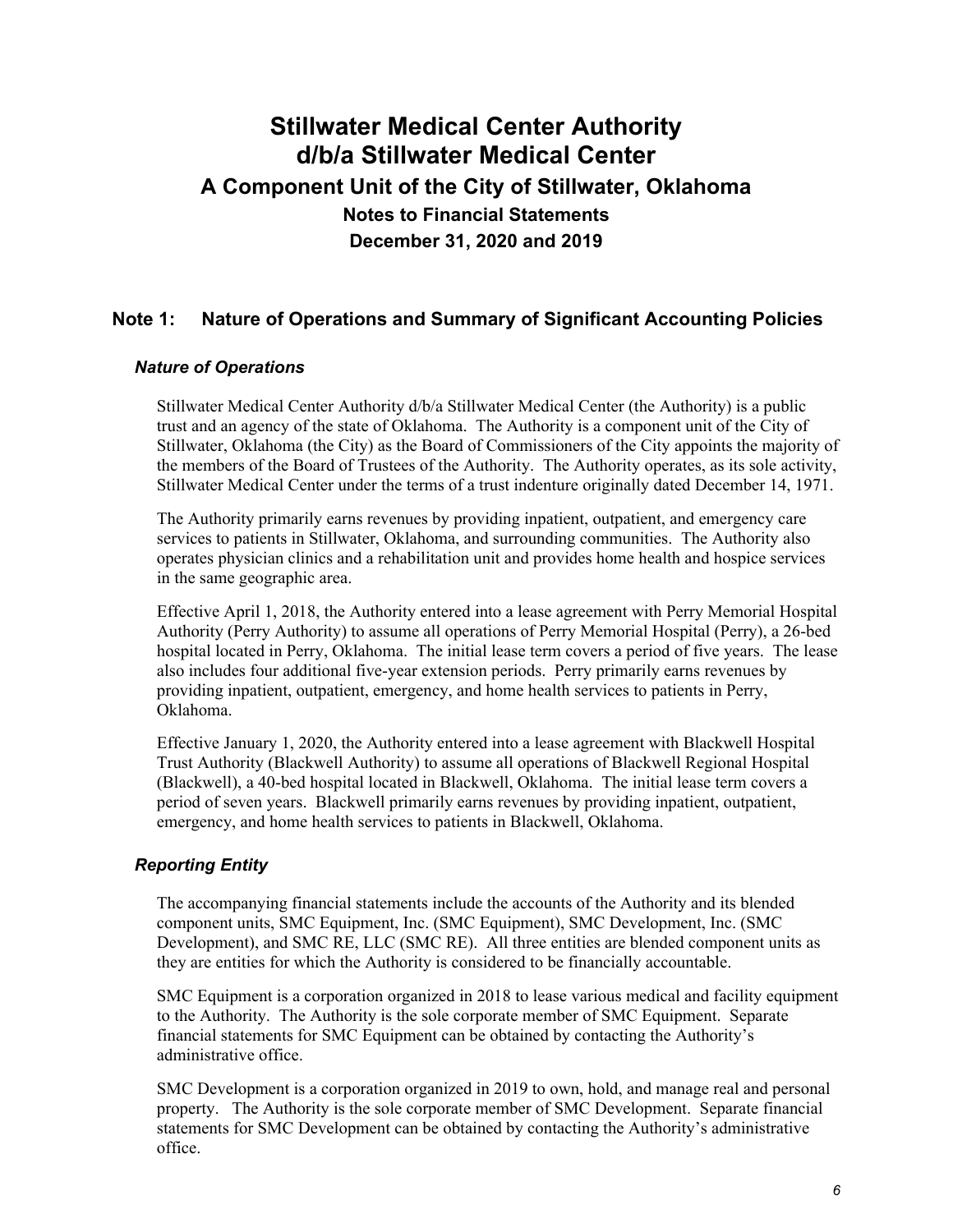SMC RE is a limited liability company organized in 2019 to lease various medical facilities to the Authority. The Authority owned approximately 54% and 53% of SMC RE as of December 31, 2020 and 2019, respectively. Separate financial statements for SMC RE can be obtained by contacting the Authority's administrative office.

Blended component units are, in substance, part of the primary government's operations, even though they are legally separate entities; thus, the Authority's blended component units are appropriately presented as funds of the primary government.

#### *Basis of Accounting and Presentation*

The accompanying financial statements of the Authority have been prepared on the accrual basis of accounting using the economic resources measurement focus. Revenues, expenses, gains, losses, assets and deferred outflows of resources, and liabilities from exchange and exchange-like transactions are recognized when the exchange transaction takes place, while those from government-mandated nonexchange transactions (principally, federal and state grants and county appropriations) are recognized when all applicable eligibility requirements are met. Operating revenues and expenses include exchange transactions and program-specific, government-mandated nonexchange transactions. Noncapital grants and gifts that are not program-specific, investment income, and interest on capital assets-related debt are included in nonoperating revenues and expenses. The Authority first applies restricted net position when an expense or outlay is incurred for purposes for which both restricted and unrestricted net position are available.

#### *Use of Estimates*

The preparation of financial statements in conformity with accounting principles generally accepted in the United States of America requires management to make estimates and assumptions that affect the reported amounts of assets and deferred outflows of resources and liabilities and disclosure of contingent assets and liabilities at the date of the financial statements and the reported amounts of revenues and expenses during the reporting period. Actual results could differ from those estimates.

#### *Cash and Cash Equivalents*

The Authority considers all liquid investments with original maturities of three months or less to be cash equivalents. At December 31, 2020 and 2019, cash equivalents consisted primarily of money market accounts with brokers.

Included in restricted cash and investments – current on the accompanying balance sheets are money market mutual funds with brokers the Authority does not consider cash equivalents.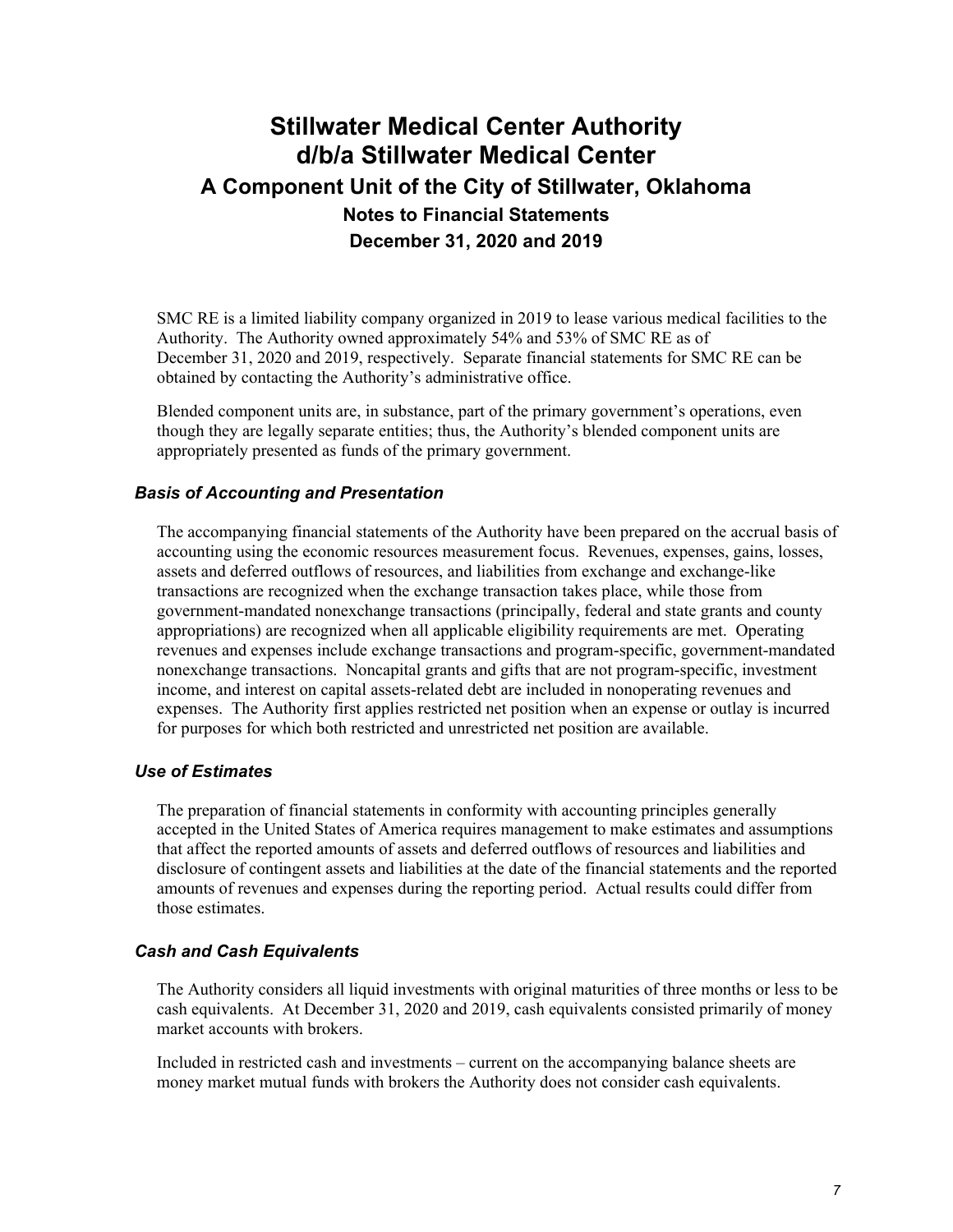#### *Risk Management*

The Authority is exposed to various risks of loss from torts; theft of, damage to, and destruction of assets; business interruption; errors and omissions; employee injuries and illnesses; natural disasters; medical malpractice; and employee health, dental, and accident benefits. Commercial insurance coverage is purchased for claims arising from such matters other than those related to workers' compensation and employee health claims. Settled claims have not exceeded this commercial coverage in any of the three preceding years.

The Authority is self-insured for a portion of its exposure to the risk of loss from workers' compensation and employee health claims. Annual estimated provisions are accrued for the selfinsured portion of these claims and include an estimate of the ultimate costs for both reported claims and claims incurred but not yet reported.

#### *Investments and Investment Return*

Investments in U.S. Treasury, agency, and instrumentality obligations with a remaining maturity of one year or less at the time of acquisition and non-negotiable certificates of deposit are carried at amortized cost. The investments in joint ventures are reported on the cost and equity methods of accounting (see *Note 5* for additional information on the joint ventures). All other investments are carried at fair value. Fair value is determined using quoted market prices.

Investment return includes dividend and interest income, realized gains and losses on investments carried at other than fair value, and the net change for the year in the fair value of investments carried at fair value.

#### *Patient Accounts Receivable*

The Authority reports patient accounts receivable for services rendered at net realizable amounts from third-party payors, patients, and others. The Authority provides an allowance for uncollectible accounts based upon a review of outstanding receivables, historical collection information, and existing economic conditions.

#### *Supplies*

Supply inventories are stated at the lower of cost, determined using the first-in, first-out (FIFO) method, or market.

#### *Capital Assets*

Capital assets are recorded at cost at the date of acquisition or acquisition value at the date of donation if acquired by gift. Depreciation is computed using the straight-line method over the estimated useful life of each asset. Assets under capital lease obligations and leasehold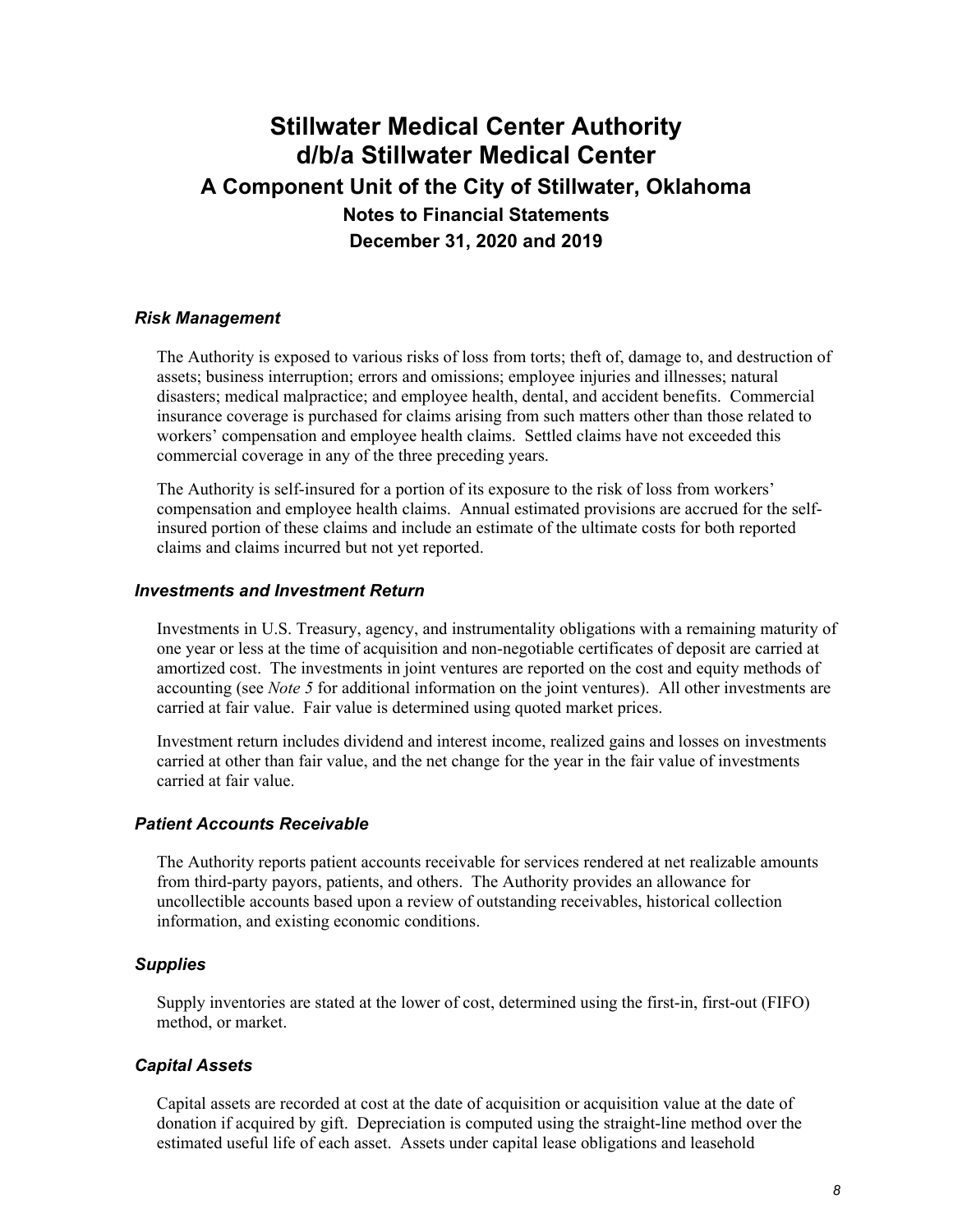improvements are depreciated over the shorter of the lease term or their respective estimated useful lives. The following estimated useful lives are being used by the Authority:

| Land improvements                    | $8-20$ years  |
|--------------------------------------|---------------|
| Buildings and leasehold improvements | $10-40$ years |
| Equipment                            | $3-20$ years  |

#### *Capital Asset Impairment*

The Authority evaluates capital assets for impairment whenever events or circumstances indicate a significant, unexpected decline in the service utility of a capital asset has occurred. If a capital asset is tested for impairment and the magnitude of the decline in service utility is significant and unexpected, accumulated depreciation is increased by the amount of the impairment loss.

No asset impairment was recognized during the years ended December 31, 2020 and 2019.

#### *Deferred Outflows of Resources*

The Authority reports the consumption of net position that is applicable to a future period as deferred outflows of resources in a separate section of its balance sheets.

#### *Compensated Absences*

Authority policies permit most employees to accumulate paid time off benefits that may be realized as paid time off or, in limited circumstances, as a cash payment. Expense and the related liability are recognized as benefits are earned whether the employee is expected to realize the benefit as time off or in cash. Compensated absence liabilities are computed using the regular pay and termination pay rates in effect at the balance sheet date plus an additional amount for compensation-related payments, such as Social Security and Medicare taxes, computed using rates in effect at that date.

#### *Net Position*

Net position of the Authority is classified in four components. Net investment in capital assets consists of capital assets, net of accumulated depreciation and reduced by the outstanding balances of borrowings used to finance the purchase or construction of those assets. Restricted expendable net position is made up of noncapital assets that must be used for a particular purpose, as specified by creditors, grantors, or donors external to the Authority, including amounts deposited with trustees as required by bond indentures, reduced by the outstanding balances of any related borrowings. Restricted nonexpendable net position is made up of the minority interest in SMC RE. Unrestricted net position is the remaining net position that does not meet the definition of net investment in capital assets or restricted net position.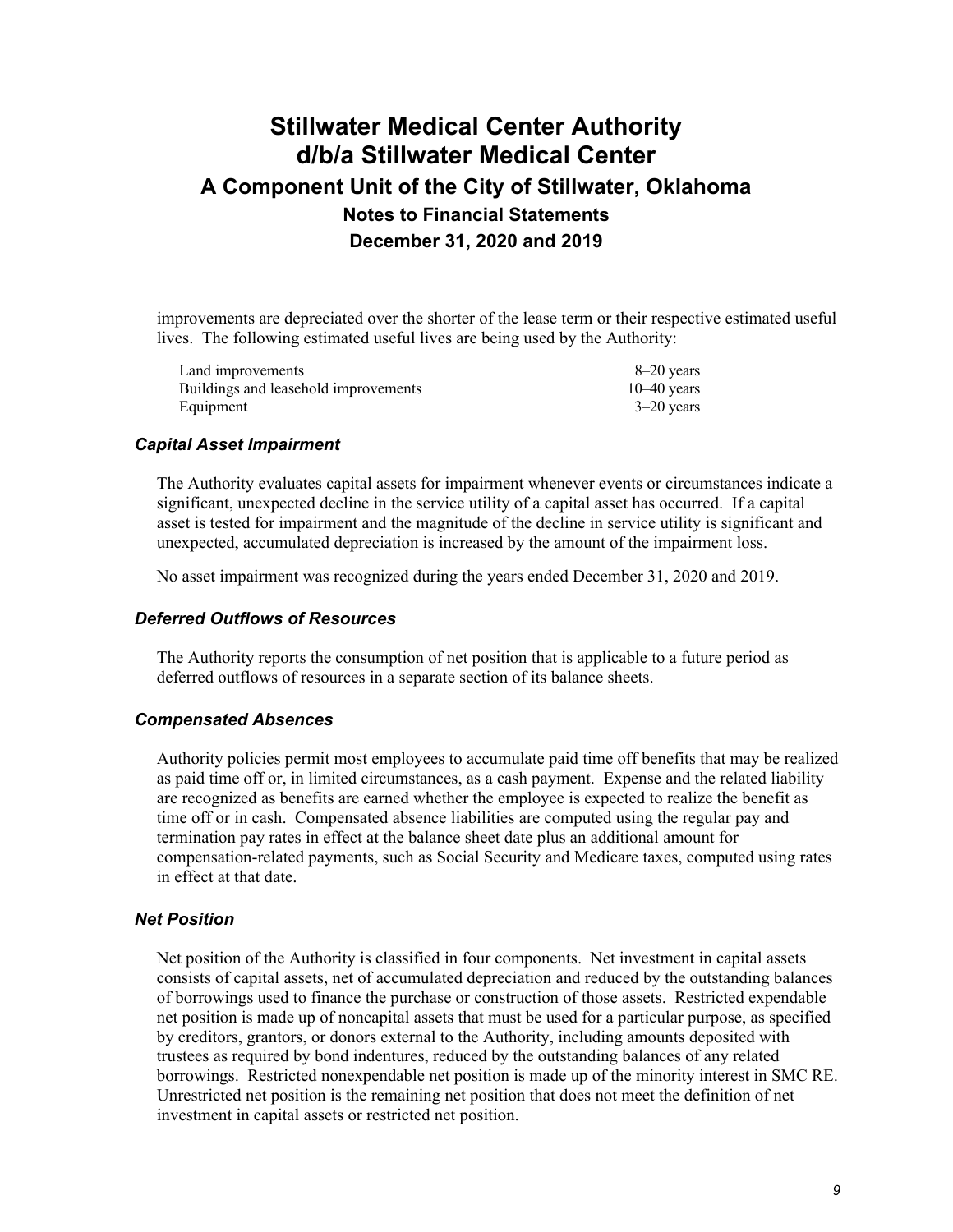#### *Net Patient Service Revenue*

The Authority has agreements with third-party payors that provide for payments to the Authority at amounts different from its established rates. Net patient service revenue is reported at the estimated net realizable amounts from patients, third-party payors, and others for services rendered and includes estimated retroactive revenue adjustments and a provision for uncollectible accounts. Retroactive adjustments are considered in the recognition of revenue on an estimated basis in the period the related services are rendered and such estimated amounts are revised in future periods as adjustments become known.

#### *Charity Care*

The Authority provides care without charge or at amounts less than its established rates to patients meeting certain criteria under its charity care policy. Because the Authority does not pursue collection of amounts determined to qualify as charity care, these amounts are not reported as net patient service revenue.

### *Income Taxes*

As an essential government function of the City, the Authority is generally exempt from federal and state income taxes under Section 115 of the Internal Revenue Code and a similar provision of state law. However, the Authority is subject to federal income tax on any unrelated business taxable income.

#### *Supplemental Hospital Offset Payment Program*

On January 17, 2012, the Centers for Medicare & Medicaid Services (CMS) approved the State of Oklahoma's Supplemental Hospital Offset Payment Program (SHOPP). The SHOPP is currently scheduled to sunset on December 31, 2025. The SHOPP is designed to assess Oklahoma hospitals a supplemental hospital offset fee that will be placed in pools after receiving federal matching funds. The total fees and matching funds will then be allocated to hospitals as directed by legislation.

During the years ended December 31, the Authority had the following activity related to the SHOPP:

|                                                    | 2020                   |     | 2019                   |
|----------------------------------------------------|------------------------|-----|------------------------|
| SHOPP funds received<br>SHOPP assessment fees paid | 4,283,000<br>4,169,000 | \$. | 5,096,000<br>4,324,000 |
| Net benefit under SHOPP                            | 114.000                |     | 72.000                 |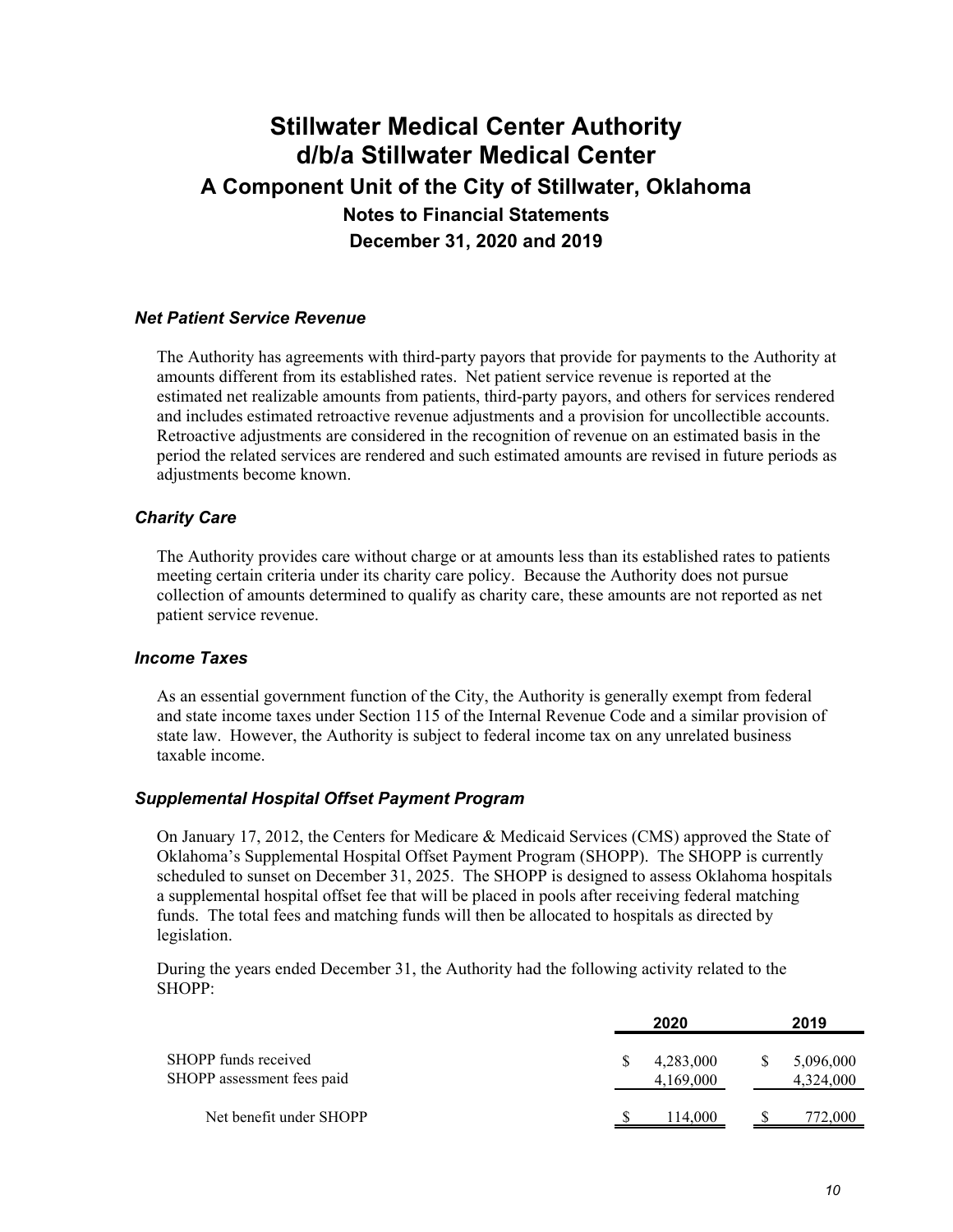The annual amounts to be received and paid by the Authority over the term of the SHOPP are subject to change annually based on various factors involved in determining the amount of federal matching funds. Based on the current information available, the annual net benefit to the Authority over the remaining term of the SHOPP is expected to be consistent over the remaining term. SHOPP revenue is recorded as part of net patient service revenue and SHOPP assessment fees are recorded as part of other expenses on the accompanying statements of revenues, expenses, and changes in net position.

### *Reclassifications*

Certain reclassifications have been made to the 2019 financial statements to conform to the 2020 presentation. The reclassifications had no effect on the changes in financial position.

### **Note 2: Net Patient Service Revenue**

The Authority has agreements with third-party payors that provide for payments to the Authority at amounts different from its established rates. These payment arrangements include:

- **Medicare** Inpatient acute care services and substantially all outpatient services rendered to Medicare program beneficiaries are paid at prospectively determined rates per discharge. These rates vary according to a patient classification system that is based on clinical, diagnostic, and other factors. The Authority is reimbursed for certain services at tentative rates with final settlement determined after submission of annual cost reports by the Authority and audits thereof by the Medicare administrative contractor. The Medicare administrative contractor has audited the Authority's cost reports through December 31, 2017.
- **Medicaid** The Authority has also been reimbursed for services rendered to patients covered by the state Medicaid program at prospectively determined rates per discharge and fee schedules with no retroactive adjustment. These rates vary according to a patient classification system that is based on clinical, diagnostic, and other factors.

Approximately 43% and 44% of net patient service revenue is from participation in the Medicare and state-sponsored Medicaid programs for the years ended December 31, 2020 and 2019, respectively. Laws and regulations governing the Medicare and Medicaid programs are complex and subject to interpretation and change. As a result, it is reasonably possible that recorded estimates will change materially in the near term.

The Authority has also entered into payment agreements with certain commercial insurance carriers, health maintenance organizations, and preferred provider organizations. The basis for payment to the Authority under these agreements includes prospectively determined rates per discharge, discounts from established charges, and prospectively determined daily rates.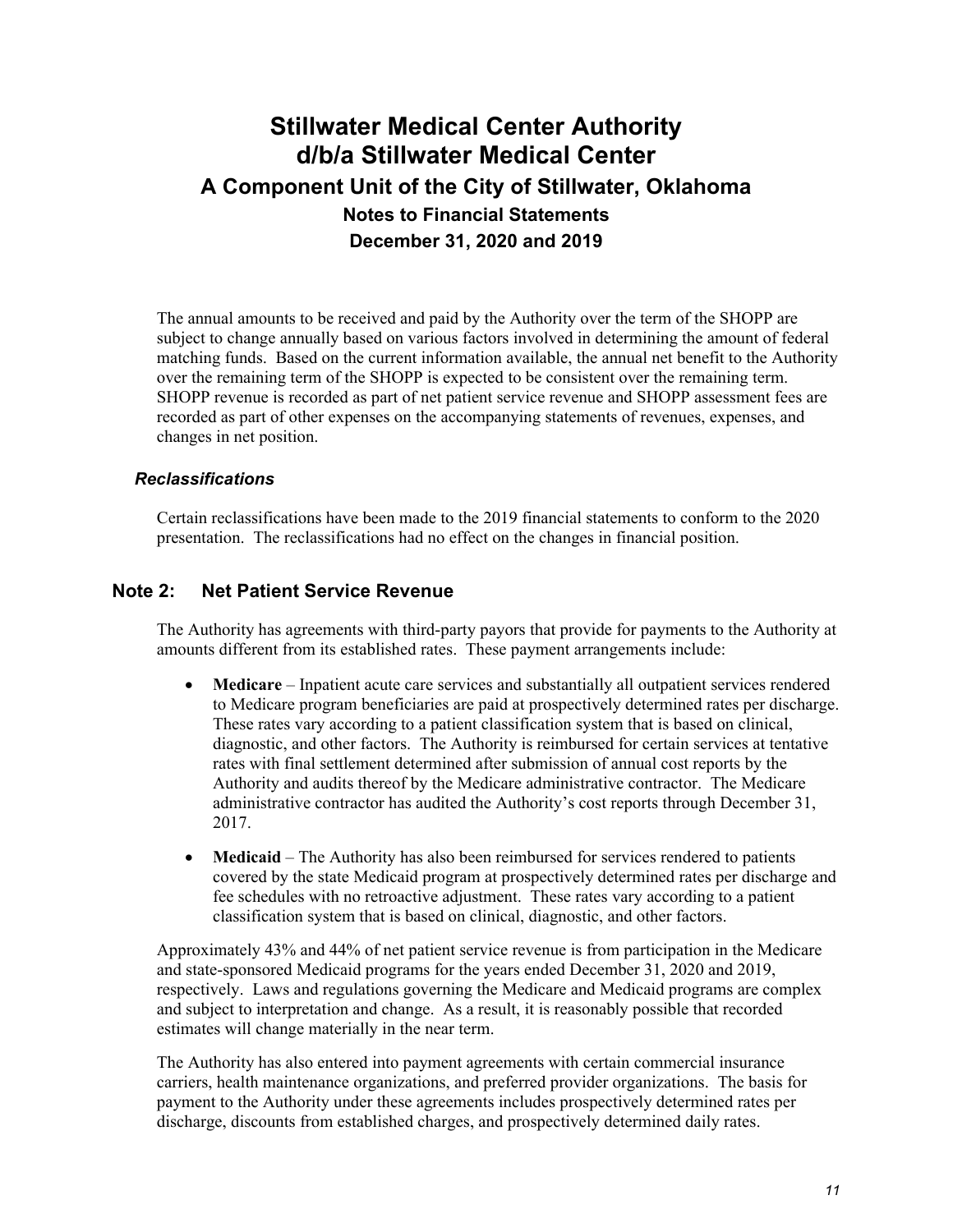### **Note 3: Deposits, Investments, and Investment Return**

#### *Deposits*

Custodial credit risk is the risk that in the event of a bank failure a government's deposits may not be returned to it. The Authority's deposit policy for custodial credit risk requires collateralization of all deposits with federal depository insurance and other acceptable collateral in specific amounts.

At December 31, 2020 and 2019, approximately \$3,368,000 and \$1,391,000 of the Authority's bank balances of approximately \$9,946,000 and \$8,601,000, respectively, were uninsured and uncollateralized.

The above amounts exclude deposits held by the Authority's blended component units with bank balances of approximately \$47,000 and \$1,450,000 and carrying values of approximately \$47,000 and \$1,450,000 at December 31, 2020 and 2019, respectively. As nongovernmental entities, the blended component units are not subject to collateralization requirements. At December 31, 2020 and 2019, the blended component units' cash accounts exceeded federally insured limits by approximately \$0 and \$950,000, respectively.

#### *Investments*

The Authority may invest in direct obligations of and other obligations guaranteed as to principal by the U.S. Treasury and U.S. agencies and instrumentalities and in bank repurchase agreements. It may also invest in corporate bonds and equity securities.

|                                  |                   |                |                               | <b>Maturities in Years</b> |                        |
|----------------------------------|-------------------|----------------|-------------------------------|----------------------------|------------------------|
| Type                             | <b>Fair Value</b> | Less<br>than 1 | $1 - 5$                       | $6 - 10$                   | <b>More</b><br>than 10 |
| 2020                             |                   |                |                               |                            |                        |
| Money market mutual funds        | 22,740,028        | \$22,740,028   | S<br>$\overline{\phantom{a}}$ | S                          | S                      |
| Mutual funds – fixed income      | 74,027,125        | 31,734,184     | 25,748,609                    | 16,476,982                 | 67,350                 |
| Mutual funds – domestic equities | 30,250,392        | 30,250,392     | $\overline{\phantom{0}}$      |                            |                        |
| Mutual funds – international     |                   |                |                               |                            |                        |
| equities                         | 8,878,711         | 8,878,711      |                               |                            |                        |
| Total investments                | \$135,896,256     | 93.603.315     | 25,748,609<br>S.              | \$16,476,982               | 67,350                 |

**Maturities in Years**

At December 31, the Authority had the following investments and maturities: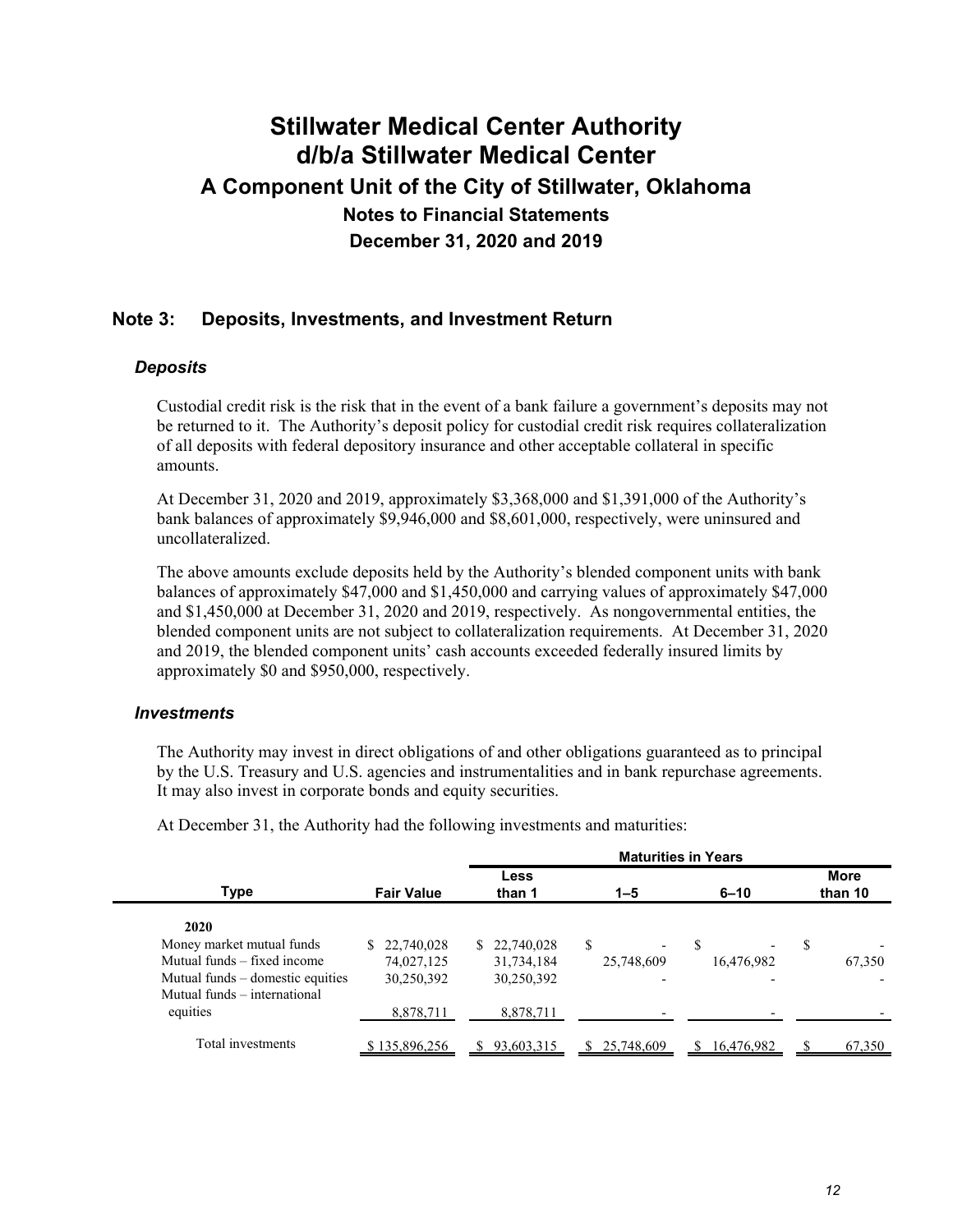|                                  | <b>Maturities in Years</b> |                    |              |           |                        |
|----------------------------------|----------------------------|--------------------|--------------|-----------|------------------------|
| <b>Type</b>                      | <b>Fair Value</b>          | Less<br>than 1     | $1 - 5$      | $6 - 10$  | <b>More</b><br>than 10 |
| 2019                             |                            |                    |              |           |                        |
| Money market mutual funds        | 51, 341, 308               | 51, 341, 308<br>S. | \$           | S         | \$                     |
| Mutual funds – fixed income      | 32,535,028                 |                    | 25, 101, 764 | 7,433,264 |                        |
| Mutual funds – domestic equities | 21,547,255                 | 21, 547, 255       |              |           |                        |
| Mutual funds – international     |                            |                    |              |           |                        |
| equities                         | 5,641,277                  | 5,641,277          |              |           |                        |
| Total investments                | \$111,064,868              | 78,529,840         | 25, 101, 764 | 7,433,264 | S                      |

**Interest Rate Risk** – As a means of limiting its exposure to fair value losses arising from rising interest rates, the Authority's investment policy limits its fixed income investment portfolio to an average overall portfolio duration no greater than 7.5 years. The money market mutual funds are presented as an investment with a maturity of less than one year because the average maturity of the funds is less than one year. Maturities of mutual funds – fixed income are presented based on the average maturity of the underlying securities in the fund.

**Credit Risk** – Credit risk is the risk that the issuer or other counterparty to an investment will not fulfill its obligations. It is the Authority's policy to limit its domestic fixed income investments to a credit rating of no less than investment grade and an overall weighted-average rating of A by Standard & Poor's (S & P), Moody's, or Fitch.

At December 31, the Authority's investments not directly guaranteed by the U.S. government were rated as follows:

| <b>Investments</b>        | Moody's   | S & P     |
|---------------------------|-----------|-----------|
| 2020                      |           |           |
| Money market mutual funds | Aaa-mf    | AAAm      |
| Mutual funds              | Not Rated | Not Rated |
| 2019                      |           |           |
| Money market mutual funds | Aaa-mf    | AAAm      |
| Mutual funds              | Not Rated | Not Rated |

**Custodial Credit Risk** – For an investment, custodial credit risk is the risk that in the event of the failure of the counterparty the Authority will not be able to recover the value of its investment or collateral securities that are in the possession of an outside party. The Authority's investment policy does not address custodial credit risk.

**Concentration of Credit Risk** – The Authority limits exposure of the portfolio to any one issuer, other than the U.S. government or its agencies, to 10% of the market value of the fixed income portfolio and 5% of the market value of the equity portfolio.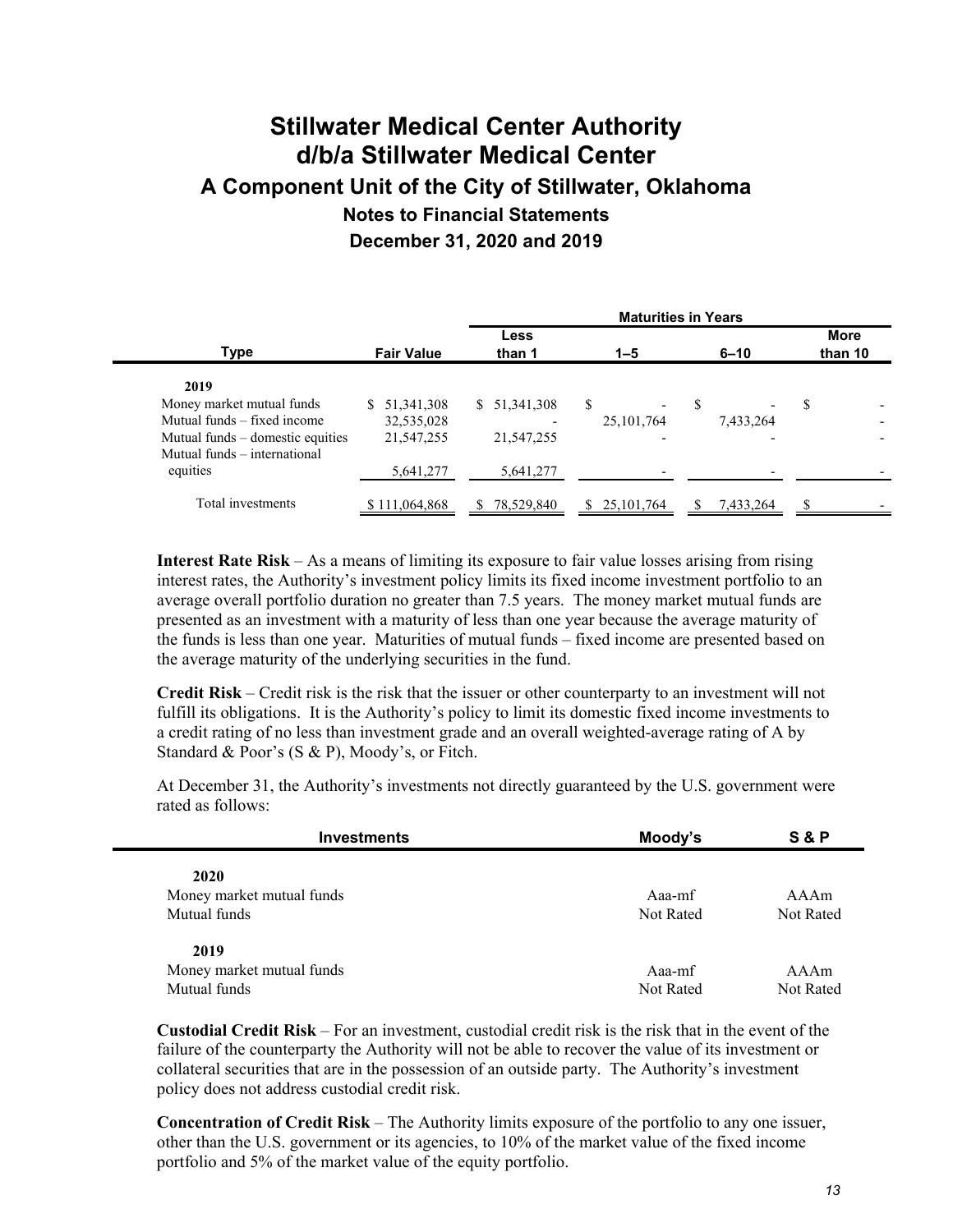At December 31, 2020 and 2019, no investments exceeded 5% of the total fair value of all investments.

### *Summary of Carrying Values*

The carrying values of deposits and investments shown above are included in the accompanying balance sheets as follows:

|                                                  | 2020          | 2019              |
|--------------------------------------------------|---------------|-------------------|
| Carrying value                                   |               |                   |
| Deposits                                         | 26,390,748    | 14,672,674        |
| Investments                                      | 135,896,256   | 111,064,868       |
|                                                  | \$162,287,004 | \$125,737,542     |
| Included in the following balance sheet captions |               |                   |
| Cash and cash equivalents                        | 23,653,955    | 32,634,755<br>\$. |
| Short-term investments                           | 71,894,296    | 27,500,962        |
| Restricted cash and investments – current        | 247,971       | 78,871            |
| Noncurrent cash and investments, net             | 66,490,782    | 65,522,954        |
|                                                  | 162,287,004   | 125,737,542       |

#### *Investment Return*

Investment return for the years ended December 31 consisted of:

|                                                                                                             | 2020                   |    | 2019                   |
|-------------------------------------------------------------------------------------------------------------|------------------------|----|------------------------|
| Interest, dividends, and realized gain on sales of investments<br>Net increase in fair value of investments | 2,234,961<br>6,155,029 | -S | 3,927,622<br>5,167,618 |
|                                                                                                             | 8,389,990              |    | 9,095,240              |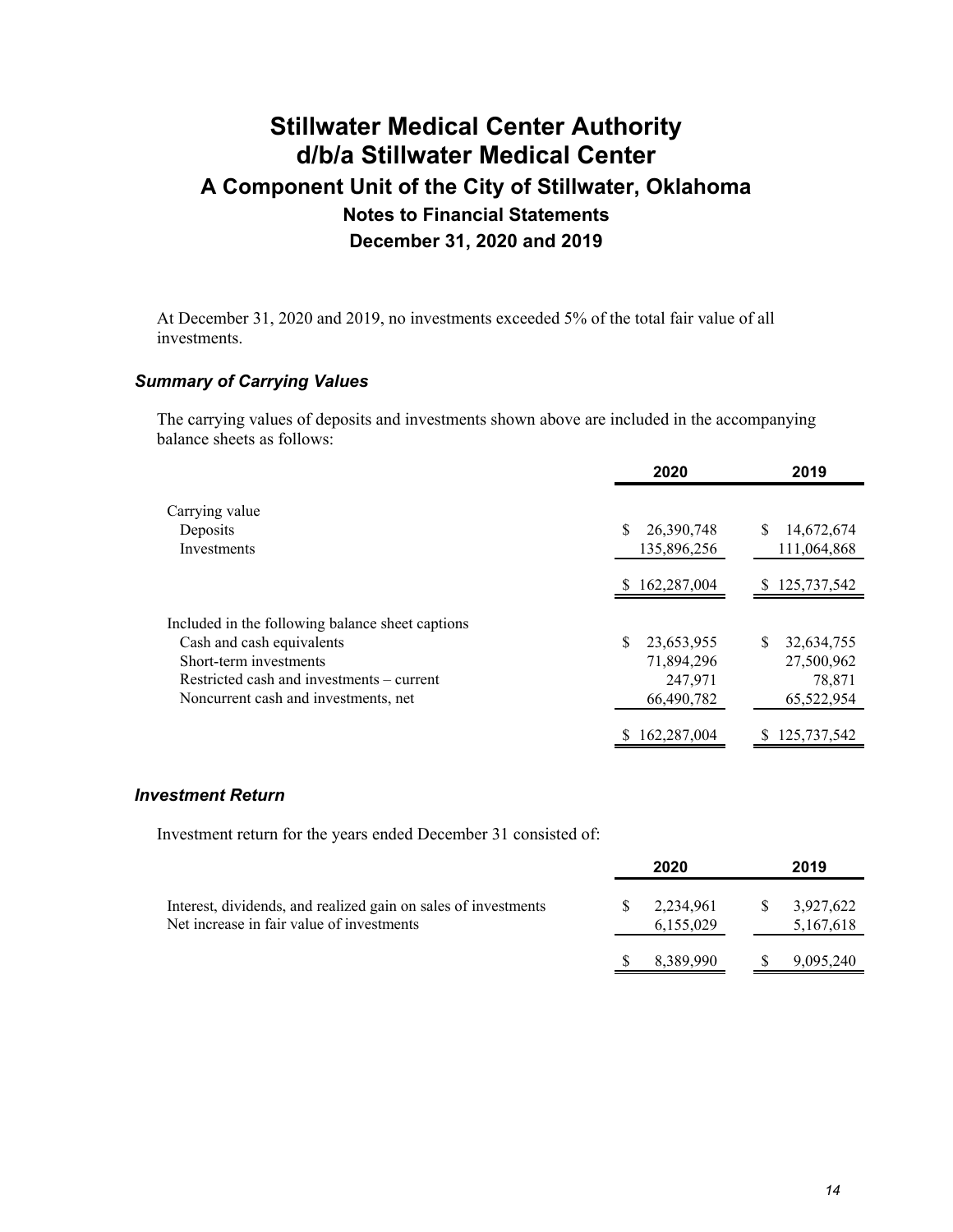### **Note 4: Patient Accounts Receivable**

The Authority grants credit without collateral to its patients, many of whom are area residents and are insured under third-party payor agreements. Patient accounts receivable at December 31 consisted of:

|                                           | 2020       | 2019           |
|-------------------------------------------|------------|----------------|
| Medicare                                  | 9,774,902  | S<br>7,502,574 |
| Medicaid                                  | 1,412,259  | 714,298        |
| Other third-party payors                  | 19,015,534 | 15,838,226     |
| Patients                                  | 14,071,177 | 8,997,938      |
|                                           | 44,273,872 | 33,053,036     |
| Less allowance for uncollectible accounts | 6,833,000  | 3,989,000      |
|                                           |            |                |
|                                           | 37,440,872 | 29,064,036     |

### **Note 5: Investments in Joint Ventures**

The investments in joint ventures at December 31 relate to the following:

|                                                   | 2020  | 2019   |
|---------------------------------------------------|-------|--------|
| Fresenius Medical Care – Stillwater, LLC          | 9%    | $9\%$  |
| LifeCare Health Services, LLC                     | 10%   | $10\%$ |
| Tecumseh Health Reciprocal Risk Retention Group   | $4\%$ | $4\%$  |
| <b>Upper Midwest Consolidated Services Center</b> | $1\%$ | $1\%$  |
| Bushwood, LLC                                     | 50%   | $50\%$ |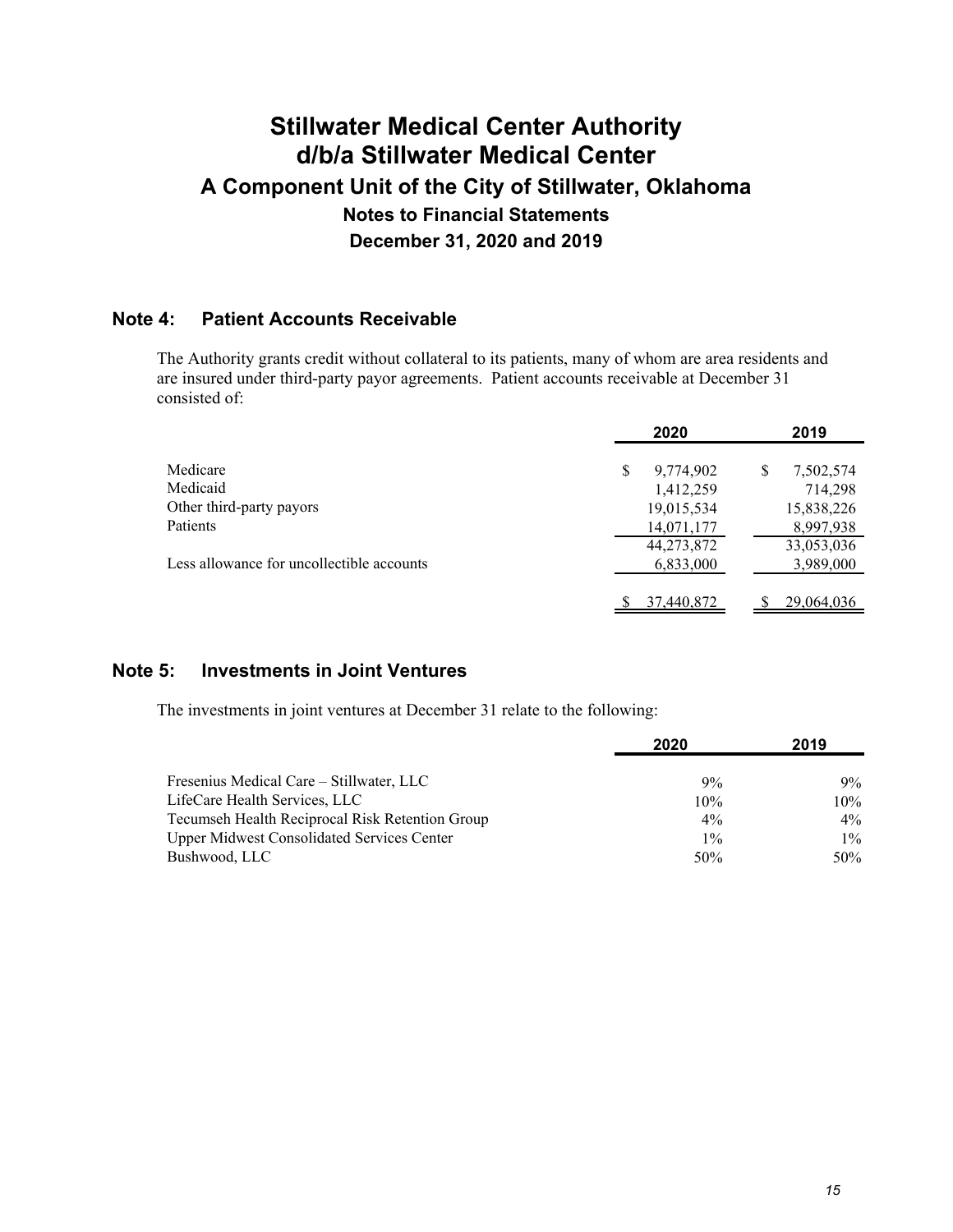The financial position and results of operations from the unaudited financial statements of the significant joint ventures for the fiscal years ended December 31 are summarized below:

|                                                            | 2020                           |                            |                            |  |
|------------------------------------------------------------|--------------------------------|----------------------------|----------------------------|--|
|                                                            | <b>Tecumseh</b>                | <b>Bushwood</b>            | <b>LifeCare</b>            |  |
| Current assets<br>Property and other long-term assets, net | 68,085,704<br>S                | \$<br>129,444<br>8,181,913 | \$<br>8,924,042<br>307,212 |  |
| Total assets                                               | 68,085,704                     | 8,311,357<br>- \$          | 9,231,254<br>- 56          |  |
| <b>Total liabilities</b><br>Partners' equity               | 19,617,298<br>S<br>48,468,406  | \$<br>8,311,357            | \$<br>649,914<br>8,581,340 |  |
| Total liabilities and partners' equity                     | 68,085,704                     | 8,311,357<br>\$            | 9,231,254                  |  |
| Revenues                                                   | 11,042,745                     | 763,751<br><sup>2</sup>    | 3,436,246<br>- 56          |  |
| Excess of revenues over expenses                           | 3,091,751                      | 520,696                    | -S<br>511,747              |  |
|                                                            |                                | 2019                       |                            |  |
|                                                            |                                |                            |                            |  |
|                                                            | <b>Tecumseh</b>                | <b>Bushwood</b>            | <b>LifeCare</b>            |  |
| Current assets<br>Property and other long-term assets, net | 60,979,392<br>S                | \$<br>126,826<br>8,470,035 | \$<br>7,843,059<br>313,161 |  |
| Total assets                                               | 60,979,392                     | 8,596,861<br>-S            | 8,156,220<br>\$            |  |
| <b>Total liabilities</b><br>Partners' equity               | 18,157,605<br>\$<br>42,821,787 | \$<br>8,596,861            | \$<br>530,681<br>7,625,539 |  |
| Total liabilities and partners' equity                     | 60,979,392                     | 8,596,861<br>-S            | 8,156,220<br>- \$          |  |
| Revenues                                                   | 10,611,789                     | 750,683                    | 2,324,039<br>S             |  |

Complete financial statements of the joint venture entities may be obtained by contacting the Authority's management.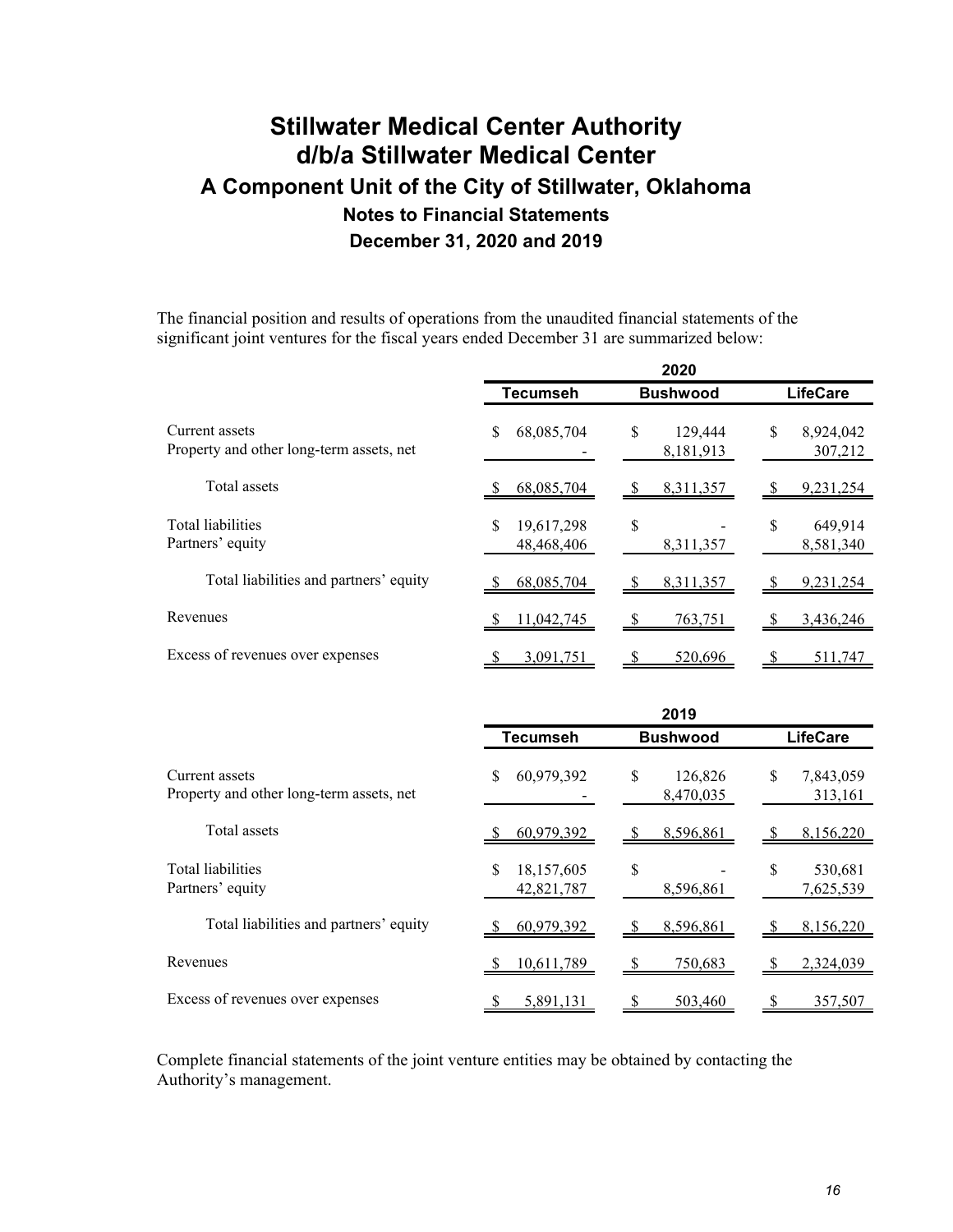The Authority purchases its professional liability (medical malpractice) and general liability insurance coverage from Tecumseh Health Reciprocal Risk Retention Group (Tecumseh) (see *Note 7*). For the years ended December 31, 2020 and 2019, the Authority paid approximately \$280,000 and \$269,000, respectively, to Tecumseh for the coverage. The Authority's investment in Tecumseh was \$1,648,563 and \$1,545,601 at December 31, 2020 and 2019, respectively.

LifeCare Health Services, LLC (LifeCare) is a joint venture between certain hospitals in Oklahoma organized to collaborate and share expenses and expertise to expand or enhance health care services in the communities served by each participating hospital in furtherance of their independent missions. The Authority's investment in LifeCare was approximately \$644,000 at December 31, 2020 and 2019.

Effective August 15, 2018, the Authority acquired a 50% equity interest in Bushwood, LLC (Bushwood) for \$6,285,000. Bushwood owns two buildings in Stillwater, Oklahoma, an ambulatory surgery center and a medical office building, that are 100% leased by the Authority. For the years ended December 31, 2020 and 2019, the Authority paid approximately \$715,000 and \$702,000, respectively, in rent for the right to utilize the building space. The Authority's investment in Bushwood was \$6,532,742 and \$6,305,394 at December 31, 2020 and 2019, respectively. The Authority received distributions of \$33,000 and \$286,000 from Bushwood during the years ended December 31, 2020 and 2019, respectively.

Fresenius Medical Care – Stillwater, LLC (Fresenius) provides dialysis services to residents of Stillwater and the surrounding area. The Authority's investment in Fresenius was approximately \$277,000 and \$262,000 at December 31, 2020 and 2019, respectively.

Upper Midwest Consolidated Services Center (UMCSC) is a health care supply purchasing and management organization. The Authority's investment in UMCSC was \$75,000 at December 31, 2020 and 2019.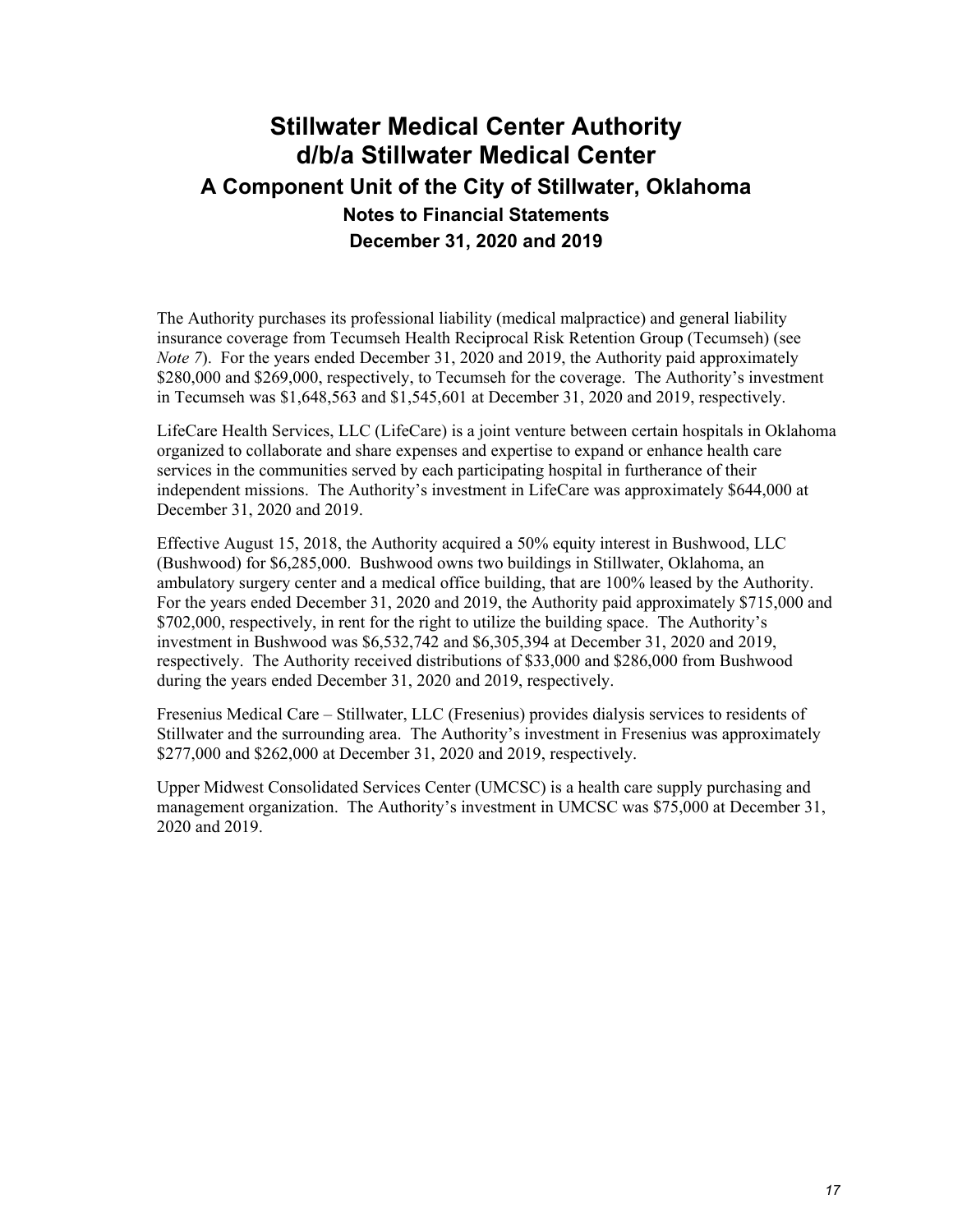### **Note 6: Capital Assets**

Capital assets activity for the years ended December 31 was:

|                                                                                   |                                         |                                       | 2020             |                                       |                                          |
|-----------------------------------------------------------------------------------|-----------------------------------------|---------------------------------------|------------------|---------------------------------------|------------------------------------------|
|                                                                                   | <b>Beginning</b><br><b>Balance</b>      | <b>Additions</b>                      | <b>Disposals</b> | <b>Transfers</b>                      | <b>Ending</b><br><b>Balance</b>          |
| Land<br>Land improvements<br>Buildings, fixed equipment, and                      | \$<br>4,470,073<br>4,074,672            | \$                                    | \$               | \$                                    | \$<br>4,470,073<br>4,074,672             |
| leasehold improvements                                                            | 110,079,405                             | 3,558,566                             | (113, 533)       | 5,981,125                             | 119,505,563                              |
| Major moveable equipment<br>Construction in progress                              | 107,814,207<br>29,152,659               | 5,735,678<br>20,339,180               | (143, 135)       | (5,981,125)                           | 113,406,750<br>43,510,714                |
|                                                                                   | 255,591,016                             | 29,633,424                            | (256, 668)       |                                       | 284,967,772                              |
| Less accumulated depreciation<br>Land improvements<br>Buildings, fixed equipment, | 1,681,659                               | 117,584                               |                  |                                       | 1,799,243                                |
| and leasehold improvements                                                        | 46,673,442                              | 3,634,698                             | (113, 533)       |                                       | 50,194,607                               |
| Major moveable equipment                                                          | 71,628,450                              | 7,877,215                             | (128, 452)       |                                       | 79,377,213                               |
|                                                                                   | 119,983,551                             | 11,629,497                            | (241, 985)       |                                       | 131,371,063                              |
| Capital assets, net                                                               | \$135,607,465                           | 18,003,927                            | (14, 683)<br>S   | S                                     | \$153,596,709                            |
|                                                                                   |                                         |                                       | 2019             |                                       |                                          |
|                                                                                   | <b>Beginning</b><br><b>Balance</b>      | <b>Additions</b>                      | <b>Disposals</b> | <b>Transfers</b>                      | <b>Ending</b><br><b>Balance</b>          |
| Land<br>Land improvements<br>Buildings, fixed equipment, and                      | 4,470,073<br>\$<br>4,044,327            | \$<br>30,345                          | \$               | \$                                    | \$<br>4,470,073<br>4,074,672             |
| leasehold improvements<br>Major moveable equipment<br>Construction in progress    | 103,518,197<br>85,717,869<br>17,582,200 | 3,985,189<br>21,552,188<br>15,207,336 | (516, 708)       | 2,576,019<br>1,060,858<br>(3,636,877) | 110,079,405<br>107,814,207<br>29,152,659 |
|                                                                                   | 215,332,666                             | 40,775,058                            | (516,708)        |                                       | 255,591,016                              |
| Less accumulated depreciation<br>Land improvements<br>Buildings, fixed equipment, | 1,566,098                               | 115,561                               |                  |                                       | 1,681,659                                |
| and leasehold improvements<br>Major moveable equipment                            | 43,529,059<br>65,096,569                | 3,144,383<br>7,048,589                | (516,708)        |                                       | 46,673,442<br>71,628,450                 |

110,191,726 10,308,533 (516,708) - 119,983,551 Capital assets, net  $$105,140,940 \quad $30,466,525 \quad $ $ - \quad $ $ \quad $ 5135,607,465$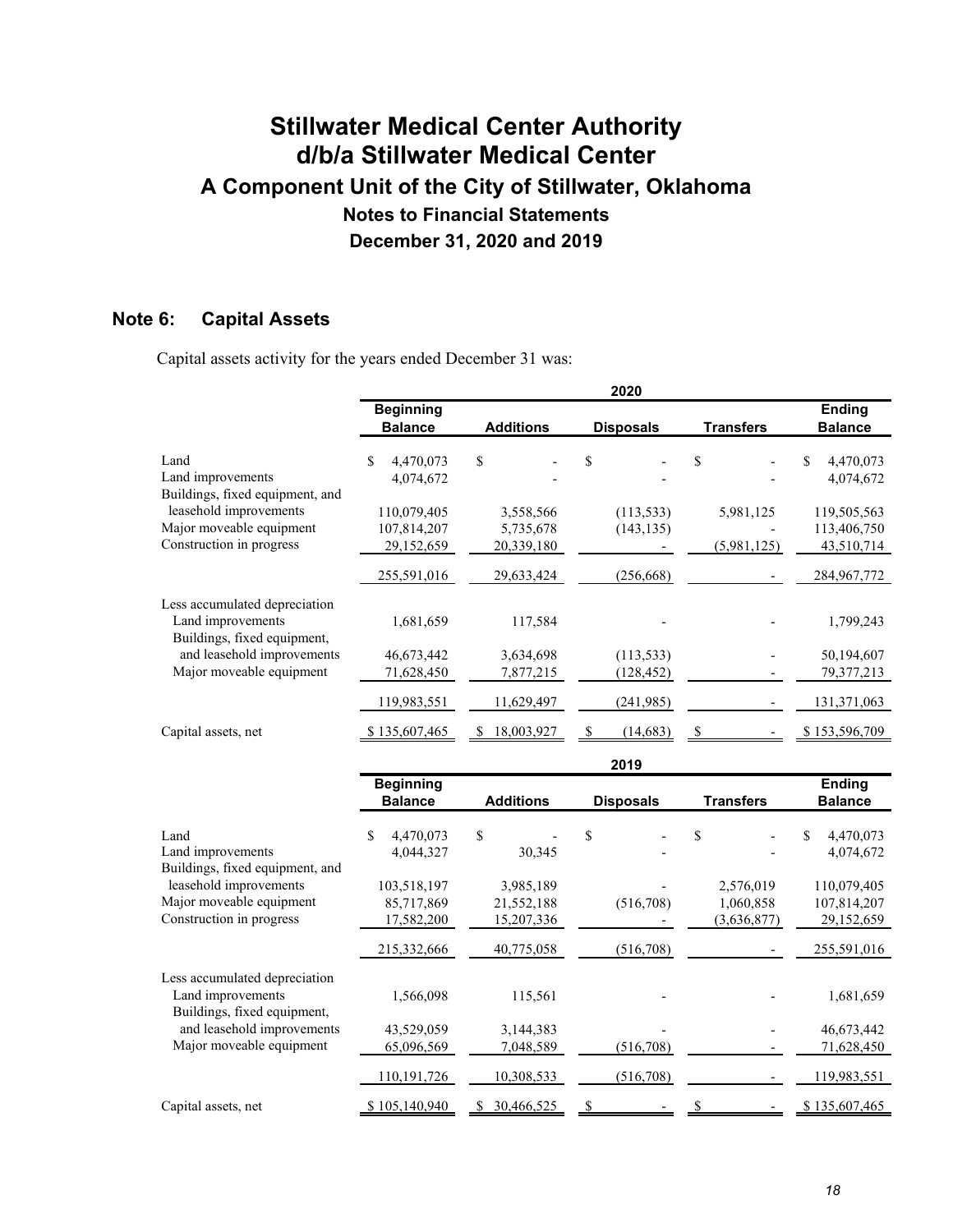### **Note 7: Medical Malpractice Claims**

The Authority purchases medical malpractice insurance under a claims-made policy on a fixed premium basis. Accounting principles generally accepted in the United States of America require a health care provider to accrue the expense of its share of malpractice claim costs, if any, for any reported and unreported incidents of potential improper professional service occurring during the year by estimating the probable ultimate costs of the incidents. Based upon the Authority's claims experience, an accrual of approximately \$60,000 has been made as of December 31, 2020 and 2019. It is reasonably possible that this estimate could change materially in the near term.

The Authority is a subscriber (member) of Tecumseh, an entity approved by the state of Vermont to provide hospital professional and general liability coverage to its subscribers. Tecumseh was formed in order to stabilize the cost and availability of hospital professional and general liability insurance by taking advantage of the self-funding capabilities of a homogenous group of health care providers. Tecumseh members are provided hospital professional and general liability insurance under claims-made policies on a fixed premium basis. See *Note 5* for additional information about Tecumseh.

### **Note 8: Self-Insured Claims**

Substantially all of the Authority's employees and their dependents are eligible to participate in the Authority's employee health insurance plan. The Authority is self-insured for health claims of participating employees and dependents up to an annual aggregate amount of approximately \$300,000. Commercial stop-loss insurance coverage is purchased for claims in excess of the aggregate annual amount of \$350,000.

The Authority is self-insured for risks related to workers' compensation claims up to \$550,000 per occurrence with an annual liability limit of \$1,000,000 in the aggregate. In connection with the self-insured workers' compensation policy, the Authority had a \$300,000 certificate of deposit held in escrow at a local bank during the years ended December 31, 2020 and 2019. No draws were made on the certificate of deposit held in escrow through 2020.

A provision is accrued for self-insured employee health claims and workers' compensation claims, including both claims reported and claims incurred but not yet reported. The accruals are estimated based on consideration of prior claims experience, recently settled claims, frequency of claims, and other economic and social factors. It is reasonably possible that the Authority's estimates will change by a material amount in the near term.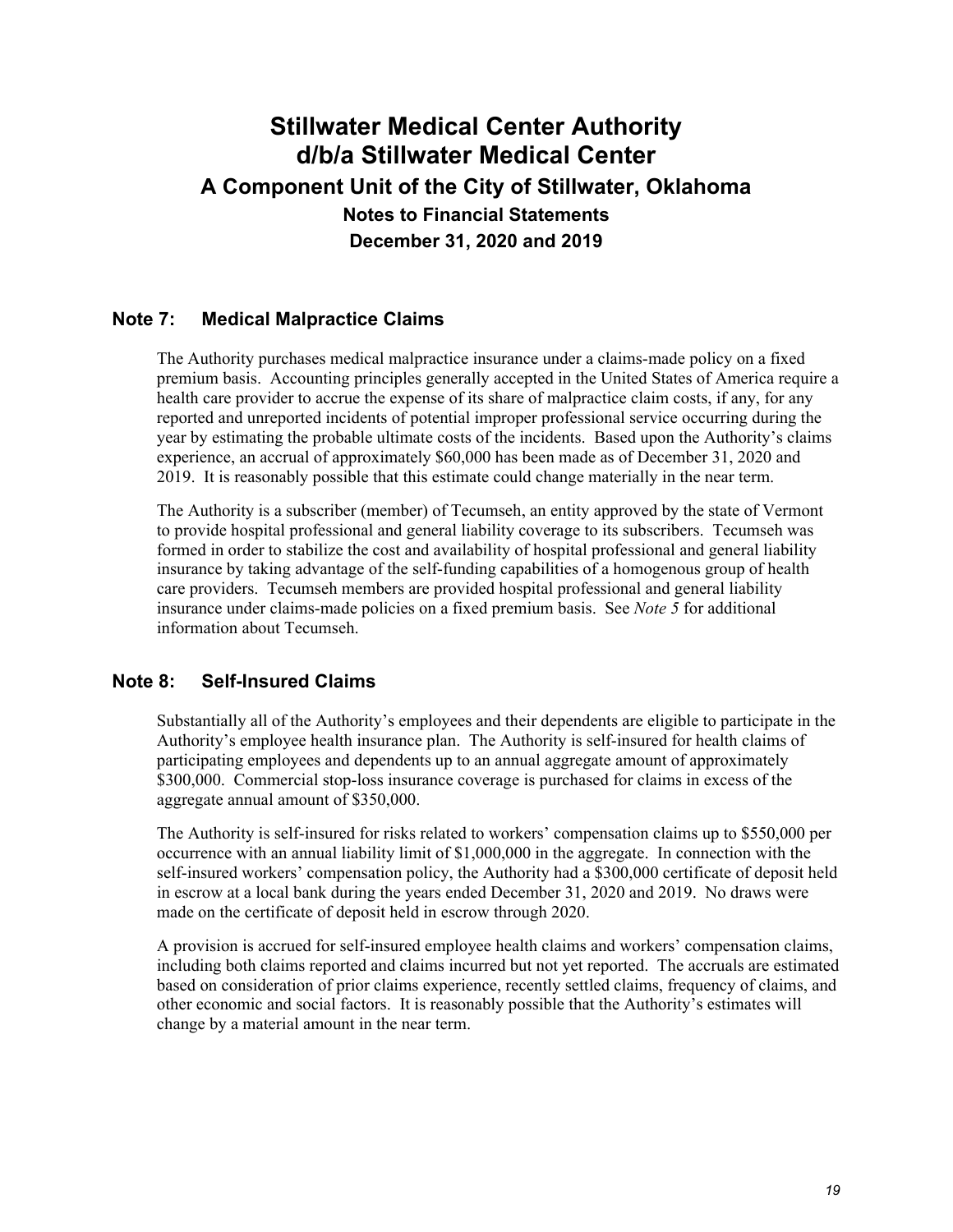Activity in the Authority's accrued employee health and workers' compensation claims liability during 2020 and 2019 is summarized as follows:

| <b>Employee</b><br><b>Health</b> |                | Workers'<br>Compensation |            |
|----------------------------------|----------------|--------------------------|------------|
|                                  |                |                          |            |
| \$                               | 1,198,665      | \$                       | 78,871     |
|                                  |                |                          |            |
|                                  | 12,640,865     |                          | 344,096    |
|                                  | (11, 595, 681) |                          | (175, 149) |
|                                  | 2,243,849      |                          | 247,818    |
|                                  |                |                          |            |
| \$                               | 1,171,289      | \$                       | 83,285     |
|                                  |                |                          |            |
|                                  | 11,439,916     |                          | 114,997    |
|                                  | (11, 412, 540) |                          | (119, 411) |
|                                  | 1,198,665      |                          | 78,871     |
|                                  |                |                          |            |

### **Note 9: Long-Term Debt**

The following is a summary of long-term debt obligation transactions for the Authority for the years ended December 31:

|                           |                  |                                | 2020              |                            |                  |
|---------------------------|------------------|--------------------------------|-------------------|----------------------------|------------------|
|                           | <b>Beginning</b> |                                |                   | <b>Ending</b>              | <b>Current</b>   |
|                           | <b>Balance</b>   | <b>Additions</b>               | <b>Deductions</b> | <b>Balance</b>             | <b>Portion</b>   |
| Revenue bonds payable     |                  |                                |                   |                            |                  |
| Series 2019A              | 3.250.000        | \$<br>$\overline{\phantom{a}}$ | \$<br>1,500,000   | <sup>\$</sup><br>1,750,000 | \$<br>1,500,000  |
| Series 2019C              | 20,890,378       | $\overline{\phantom{a}}$       | 4,948,913         | 15,941,465                 | 5,028,010        |
| Series 2019D              | 11,352,956       |                                | 1,502,505         | 9,850,451                  | 1,547,878        |
| Note payable              |                  | 10,000,000                     | 966,410           | 9,033,590                  | 1,955,139        |
| Promissory notes          |                  |                                |                   |                            |                  |
| <b>SMC</b> Equipment      | 16,000,000       |                                |                   | 16,000,000                 |                  |
| <b>SMC</b> Development    | 30,000,000       |                                |                   | 30,000,000                 |                  |
| Capital lease obligations | 3,020,920        | 1,857,479                      | 1,521,843         | 3,356,556                  | 1,116,627        |
| Total long-term debt      | 84,514,254       | 11,857,479<br>S                | 10,439,671<br>S.  | 85,932,062<br>\$.          | 11,147,654<br>S. |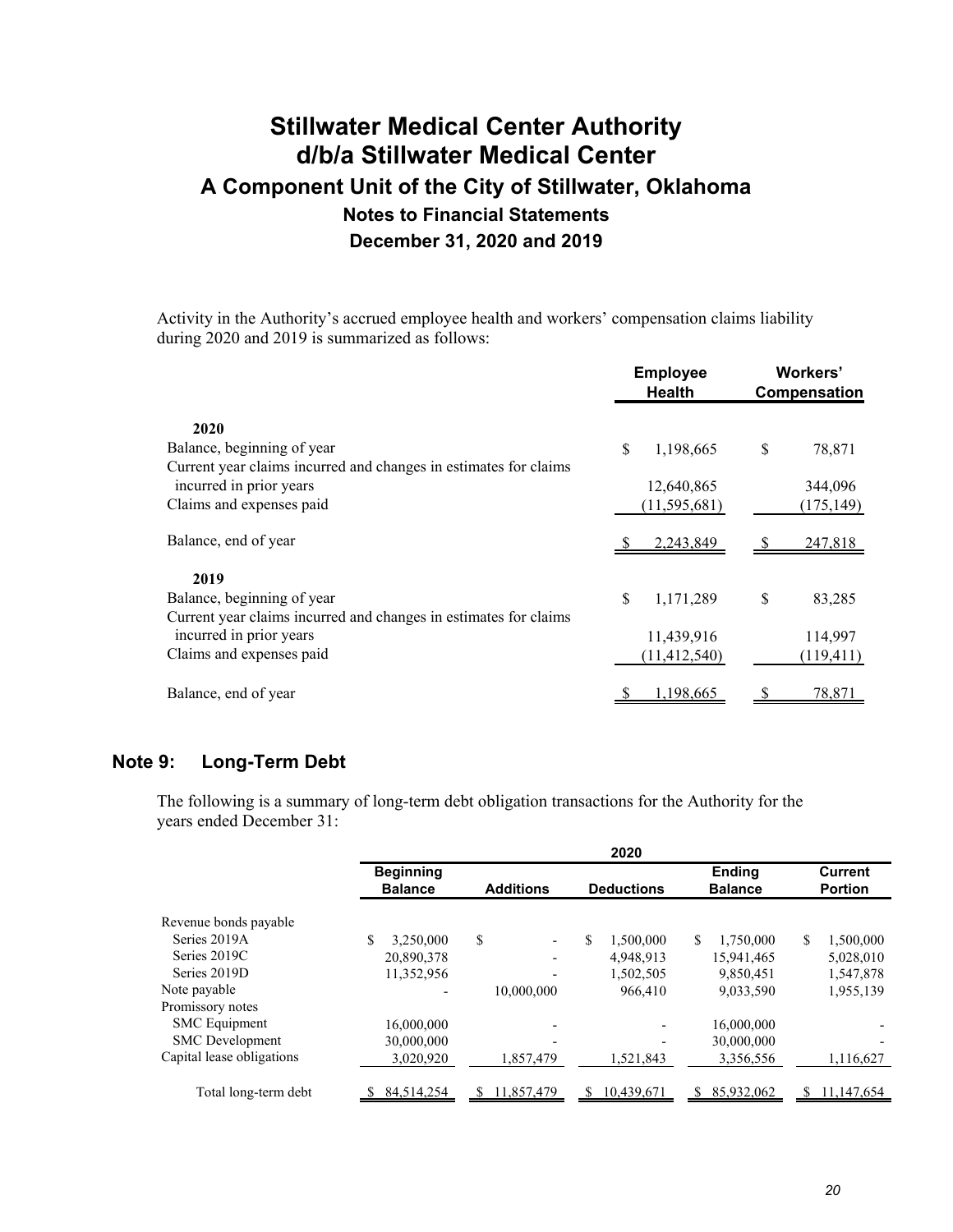|                           |                  |                  | 2019              |                 |                |
|---------------------------|------------------|------------------|-------------------|-----------------|----------------|
|                           | <b>Beginning</b> |                  |                   | <b>Ending</b>   | <b>Current</b> |
|                           | <b>Balance</b>   | <b>Additions</b> | <b>Deductions</b> | <b>Balance</b>  | <b>Portion</b> |
| Revenue bonds payable     |                  |                  |                   |                 |                |
| Series 2014               | 3,205,000        | \$               | 3,205,000         | \$              | \$             |
| Series 2017               | 25,833,334       |                  | 25,833,334        |                 |                |
| Series 2019A              |                  | 4,500,000        | 1,250,000         | 3,250,000       | 1,500,000      |
| Series 2019B              |                  | 12,000,000       | 12,000,000        |                 |                |
| Series 2019C              |                  | 21,250,000       | 359,622           | 20,890,378      | 4,895,000      |
| Series 2019D              |                  | 11,495,000       | 142,044           | 11,352,956      | 1,505,000      |
| Promissory notes          |                  |                  |                   |                 |                |
| <b>SMC</b> Equipment      | 16,000,000       |                  |                   | 16,000,000      |                |
| <b>SMC</b> Development    |                  | 30,000,000       |                   | 30,000,000      |                |
| Capital lease obligations | 2,501,237        | 2,296,190        | 1,776,507         | 3,020,920       | 1,433,599      |
| Total long-term debt      | 47,539,571       | 81,541,190<br>S. | 44,566,507<br>S.  | 84,514,254<br>S | 9,333,599      |

### *Revenue Bonds Payable – Series 2014*

The Series 2014 revenue bonds payable consisted of Hospital Revenue Bonds (the 2014 Bonds) in the original amount of \$15,570,000 dated March 28, 2014, which bear interest at 1.69%. The 2014 Bonds were payable in annual installments through May 15, 2019, with interest payable semiannually. The 2014 Bonds outstanding were able to be redeemed at the Authority's option after May 16, 2017, at 100%. The 2014 Bonds were secured by the gross revenues of the Authority, certain property, and the trustee-held assets restricted under the bond indenture agreement. The 2014 Bonds were paid off during the year ended December 31, 2019.

#### *Revenue Bond Payable – Series 2017*

The Series 2017 revenue bond payable consisted of a Hospital Revenue Bond (the Series 2017 Bond) in the original amount of \$35,000,000 dated January 26, 2017, which bears interest annually at 2.16%. The Series 2017 Bond was payable in monthly principal and interest installments through February 15, 2024. The Series 2017 Bond outstanding was able to be redeemed at the Authority's option at a premium. The Series 2017 Bond was secured by the gross revenues of the Authority and the assets held by trustee and was to be used for capital asset acquisitions. The Series 2017 Bond was paid off during the year ended December 31, 2019, with proceeds from the Series 2019C Bond.

#### *Revenue Bonds Payable – Series 2019*

The Authority issued the Series 2019A Bond (the Series 2019A Bond) as a \$4,500,000 loan payable dated February 14, 2019. The loan payable bears interest at 3.5% and is payable in monthly principal and interest installments through February 1, 2022. The Series 2019A Bond is secured by the gross revenues of the Authority.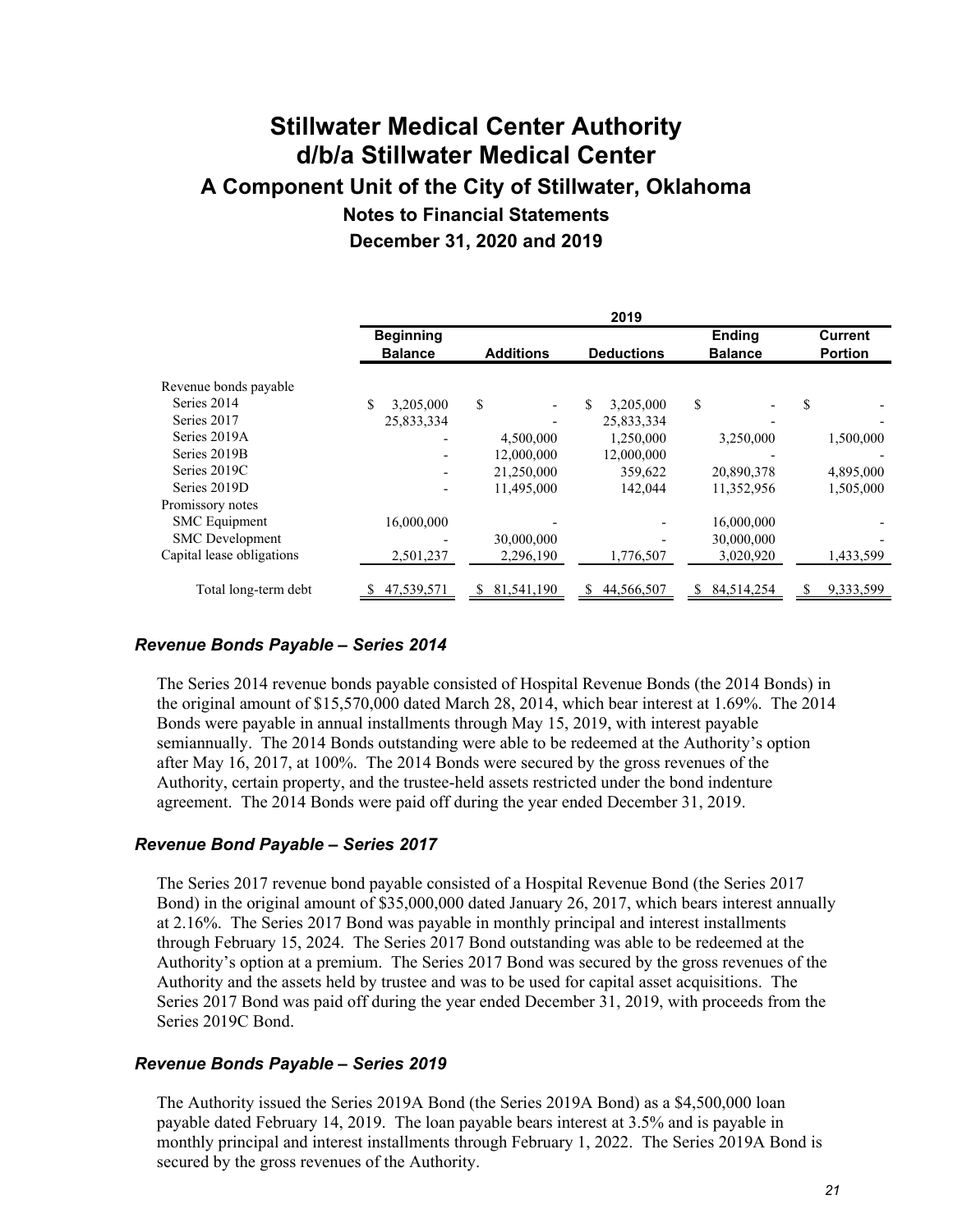The Authority issued the Hospital Revenue Bond, Series 2019B (the Series 2019B Bond) in the original amount of \$12,000,000 dated April 2, 2019, which bears interest annually at 3.18%. The Series 2019B Bond was payable in monthly principal and interest installments through May 1, 2029. The Series 2019B Bond was secured by the gross revenues of the Authority and the assets held by trustee and was to be used for capital asset acquisitions. The Series 2019B Bond was paid off during the year ended December 31, 2019, with the proceeds from the Series 2019D Bond.

The Authority issued the Hospital Revenue Bond, Series 2019C (the Series 2019C Bond) in the original amount of \$21,250,000 dated November 22, 2019. The Series 2019C Bond bears interest at 2.62% and is payable in monthly principal and interest installments through February 15, 2024. The Series 2019C Bond is secured by the gross revenues of the Authority. The proceeds of the Series 2019C Bond were primarily used to refund the outstanding amounts due under the Series 2017 Bond.

The Authority issued the Hospital Revenue Bond, Series 2019D (the Series 2019D Bond) in the original amount of \$11,495,000 dated November 22, 2019. The Series 2019D Bond bears interest at 2.88% and is payable in monthly principal and interest installments through November 2, 2026. The Series 2019D Bond is secured by the gross revenues of the Authority. The proceeds of the Series 2019D Bond were primarily used to refund the outstanding amounts due under the Series 2019B Bond.

The Authority's outstanding revenue bonds above contain a provision that in an event of default, outstanding amounts become immediately due if the Authority is unable to make payment.

The indenture agreements require that certain funds be established with the trustee. Accordingly, these funds are included as assets held by trustee for specific capital acquisition in the accompanying balance sheets. The indenture agreements also require the Authority to comply with certain restrictive covenants, including minimum insurance coverage, maintaining a historical debt service coverage ratio of at least 1.2 to 1.0, maintaining at least 75 days cash on hand, and restrictions on incurrence of additional debt.

The indenture agreements contain a provision that, in the event of default, outstanding amounts become immediately due if the Authority is unable to make payment.

In April 2021, the Authority refinanced the Series 2019 A,C, and D Bonds with the Series 2021A Note. The refinancing extended the final maturity date to April 2028 and lowered the interest rate to 2.2%.

#### *Note Payable – Series 2020 Hospital Revenue Note*

The Authority entered into a Series 2020 Hospital Revenue Note in the original amount of \$10,000,000 dated June 30, 2020, which bears interest annually at 1.48%. The Series 2020 Hospital Revenue Note is payable in monthly principal and interest installments through June 30, 2025. The Series 2020 Hospital Revenue Note is secured by the gross revenues of the Authority and the assets held by trustee.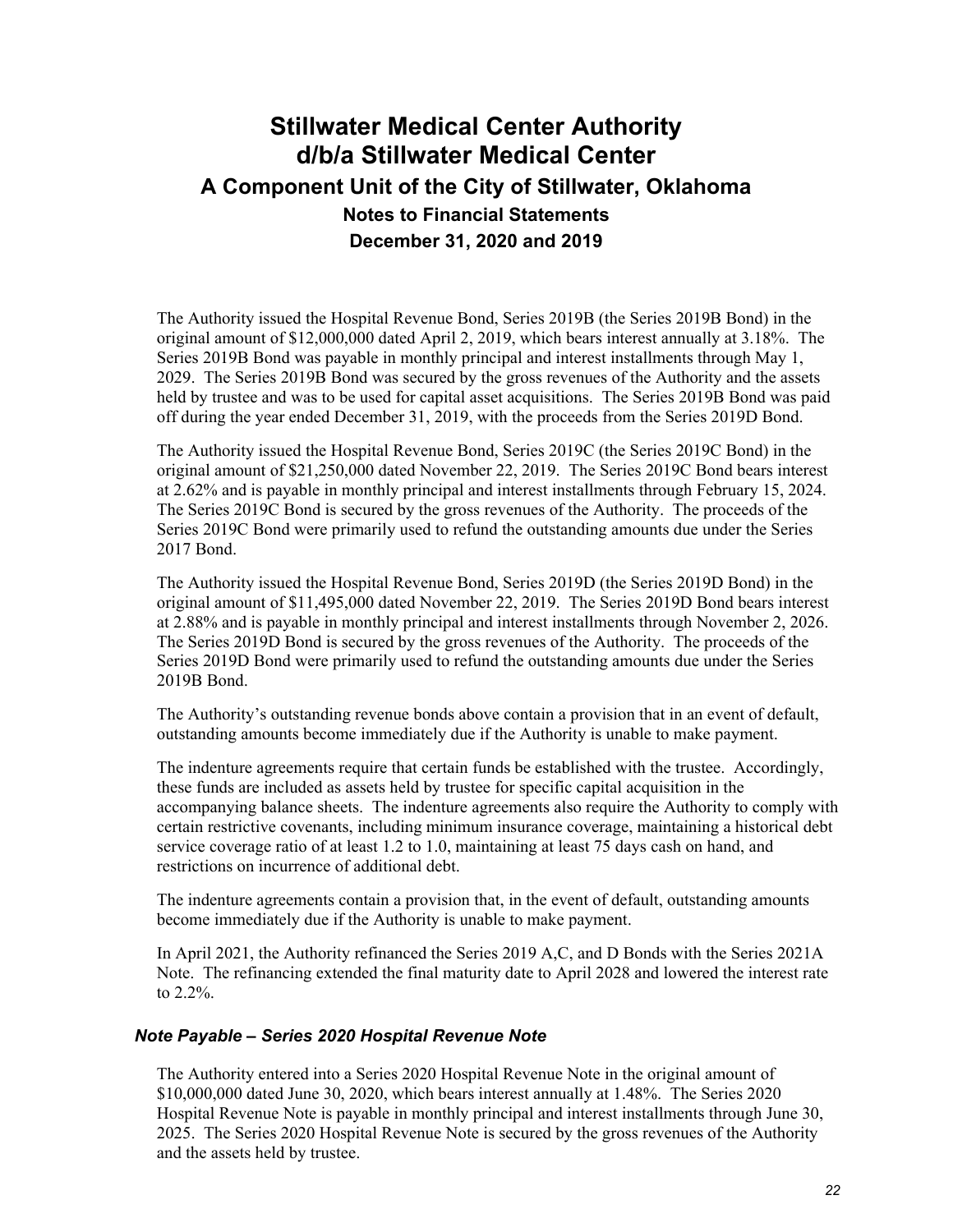### *SMC Equipment Promissory Notes*

SMC Equipment entered into two promissory notes payable to MMOK Sub VII (the Lender) with principal balances of \$10,758,400 and \$5,241,600, combined in the long-term debt schedule above. These notes financed the acquisition of certain major equipment, which is to be leased back to the Authority upon acquisition. The notes are secured by all of the assets of SMC Equipment. These notes payable were effective August 3, 2018, will mature on August 3, 2030, and bear interest annually at 1.67%. These promissory notes are payable in quarterly interest installments through September 1, 2025. Commencing December 1, 2025, SMC Equipment will pay equal installments of principal and interest in amounts sufficient to fully amortize the principal balance of the loans as of the maturity date. SMC Equipment is not permitted to prepay any portion of the principal of the loans until September 25, 2025.

Concurrently, the Authority loaned \$10,758,400 to Stillwater NMTC, LLC. This note receivable is included with other assets on the accompanying balance sheets. The note receivable is effective August 3, 2018, will mature August 3, 2030, and bears interest at 1.0%. This note receivable is payable in quarterly interest installments through September 1, 2025.

At the end of the seven-year term, a put/call agreement may be exercised whereby Simmons NMTC Holding, LLC's interest in Stillwater NMTC, LLC (member of the Lender) is sold to the Authority under terms defined in the put/call agreement.

#### *SMC Development Promissory Notes*

SMC Development entered into two promissory notes payable to REI Subsidiary CDE 19, LLC (the Lender) with principal balances of \$21,189,000 and \$8,811,000, combined in the long-term debt schedule above. These notes financed the acquisition of certain building improvements, which are to be leased back to the Authority upon acquisition. The notes are secured by all of the assets of SMC Development. These notes payable were effective December 19, 2019, will mature on December 18, 2049, and bear interest annually at 1.206%. These promissory notes are payable in quarterly interest installments through December 19, 2026, plus a \$300,000 principal payment on December 19, 2026, for the \$8,811,000 note payable. Commencing March 5, 2027, SMC Development will pay equal installments of principal and interest in amounts sufficient to fully amortize the principal balance of the loans as of the maturity date. SMC Development is not permitted to prepay any portion of the principal of the loans until after October 2026.

Concurrently, the Authority loaned \$21,189,000 to BF SMC Investment Fund, LLC. This note receivable is included with other assets on the accompanying balance sheets. The note receivable is effective December 19, 2019, will mature December 18, 2043, and bears interest at 1.0% through December 19, 2026, then 1.4% through maturity. This note receivable is payable in quarterly interest installments through September 15, 2026.

At the end of the seven-year term, a put/call agreement may be exercised whereby BancFirst's interest in BF SMC Investment Fund, LLC is sold to the Authority under terms defined in the put/call agreement.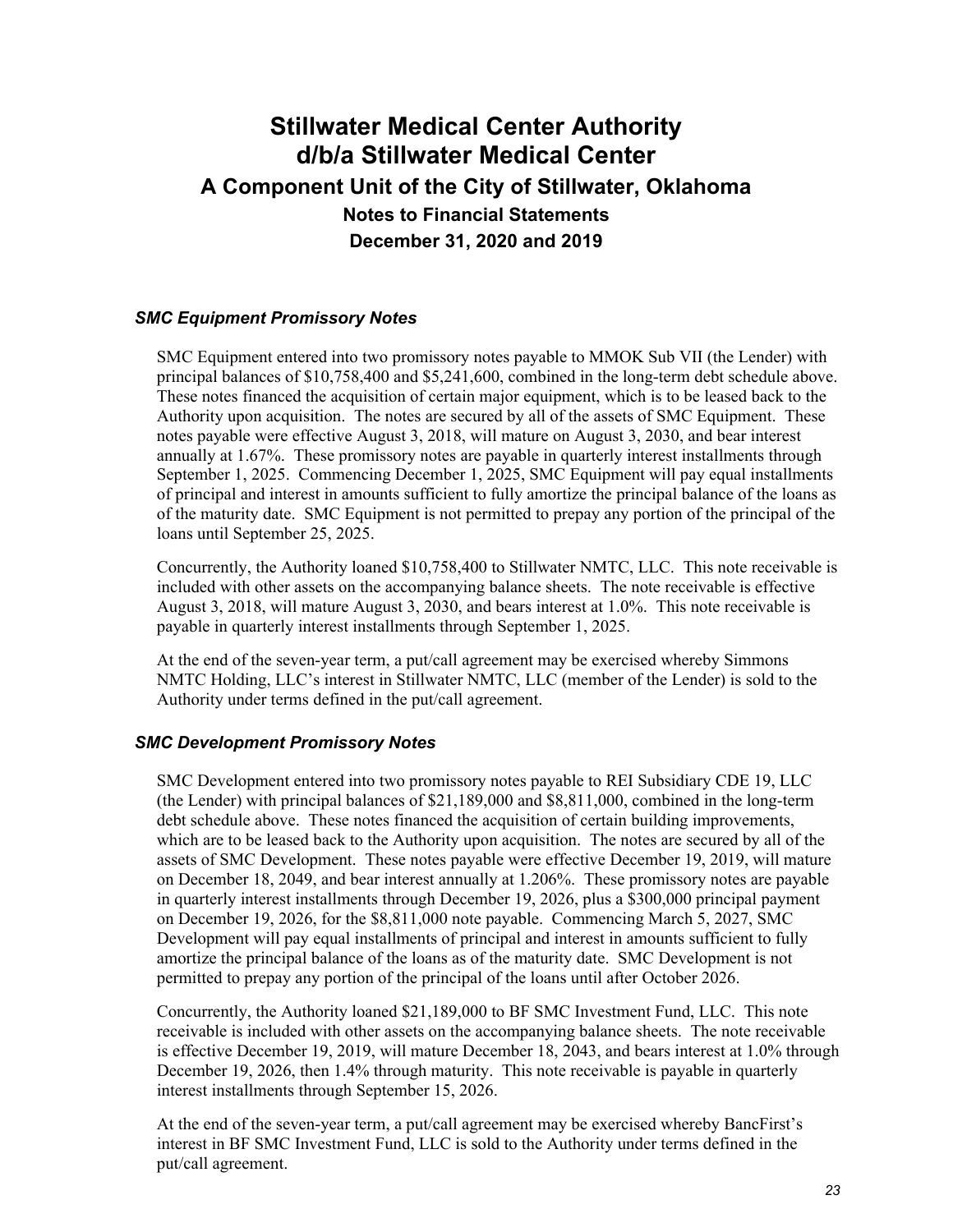The debt service requirements for the Series 2019 Revenue Bonds, note payable, SMC Equipment promissory notes, and SMC Development promissory notes are as follows:

| <b>Year Ending December 31,</b> | <b>Total to</b><br>be Paid | <b>Principal</b> | <b>Interest</b> |
|---------------------------------|----------------------------|------------------|-----------------|
| 2021                            | \$<br>11.449.915           | \$               | \$              |
| 2022                            |                            | 10,031,027       | 1,418,888       |
| 2023                            | 9,990,221                  | 8,825,179        | 1,165,042       |
|                                 | 9,912,167                  | 8,954,999        | 957,168         |
| 2024                            | 5,144,004                  | 4,351,160        | 792,844         |
| 2025                            | 4,251,759                  | 3,542,188        | 709,571         |
| 2026–2030                       | 24,074,567                 | 21,763,410       | 2,311,157       |
| $2031 - 2035$                   | 7,403,291                  | 6,060,656        | 1,342,635       |
| $2036 - 2040$                   | 7,403,291                  | 6,436,892        | 966,399         |
| $2041 - 2045$                   | 7,403,291                  | 6,836,484        | 566,807         |
| 2046-2049                       | 5,922,483                  | 5,773,511        | 148,972         |
|                                 | 92,954,989                 | 82,575,506<br>\$ | 10,379,483<br>S |

#### *Capital Lease Obligations*

The Authority is obligated under leases for equipment that are accounted for as capital leases. Assets under capital leases at December 31, 2020 and 2019, totaled approximately \$10,785,000 and \$8,928,000, respectively, net of accumulated depreciation of approximately \$6,876,000 and \$4,949,000, respectively.

The following is a schedule by year of future minimum lease payments under capital leases, including interest rates between 1.50% and 2.16%, together with the present value of the future minimum lease payments:

#### **Year Ending December 31,**

| 2021<br>2022<br>2023<br>Total minimum lease payments<br>Less amount representing interest | 1,144,486<br>1,144,486<br>1,117,382<br>3,406,354<br>49,798 |
|-------------------------------------------------------------------------------------------|------------------------------------------------------------|
| Present value of future minimum lease payments                                            | 3,356,556                                                  |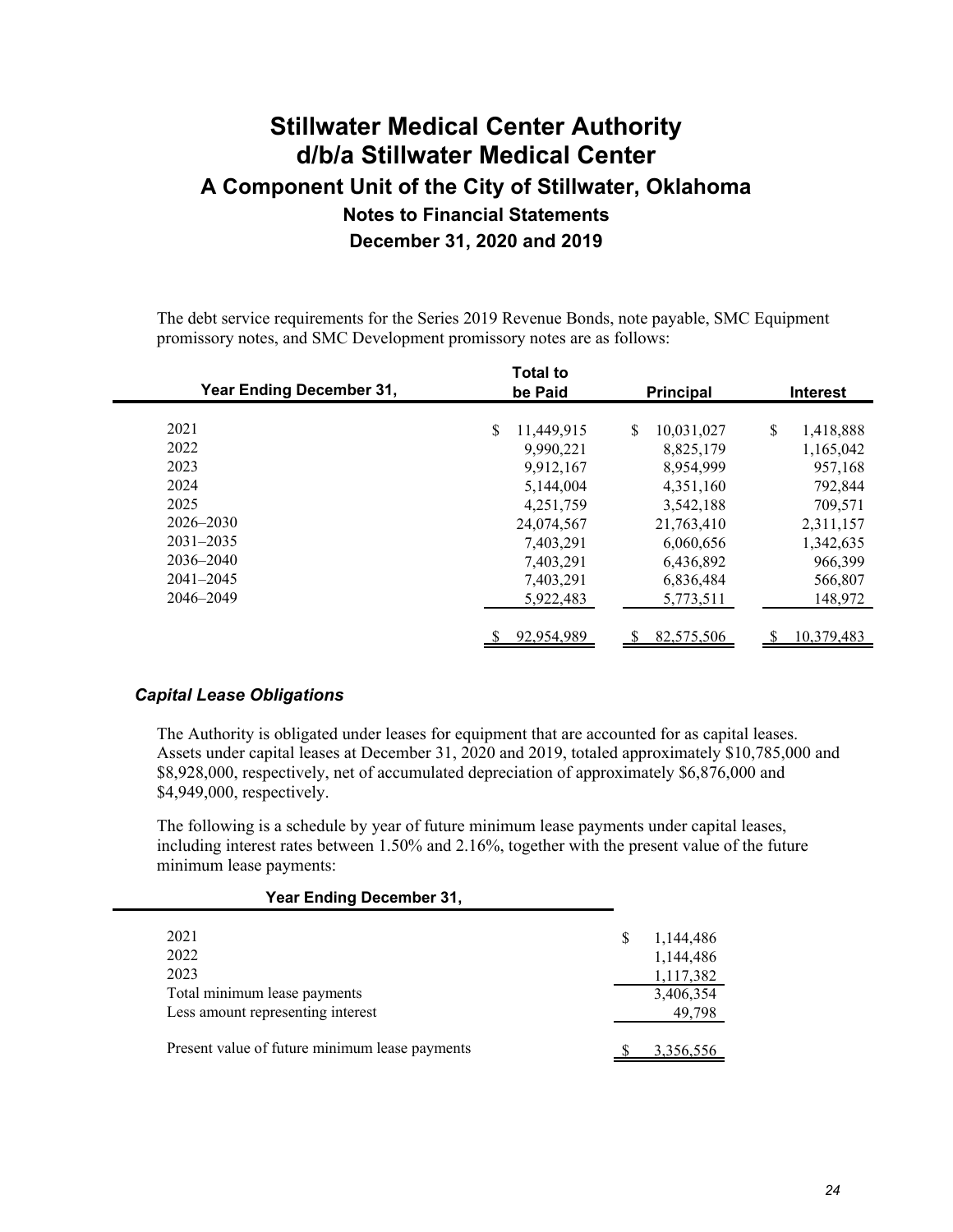### **Note 10: Community Support**

In support of its mission, the Authority voluntarily provides free care to patients who lack financial resources and are deemed to be medically indigent. Because the Authority does not pursue collection of amounts determined to qualify as charity care, they are not reported in net patient service revenue. In addition, the Authority provides services to other medically indigent patients under certain government-reimbursed public aid programs. Such programs pay providers amounts that are less than established charges for the services provided to the recipients and many times the payments are less than the cost of rendering the services provided.

At December 31, 2020 and 2019, the estimated uncompensated costs associated with charity care services were approximately \$3,717,000 and \$3,537,000, respectively. The cost of uncompensated care is estimated by applying the ratio of cost to gross charges to the gross uncompensated charges.

In addition to uncompensated costs, the Authority also commits significant time and resources to endeavors and critical services that meet otherwise unfilled community needs. Many of these activities are sponsored with the knowledge that they will not be self-supporting or financially viable. Such programs include health screenings and assessments, prenatal education and care, community educational services, and various support groups.

### **Note 11: Operating Leases**

Noncancelable operating leases for equipment and building space expire in various years through December 2027. These leases generally contain renewal options for periods ranging from 5 to 10 years and require the Authority to pay all executory costs (property taxes, maintenance, and insurance).

Future minimum lease payments at December 31, 2020, were approximately:

| 2021      | \$<br>759,000 |
|-----------|---------------|
| 2022      | 773,000       |
| 2023      | 378,000       |
| 2024      | 384,000       |
| 2025      | 389,000       |
| 2026-2027 | 796,000       |
|           |               |
|           | 3,479,000     |

Rental expense for the years ended December 31, 2020 and 2019, was approximately \$1,697,000 and \$1,426,000, respectively.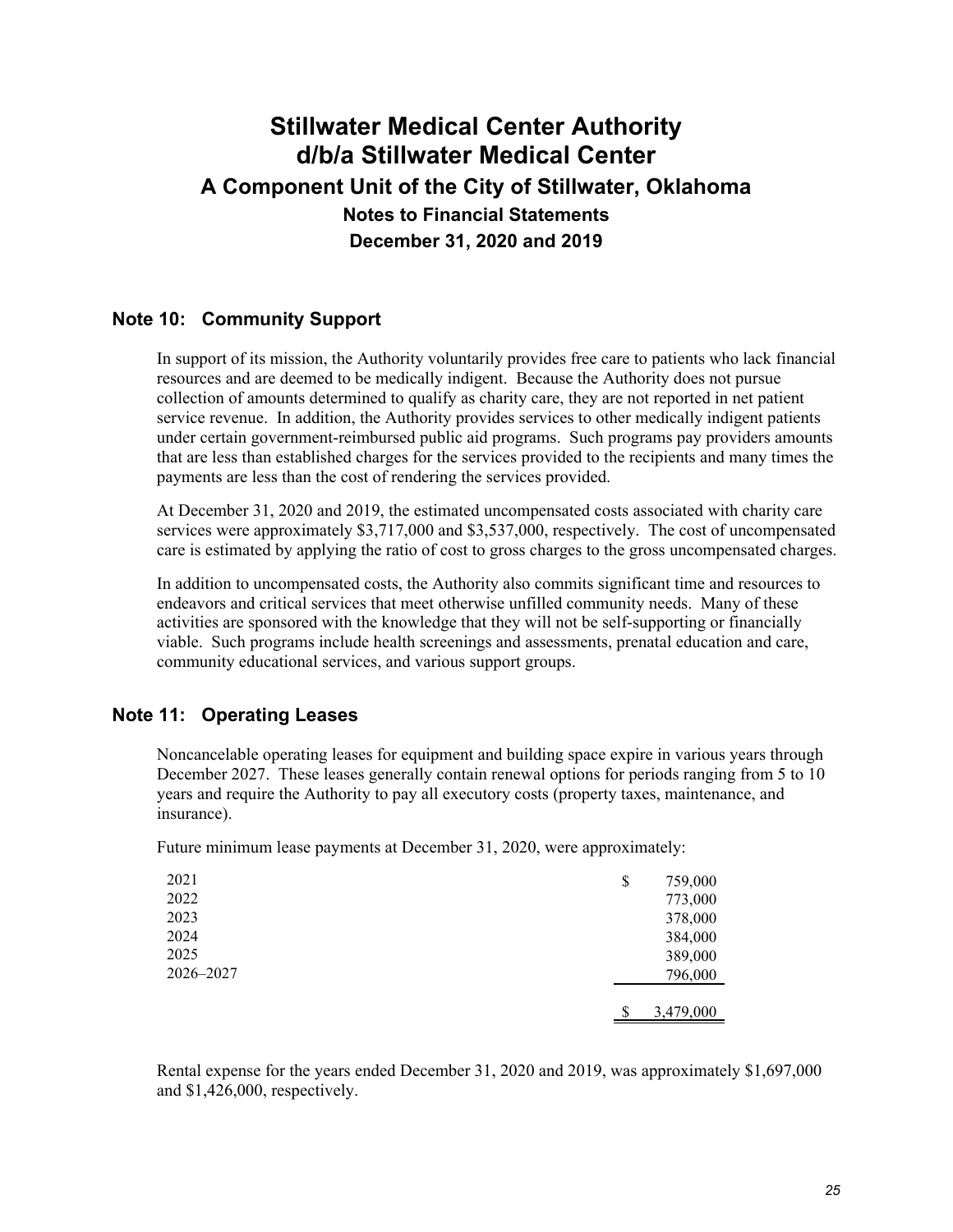### **Note 12: Pension Plan**

The Authority contributes to a defined contribution pension plan covering substantially all employees. Pension expense is recorded for the amount of the Authority's required contributions, determined in accordance with the terms of the plan. The plan is administered by the Authority's Board of Trustees. The plan provides retirement and death benefits to plan members and their beneficiaries. Benefit provisions are contained in the plan document and were established and can be amended by action of the Authority's governing body. Contribution rates for plan members and the Authority expressed as a percentage of covered payroll were 3% for both 2020 and 2019. Contributions actually made by plan members and the Authority aggregated approximately \$2,267,000 and \$4,432,000, respectively, during 2020 and \$1,987,000 and \$3,857,000, respectively, during 2019.

### **Note 13: Acquisitions**

The Authority has acquired multiple service lines since 2009 for which the consideration provided exceeded the net position acquired as of the date of acquisition. These service lines were acquired as they were considered strategic additions to the services already provided by the Authority.

### *Amortization of Deferred Outflows of Resources*

Acquisitions resulting in deferred outflows of resources include:

- The 2009 acquisition of Stillwater Surgery Center, L.L.C., which is being amortized over 15 years. Amortization expense is approximately \$388,000 annually through 2024.
- The 2016 acquisition of assets and the oncology practice of Oklahoma Oncology and Hematology, Inc., and Oklahoma Cancer Specialists, which is being amortized over 10 years. Amortization expense is approximately \$300,000 annually through 2026.
- The 2017 acquisition of Bristol Hospice and Homecare Stillwater, LLC, which is being amortized over five years. Amortization expense is approximately \$90,000 annually through 2022.
- The 2019 acquisition of Pipeline Crossroads Clinic, which is being amortized over five years. Amortization expense is approximately \$603,000 annually through 2024.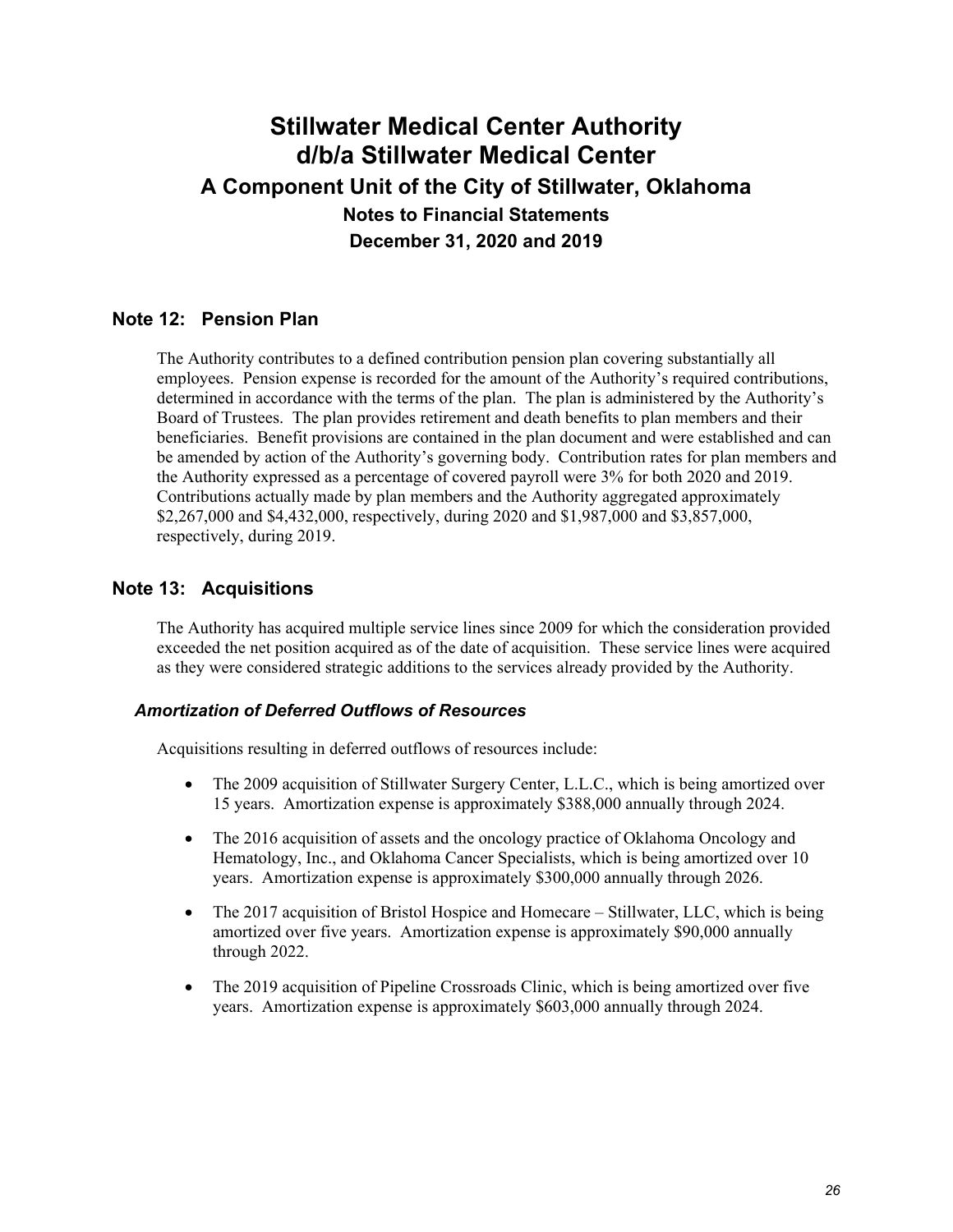The carrying basis and accumulated amortization of recognized deferred outflows of resources related to government acquisitions at December 31 were:

|                                                            | 2020                           | 2019                          |
|------------------------------------------------------------|--------------------------------|-------------------------------|
| Deferred outflows of resources<br>Accumulated amortization | 16,221,821<br>S.<br>10,947,468 | 16,221,821<br>S.<br>9,565,191 |
|                                                            | 5,274,353                      | 6,656,630                     |

The changes in the carrying amount of deferred outflows of resources for the years ended December 31 were:

|                                                         | 2020       | 2019                    |
|---------------------------------------------------------|------------|-------------------------|
| Balance as of January 1<br>Acquisitions during the year | 16,221,821 | 13,204,573<br>3,017,248 |
| Balance as of December 31                               | 16,221,821 | 16,221,821              |

### **Note 14: Contingencies**

#### *Litigation*

In the normal course of business, the Authority is, from time to time, subject to allegations that may or do result in litigation. Some of these allegations are in areas not covered by commercial insurance, for example, allegations regarding employment practices or performance of contracts. The Authority evaluates such allegations by conducting investigations to determine the validity of each potential claim. Based upon the advice of legal counsel, management records an estimate of the amount of ultimate expected loss, if any, for each. Events could occur that would cause the estimate of ultimate loss to differ materially in the near term.

### **Note 15: Disclosures About Fair Value of Assets**

Fair value is the price that would be received to sell an asset in an orderly transaction between market participants at the measurement date. Fair value measurements must maximize the use of observable inputs and minimize the use of unobservable inputs. There is a hierarchy of three levels of inputs that may be used to measure fair value:

Level 1 Quoted prices in active markets for identical assets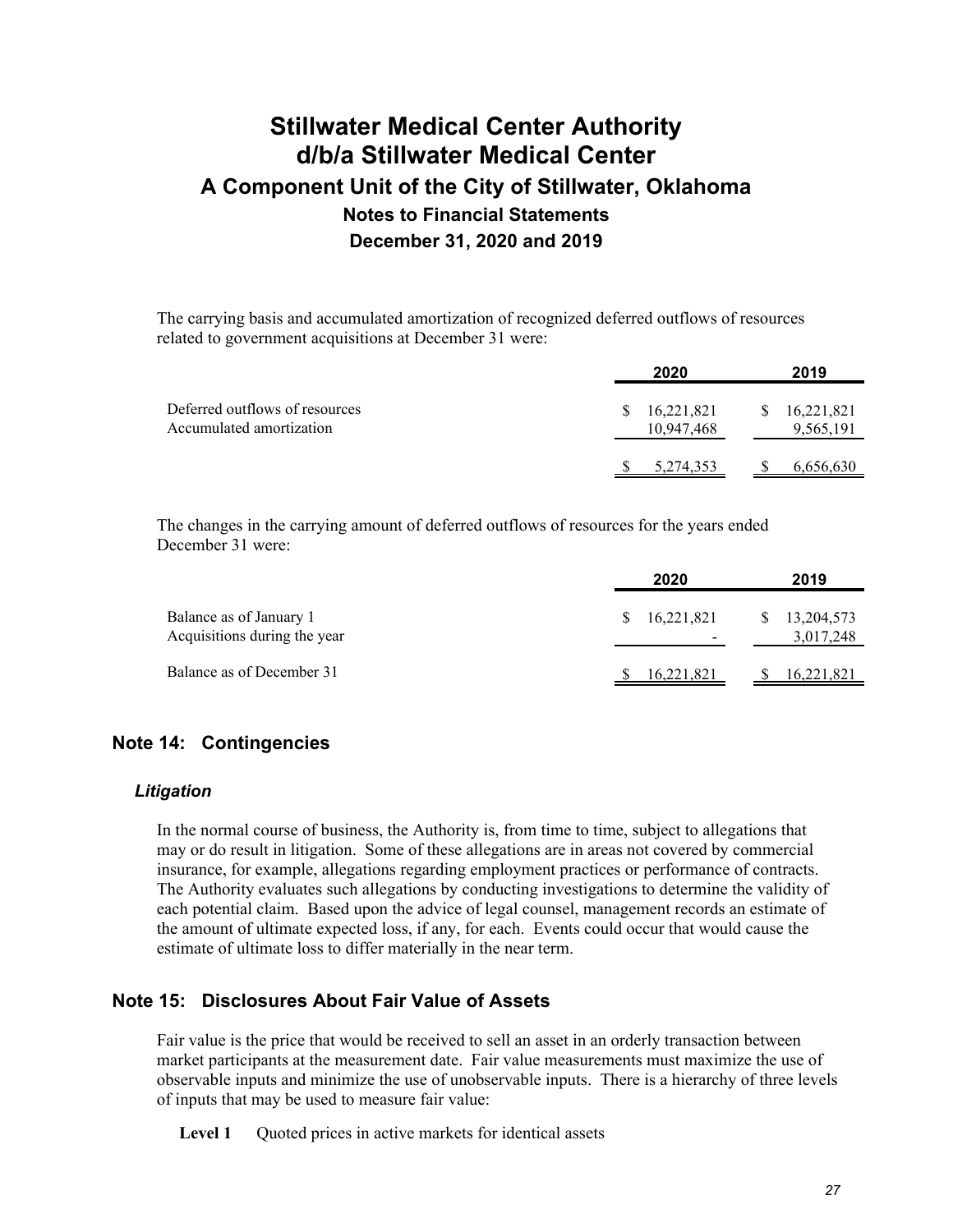- Level 2 Observable inputs other than Level 1 prices, such as quoted prices for similar assets, quoted prices in markets that are not active, or other inputs that are observable or can be corroborated by observable market data for substantially the full term of the assets
- **Level 3** Unobservable inputs supported by little or no market activity and significant to the fair value of the assets

#### *Recurring Measurements*

The following table presents the fair value measurements of assets recognized in the accompanying financial statements measured at fair value on a recurring basis and the level within the fair value hierarchy in which the fair value measurements fall at December 31:

|                                  |    |                   | <b>Fair Value Measurements Using</b> |                                                                                                           |                                                                                       |  |                                                                  |  |  |  |
|----------------------------------|----|-------------------|--------------------------------------|-----------------------------------------------------------------------------------------------------------|---------------------------------------------------------------------------------------|--|------------------------------------------------------------------|--|--|--|
|                                  |    | <b>Fair Value</b> |                                      | <b>Quoted Prices</b><br>in Active<br><b>Markets for</b><br><b>Identical</b><br><b>Assets</b><br>(Level 1) | <b>Significant</b><br><b>Other</b><br><b>Observable</b><br><b>Inputs</b><br>(Level 2) |  | <b>Significant</b><br>Unobservable<br><b>Inputs</b><br>(Level 3) |  |  |  |
| 2020                             |    |                   |                                      |                                                                                                           |                                                                                       |  |                                                                  |  |  |  |
| Money market mutual funds        | \$ | 22,740,028        | \$                                   | 22,740,028                                                                                                | \$                                                                                    |  | S                                                                |  |  |  |
| Mutual funds – fixed income      | \$ | 74,027,125        | \$                                   | 74,027,125                                                                                                | \$                                                                                    |  | \$                                                               |  |  |  |
| Mutual funds – domestic equities | \$ | 30,250,392        | \$                                   | 30,250,392                                                                                                | \$                                                                                    |  | \$                                                               |  |  |  |
| Mutual funds – international     |    |                   |                                      |                                                                                                           |                                                                                       |  |                                                                  |  |  |  |
| equities                         | \$ | 8,878,711         | \$                                   | 8,878,711                                                                                                 | \$                                                                                    |  | \$                                                               |  |  |  |
| 2019                             |    |                   |                                      |                                                                                                           |                                                                                       |  |                                                                  |  |  |  |
| Money market mutual funds        | \$ | 51, 341, 308      | S                                    | 51, 341, 308                                                                                              | \$                                                                                    |  | \$                                                               |  |  |  |
| Mutual funds – fixed income      | \$ | 32,535,028        | \$                                   | 32,535,028                                                                                                | \$                                                                                    |  | \$                                                               |  |  |  |
| Mutual funds – domestic equities | \$ | 21,547,255        | \$                                   | 21,547,255                                                                                                | \$                                                                                    |  | \$                                                               |  |  |  |
| Mutual funds - international     |    |                   |                                      |                                                                                                           |                                                                                       |  |                                                                  |  |  |  |
| equities                         | \$ | 5,641,277         | \$                                   | 5,641,277                                                                                                 | \$                                                                                    |  | \$                                                               |  |  |  |

#### *Investments*

Where quoted market prices are available in an active market, investments are classified within Level 1 of the valuation hierarchy. If quoted market prices are not available, then fair values are estimated by using quoted prices of investments with similar characteristics or independent asset pricing services and pricing models, the inputs of which are market-based or independently sourced market parameters, including, but not limited to, yield curves, interest rates, volatilities, prepayments, defaults, cumulative loss projections, and cash flows. Such investments are classified in Level 2 of the valuation hierarchy. In certain cases where Level 1 or Level 2 inputs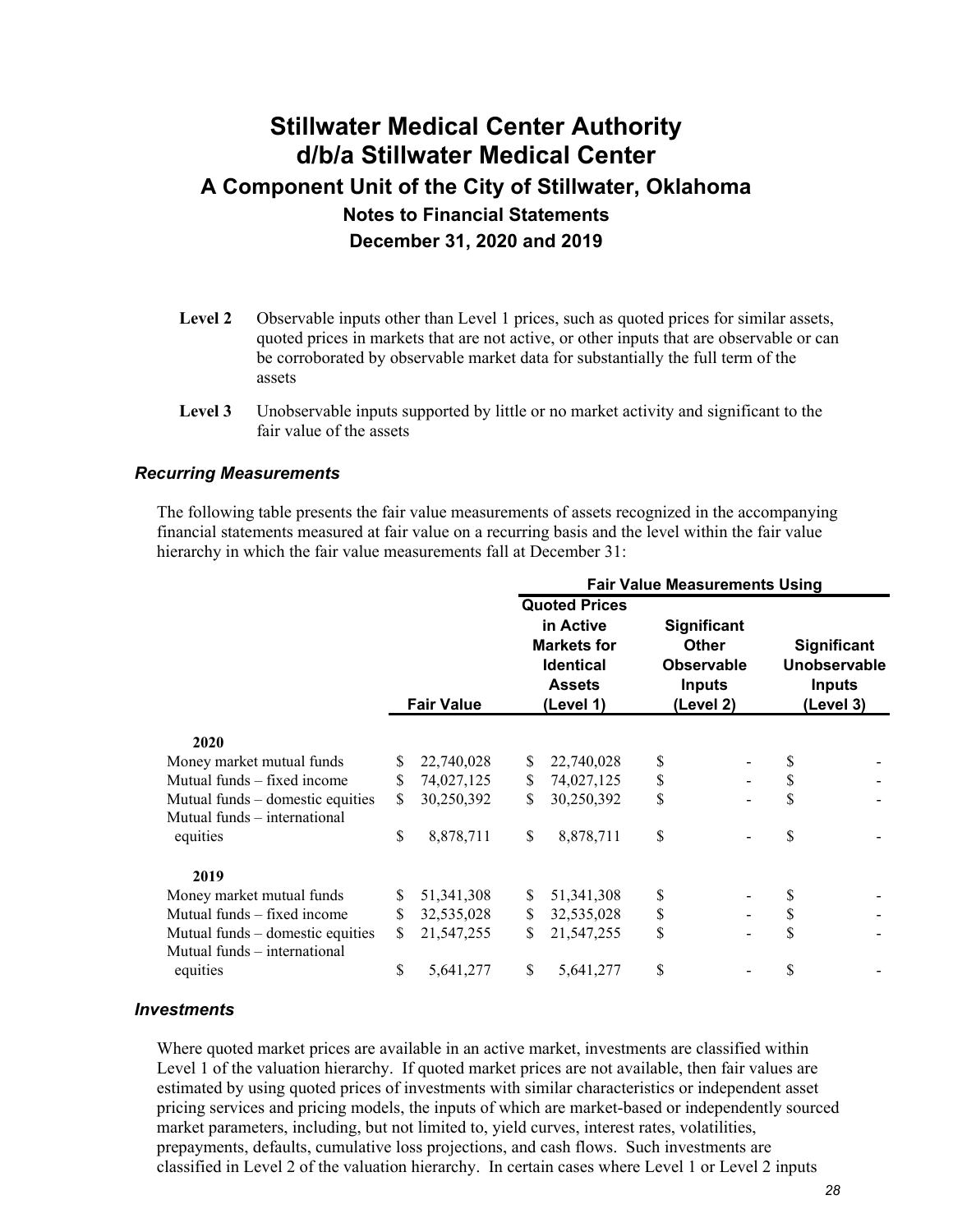are not available, investments are classified within Level 3 of the hierarchy. The Authority had no Level 2 or Level 3 investments at December 31, 2020 and 2019.

### **Note 16: Combining Component Unit Information**

The following tables include combining balance sheet information for the Authority and its component units as of December 31, 2020:

|                                                   | <b>Authority</b> | <b>SMC</b><br><b>Equipment</b> | <b>SMC</b><br>Development | <b>SMC RE</b> | <b>Eliminations</b> | Combined<br><b>Balance</b> |
|---------------------------------------------------|------------------|--------------------------------|---------------------------|---------------|---------------------|----------------------------|
| Assets                                            |                  |                                |                           |               |                     |                            |
| <b>Current Assets</b>                             |                  |                                |                           |               |                     |                            |
| Cash and cash equivalents                         | S<br>23,606,481  | 30,539                         | 5,442                     | S<br>11,493   | \$                  | 23,653,955<br>S            |
| Short-term investments                            | 71,894,296       |                                |                           |               |                     | 71,894,296                 |
| Restricted cash and investments – current         | 247,818          | 153                            |                           |               |                     | 247,971                    |
| Patient accounts receivable, net                  | 37,440,872       |                                |                           |               |                     | 37,440,872                 |
| Supplies                                          | 6,401,956        |                                |                           |               |                     | 6,401,956                  |
| Prepaid expenses and other                        | 17,417,509       |                                | 79,614                    | 306,911       | (11,266,871)        | 6,537,163                  |
| Total current assets                              | 157,008,932      | 30,692                         | 85,056                    | 318,404       | (11,266,871)        | 146, 176, 213              |
| <b>Noncurrent Cash and Investments</b>            |                  |                                |                           |               |                     |                            |
| Held by trustee for specific operating activities | 300,000          |                                |                           |               |                     | 300,000                    |
| Held by trustee for specific capital acquisition  |                  |                                | 20,693,660                |               |                     | 20,693,660                 |
|                                                   | 300,000          |                                | 20,693,660                |               |                     | 20,993,660                 |
| Less amount required to meet current obligations  | 247,818          |                                |                           |               |                     | 247,818                    |
|                                                   | 52,182           |                                | 20,693,660                |               |                     | 20,745,842                 |
| Other long-term investments                       | 45,744,940       |                                |                           |               |                     | 45,744,940                 |
| Noncurrent cash and investments, net              | 45,797,122       |                                | 20,693,660                |               |                     | 66,490,782                 |
| <b>Capital Assets, Net</b>                        | 95,535,041       | 14,925,451                     | 26,059,165                | 15,570,742    |                     | 152,090,399                |
| <b>Other Assets</b>                               |                  |                                |                           |               |                     |                            |
| Investments in joint ventures                     | 33,263,098       |                                |                           |               | (24,086,462)        | 9,176,636                  |
| Other                                             | 32,912,421       |                                | 458,184                   |               |                     | 33,370,605                 |
| Total other assets                                | 66,175,519       |                                | 458,184                   |               | (24,086,462)        | 42,547,241                 |
| <b>Deferred Outflows of Resources</b>             | 5,274,353        |                                |                           |               |                     | 5,274,353                  |
| Total assets and deferred outflows of             |                  |                                |                           |               |                     |                            |
| resources                                         | \$369,790,967    | 14,956,143                     | 47,296,065                | 15,889,146    | (35,353,333)<br>S   | \$412,578,988              |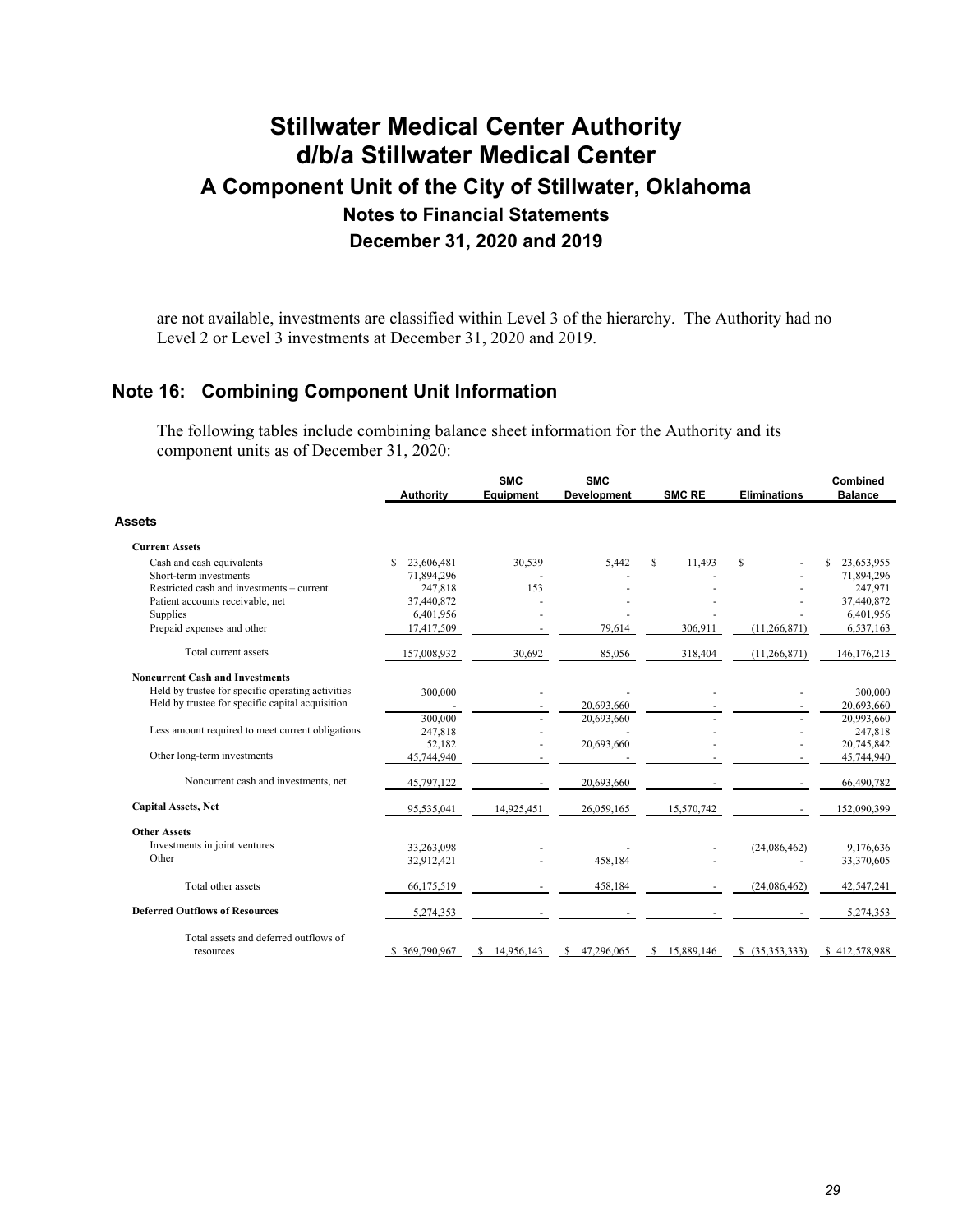|                                                                                                                                                                                             | <b>Authority</b>                                           | <b>SMC</b><br><b>Equipment</b> | <b>SMC</b><br>Development          | <b>SMC RE</b> | <b>Eliminations</b>              | Combined<br><b>Balance</b>                         |
|---------------------------------------------------------------------------------------------------------------------------------------------------------------------------------------------|------------------------------------------------------------|--------------------------------|------------------------------------|---------------|----------------------------------|----------------------------------------------------|
| Liabilities and Net Position                                                                                                                                                                |                                                            |                                |                                    |               |                                  |                                                    |
| <b>Current Liabilities</b><br>Current maturities of long-term debt<br>Accounts payable<br>Accrued expenses<br>Amounts due to related parties<br>Estimated amounts due to third-party payors | \$.<br>11.147.654<br>17,531,855<br>17,970,990<br>9,298,172 | $\mathbb{S}$<br>22,308         | S<br>12,500<br>26,138<br>3,661,495 | \$<br>4,000   | S<br>(10,959,960)<br>(3,661,495) | 11.147.654<br>6,584,395<br>18,023,436<br>9,298,172 |
| Total current liabilities                                                                                                                                                                   | 55,948,671                                                 | 22,308                         | 3,700,133                          | 4,000         | (14,621,455)                     | 45,053,657                                         |
| <b>Estimated Amounts Due to Third-Party Payors -</b><br>Noncurrent                                                                                                                          | 18,085,000                                                 |                                |                                    |               |                                  | 18,085,000                                         |
| <b>Other Liabilities</b>                                                                                                                                                                    | 1,888,141                                                  |                                |                                    |               |                                  | 1,888,141                                          |
| <b>Long-Term Debt</b>                                                                                                                                                                       | 28,784,408                                                 | 16,000,000                     | 30,000,000                         |               |                                  | 74,784,408                                         |
| <b>Total liabilities</b>                                                                                                                                                                    | 104,706,220                                                | 16,022,308                     | 33,700,133                         | 4,000         | (14, 621, 455)                   | 139,811,206                                        |
| <b>Net Position</b><br>Net investment in capital assets<br>Restricted – expendable for                                                                                                      | 55,179,781                                                 | (1,074,396)                    | 13,091,330                         | 15,570,742    |                                  | 82,767,457                                         |
| Specific operating activities<br>Restricted - nonexpendable<br>Unrestricted                                                                                                                 | 300,000<br>209,604,966                                     | 8.231                          | 504,602                            | 314,404       | 7,466,019<br>(28, 197, 897)      | 300,000<br>7,466,019<br>182,234,306                |
| Total net position                                                                                                                                                                          | 265,084,747                                                | (1,066,165)                    | 13,595,932                         | 15,885,146    | (20, 731, 878)                   | 272,767,782                                        |
| Total liabilities and net position                                                                                                                                                          | \$369,790,967                                              | 14,956,143                     | 47,296,065                         | 15,889,146    | (35,353,333)                     | \$412,578,988                                      |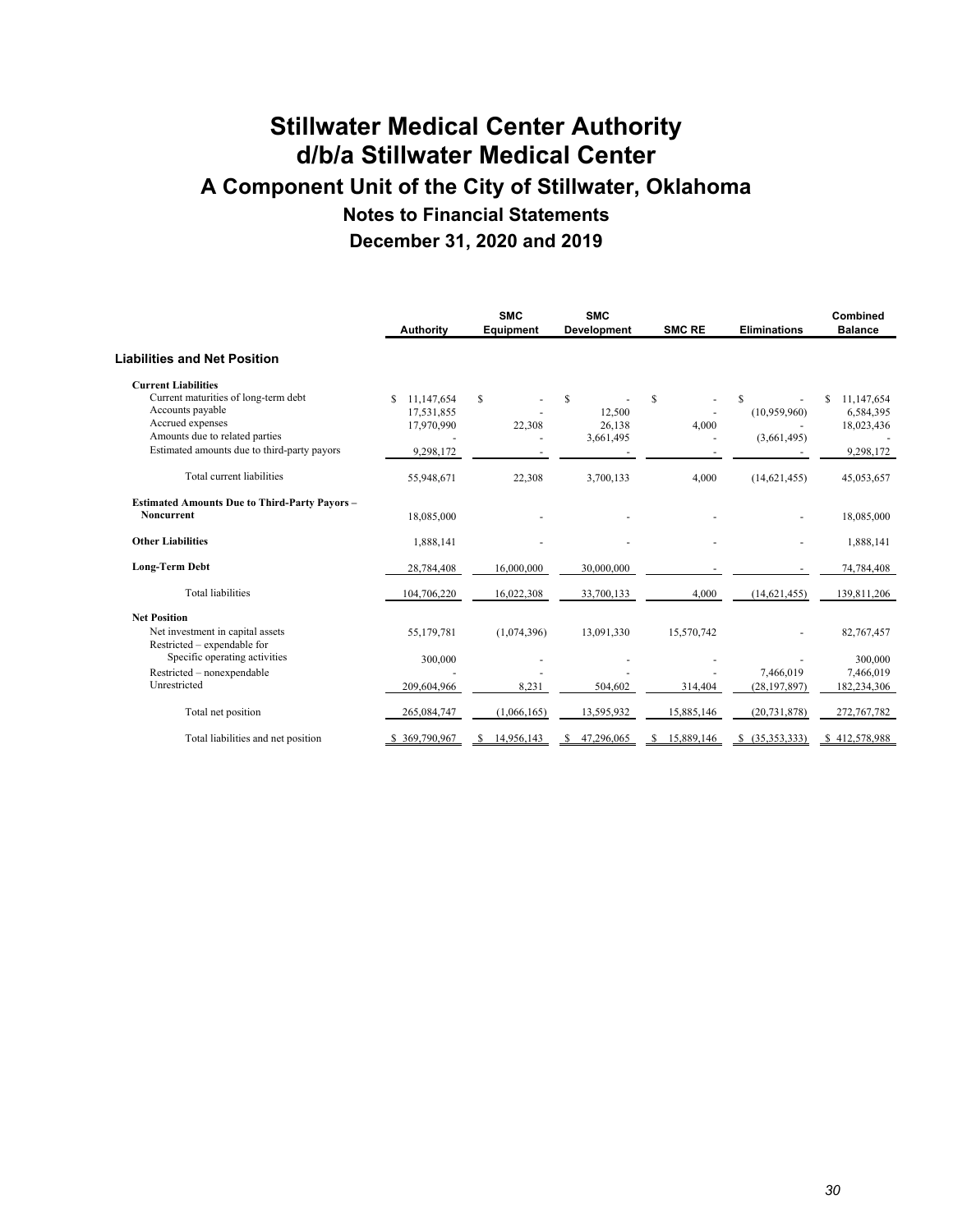The following tables include combining balance sheet information for the Authority and its component units as of December 31, 2019:

|                                                   | <b>Authority</b>  | <b>SMC</b><br><b>Equipment</b> | <b>SMC</b><br>Development | <b>SMC RE</b> | <b>Eliminations</b> | Combined<br><b>Balance</b> |
|---------------------------------------------------|-------------------|--------------------------------|---------------------------|---------------|---------------------|----------------------------|
| Assets                                            |                   |                                |                           |               |                     |                            |
| <b>Current Assets</b>                             |                   |                                |                           |               |                     |                            |
| Cash and cash equivalents                         | \$.<br>31.184.518 | \$<br>1,145,375                | S                         | S<br>304,862  | S                   | 32,634,755<br>\$           |
| Short-term investments                            | 27,500,962        |                                |                           |               |                     | 27,500,962                 |
| Restricted cash and investments – current         | 78,871            |                                |                           |               |                     | 78,871                     |
| Patient accounts receivable, net                  | 29,064,036        |                                |                           |               |                     | 29,064,036                 |
| Supplies                                          | 6,519,998         |                                |                           |               |                     | 6,519,998                  |
| Prepaid expenses and other                        | 6,996,078         |                                |                           |               |                     | 6,996,078                  |
| Total current assets                              | 101,344,463       | 1,145,375                      |                           | 304,862       |                     | 102,794,700                |
| <b>Noncurrent Cash and Investments</b>            |                   |                                |                           |               |                     |                            |
| Held by trustee for specific operating activities | 300,000           |                                |                           |               |                     | 300,000                    |
| Held by trustee for specific capital acquisition  | 72,373            |                                | 28,452,424                |               |                     | 28,524,797                 |
|                                                   | 372,373           |                                | 28.452.424                |               |                     | 28,824,797                 |
| Less amount required to meet current obligations  | 78,871            |                                |                           |               |                     | 78,871                     |
|                                                   | 293,502           |                                | 28,452,424                |               |                     | 28,745,926                 |
| Other long-term investments                       | 36,777,028        |                                |                           |               |                     | 36,777,028                 |
| Noncurrent cash and investments, net              | 37,070,530        |                                | 28,452,424                |               |                     | 65,522,954                 |
| <b>Capital Assets, Net</b>                        | 88,748,367        | 14,925,610                     | 15,948,916                | 15,984,572    |                     | 135,607,465                |
| <b>Other Assets</b>                               |                   |                                |                           |               |                     |                            |
| Investments in joint ventures                     | 33,125,128        |                                |                           |               | (24,042,695)        | 9,082,433                  |
| Other                                             | 32,642,333        | 145,398                        | 1,125,304                 |               |                     | 33,913,035                 |
| Total other assets                                | 65,767,461        | 145,398                        | 1,125,304                 |               | (24,042,695)        | 42,995,468                 |
| <b>Deferred Outflows of Resources</b>             | 6,656,630         |                                |                           |               |                     | 6,656,630                  |
| Total assets and deferred outflows of             |                   |                                |                           |               |                     |                            |
| resources                                         | 299,587,451       | 16,216,383                     | 45.526.644                | 16.289.434    | (24,042,695)<br>S.  | \$353,577,217              |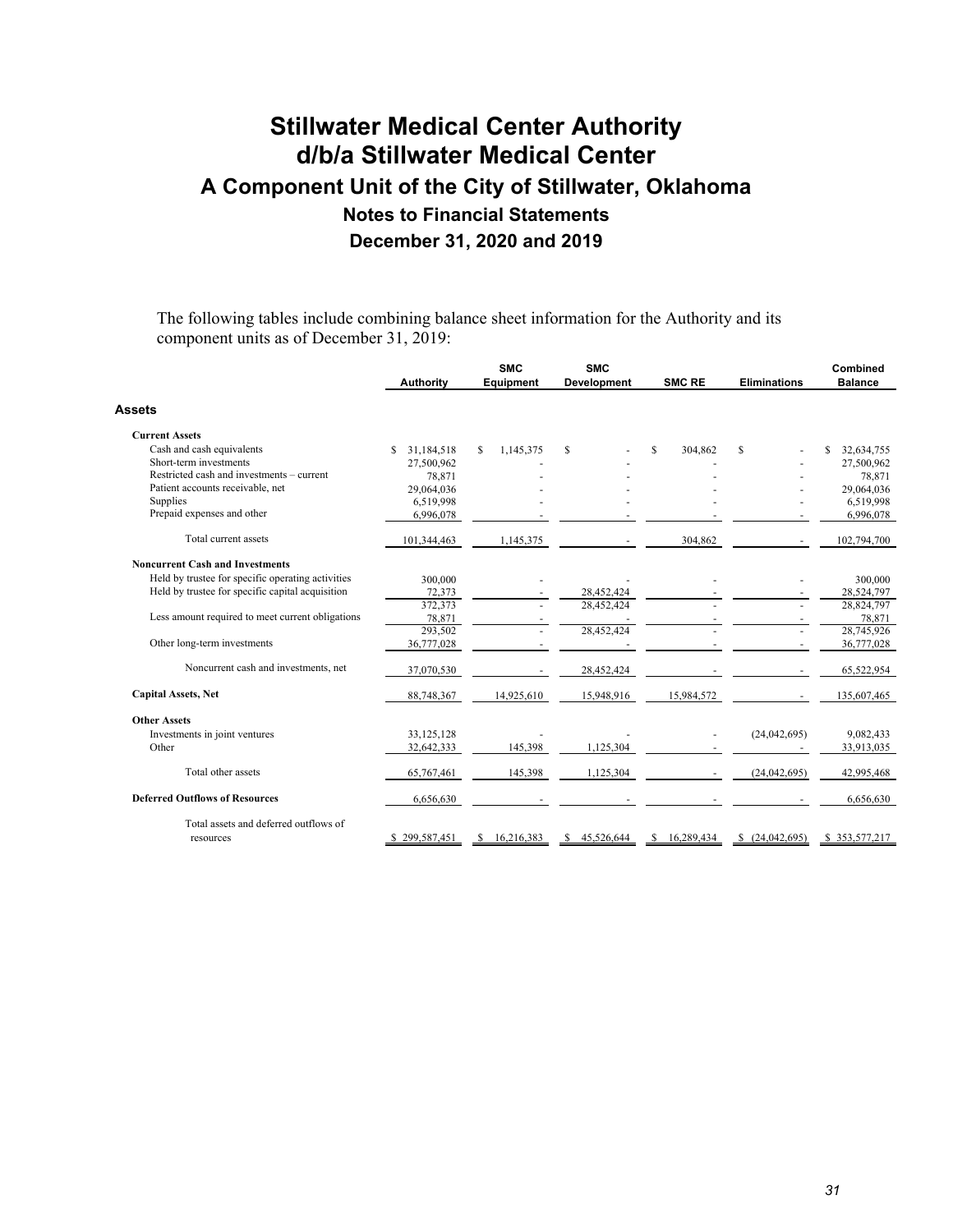|                                             | <b>Authority</b> | <b>SMC</b><br><b>Equipment</b> | <b>SMC</b><br><b>Development</b> | <b>SMC RE</b> | <b>Eliminations</b> | Combined<br><b>Balance</b> |
|---------------------------------------------|------------------|--------------------------------|----------------------------------|---------------|---------------------|----------------------------|
| Liabilities and Net Position                |                  |                                |                                  |               |                     |                            |
| <b>Current Liabilities</b>                  |                  |                                |                                  |               |                     |                            |
| Current maturities of long-term debt        | S<br>9,333,599   | \$.                            | S.                               | \$.           | S                   | 9,333,599<br>S             |
| Accounts payable                            | 11,207,720       |                                |                                  |               |                     | 11,207,720                 |
| Accrued expenses                            | 12,461,641       |                                |                                  | 4,000         |                     | 12,465,641                 |
| Estimated amounts due to third-party payors | 655,000          |                                |                                  |               |                     | 655,000                    |
| Total current liabilities                   | 33,657,960       |                                |                                  | 4,000         |                     | 33,661,960                 |
| <b>Long-Term Debt</b>                       | 29,180,655       | 16,000,000                     | 30,000,000                       |               |                     | 75,180,655                 |
| <b>Total liabilities</b>                    | 62,838,615       | 16,000,000                     | 30,000,000                       | 4,000         |                     | 108,842,615                |
| <b>Net Position</b>                         |                  |                                |                                  |               |                     |                            |
| Net investment in capital assets            | 48,852,283       | (1,074,390)                    | 14,401,340                       | 15,984,572    |                     | 78,163,805                 |
| Restricted – expendable for                 |                  |                                |                                  |               |                     |                            |
| Specific operating activities               | 300,000          |                                |                                  |               |                     | 300,000                    |
| Restricted - nonexpendable                  |                  |                                |                                  |               | 7,769,383           | 7,769,383                  |
| Unrestricted                                | 187,596,553      | 1,290,773                      | 1,125,304                        | 300,862       | (31,812,078)        | 158,501,414                |
| Total net position                          | 236,748,836      | 216,383                        | 15,526,644                       | 16,285,434    | (24,042,695)        | 244,734,602                |
| Total liabilities and net position          | \$299,587,451    | 16,216,383                     | 45,526,644<br>S.                 | 16,289,434    | \$(24,042,695)      | \$353,577,217              |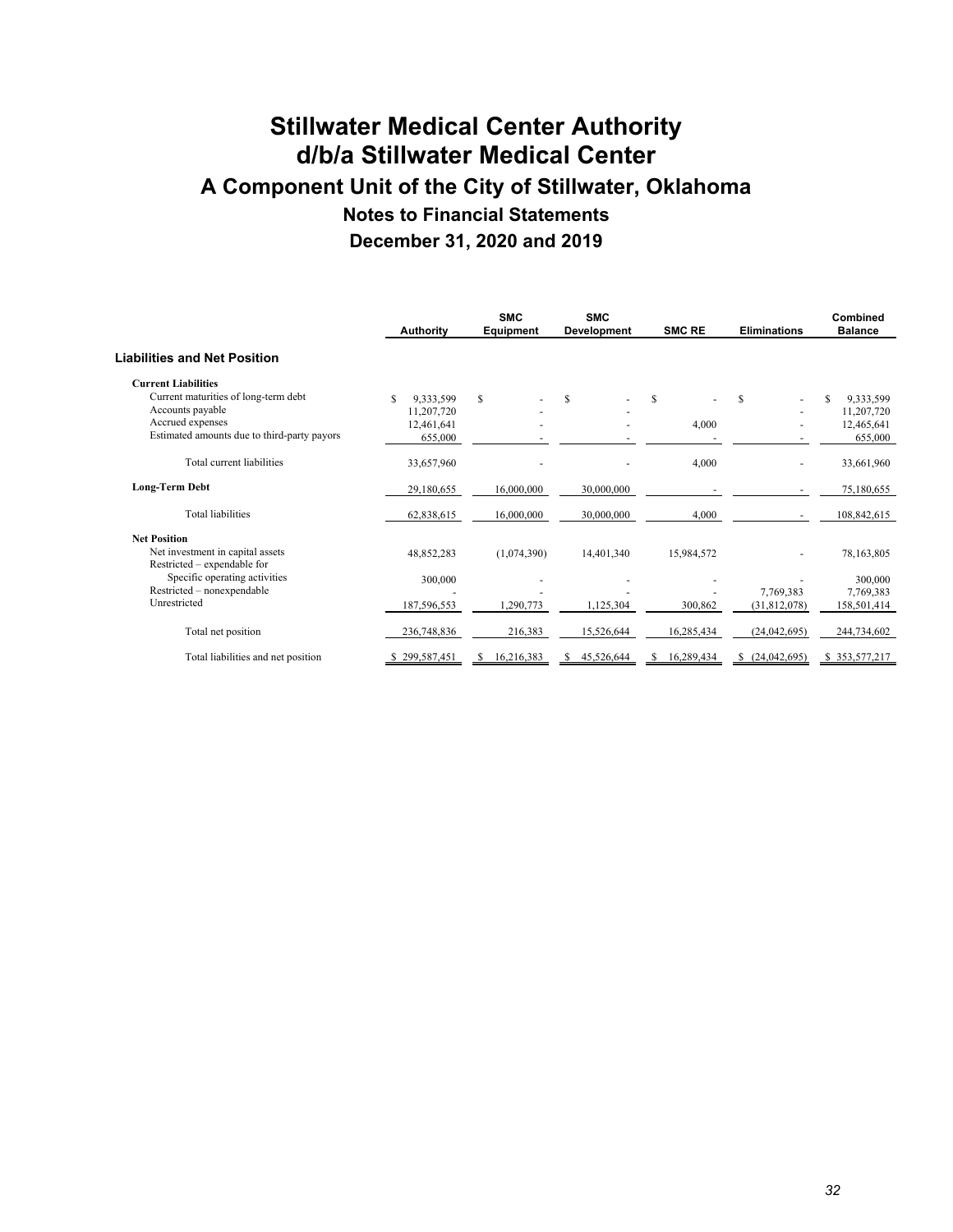The following table includes combining statement of revenues, expenses, and changes in net position information for the Authority and its component units for the year ended December 31, 2020:

|                                                    | <b>Authority</b> | <b>SMC</b><br><b>Equipment</b> | <b>SMC</b><br><b>Development</b> | <b>SMC RE</b>   | <b>Eliminations</b> | Combined<br><b>Balance</b> |
|----------------------------------------------------|------------------|--------------------------------|----------------------------------|-----------------|---------------------|----------------------------|
| <b>Operating Revenues</b>                          |                  |                                |                                  |                 |                     |                            |
| Net patient service revenue, net of provision for  |                  |                                |                                  |                 |                     |                            |
| uncollectible accounts; \$28,202,279               | \$246,235,544    | \$                             | S                                | S               | \$                  | \$246,235,544              |
| Other                                              | 4,413,916        | 317,696                        | 862,930                          | 1,209,589       | (1,527,285)         | 5,276,846                  |
| Total operating revenues                           | 250,649,460      | 317,696                        | 862,930                          | 1,209,589       | (1,527,285)         | 251,512,390                |
| <b>Operating Expenses</b>                          |                  |                                |                                  |                 |                     |                            |
| Salaries and wages                                 | 109,907,383      |                                |                                  |                 |                     | 109,907,383                |
| Employee benefits                                  | 27,492,832       |                                |                                  |                 |                     | 27,492,832                 |
| Purchased services and professional fees           | 29,681,017       | 22,500                         | 22,500                           |                 |                     | 29,726,017                 |
| Supplies and other expenses                        | 72,472,016       | 18,496                         | 217                              | 2,476           | (1,527,285)         | 70,965,920                 |
| Depreciation and amortization                      | 9,757,516        | 1,417,225                      | 1,423,205                        | 413,830         |                     | 13,011,776                 |
| Total operating expenses                           | 249,310,764      | 1,458,221                      | 1,445,922                        | 416,306         | (1,527,285)         | 251,103,928                |
| <b>Operating Income (Loss)</b>                     | 1,338,696        | (1,140,525)                    | (582,992)                        | 793,283         |                     | 408,462                    |
| <b>Nonoperating Revenues (Expenses)</b>            |                  |                                |                                  |                 |                     |                            |
| Noncapital grants and gifts                        | 3,599            | 363,497                        | 49,227                           |                 |                     | 416,323                    |
| Government grants                                  | 16,287,077       |                                |                                  |                 |                     | 16,287,077                 |
| Gain on investments in joint ventures              | 1,136,953        |                                |                                  |                 |                     | 1,136,953                  |
| Investment return                                  | 8,269,495        | 4,092                          | 116,403                          |                 |                     | 8,389,990                  |
| Interest expense and financing costs               | (885, 456)       | (509, 612)                     | (1,513,350)                      |                 |                     | (2,908,418)                |
| Total nonoperating revenues (expenses)             | 24,811,668       | (142, 023)                     | (1,347,720)                      |                 |                     | 23,321,925                 |
| Income (Loss) Before Transfers, Capital Gifts, and |                  |                                |                                  |                 |                     |                            |
| <b>Distributions</b>                               | 26,150,364       | (1, 282, 548)                  | (1,930,712)                      | 793,283         |                     | 23,730,387                 |
| <b>Transfers</b>                                   | 935,547          |                                |                                  |                 | (935, 547)          |                            |
| <b>Capital Gifts</b>                               | 1,250,000        |                                |                                  |                 |                     | 1,250,000                  |
| Distributions from (to) Minority Owners, Net       |                  |                                |                                  | (1, 193, 571)   | 4,246,364           | 3,052,793                  |
| <b>Increase (Decrease) in Net Position</b>         | 28,335,911       | (1,282,548)                    | (1,930,712)                      | (400, 288)      | 3,310,817           | 28,033,180                 |
| <b>Net Position, Beginning of Year</b>             | 236,748,836      | 216,383                        | 15,526,644                       | 16,285,434      | (24,042,695)        | 244,734,602                |
| Net Position, End of Year                          | \$265,084,747    | <sup>\$</sup><br>(1,066,165)   | 13,595,932<br>S                  | 15,885,146<br>S | \$ (20,731,878)     | \$272,767,782              |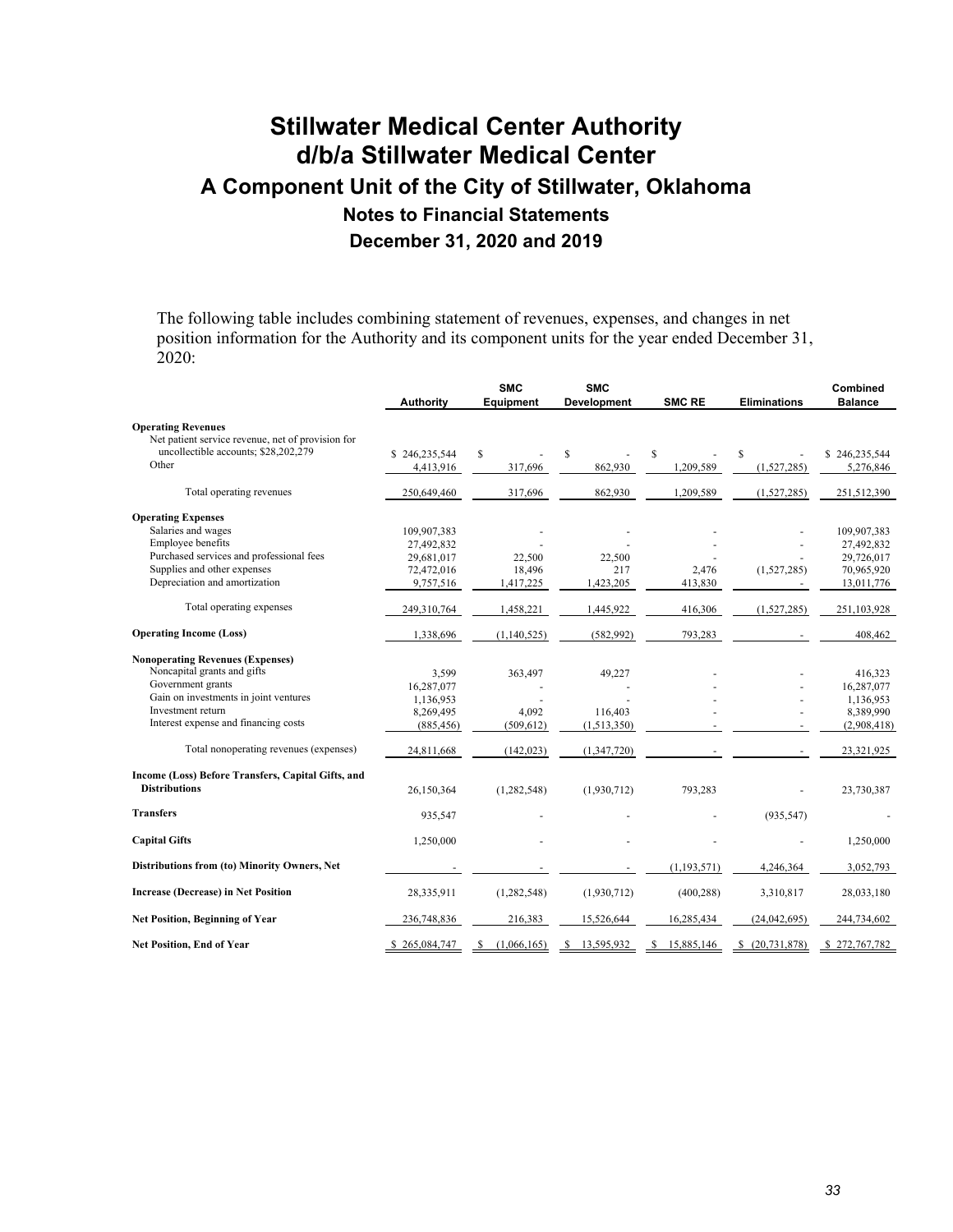The following table includes combining statement of revenues, expenses, and changes in net position information for the Authority and its component units for the year ended December 31, 2019:

|                                                    | <b>Authority</b> | <b>SMC</b><br>Equipment | <b>SMC</b><br><b>Development</b> | <b>SMC RE</b>    | <b>Eliminations</b> | Combined<br><b>Balance</b> |
|----------------------------------------------------|------------------|-------------------------|----------------------------------|------------------|---------------------|----------------------------|
| <b>Operating Revenues</b>                          |                  |                         |                                  |                  |                     |                            |
| Net patient service revenue, net of provision for  |                  |                         |                                  |                  |                     |                            |
| uncollectible accounts; \$23,909,551               | \$230,697,313    | \$                      | S                                | \$               | \$                  | \$230,697,313              |
| Other                                              | 4,250,203        | 183,847                 |                                  | 601,785          | (785, 632)          | 4,250,203                  |
| Total operating revenues                           | 234,947,516      | 183,847                 |                                  | 601,785          | (785, 632)          | 234,947,516                |
| <b>Operating Expenses</b>                          |                  |                         |                                  |                  |                     |                            |
| Salaries and wages                                 | 94,273,722       |                         |                                  |                  |                     | 94,273,722                 |
| Employee benefits                                  | 24,298,596       |                         |                                  |                  |                     | 24,298,596                 |
| Purchased services and professional fees           | 24, 203, 276     | 18,500                  |                                  |                  |                     | 24, 221, 776               |
| Supplies and other expenses                        | 62,395,355       | 2.151                   | 132                              | 30               | (785, 632)          | 61,612,036                 |
| Depreciation and amortization                      | 11,449,766       | 35,330                  |                                  | 155,428          |                     | 11,640,524                 |
| Total operating expenses                           | 216,620,715      | 55,981                  | 132                              | 155,458          | (785, 632)          | 216,046,654                |
| <b>Operating Income (Loss)</b>                     | 18,326,801       | 127,866                 | (132)                            | 446,327          |                     | 18,900,862                 |
| <b>Nonoperating Revenues (Expenses)</b>            |                  |                         |                                  |                  |                     |                            |
| Noncapital grants and gifts                        | 20.903           |                         |                                  |                  |                     | 20.903                     |
| Gain on investments in joint ventures              | 3,911,824        |                         |                                  |                  | (248, 120)          | 3,663,704                  |
| Investment return                                  | 8,961,016        | 119,367                 | 14,857                           |                  |                     | 9,095,240                  |
| Interest expense and financing costs               | (891, 357)       | (281, 436)              |                                  |                  |                     | (1, 172, 793)              |
| Total nonoperating revenues (expenses)             | 12,002,386       | (162,069)               | 14,857                           |                  | (248, 120)          | 11,607,054                 |
| Income (Loss) Before Transfers, Capital Gifts, and |                  |                         |                                  |                  |                     |                            |
| <b>Distributions</b>                               | 30,329,187       | (34,203)                | 14,725                           | 446,327          | (248, 120)          | 30,507,916                 |
| <b>Transfers</b>                                   |                  |                         | 15,511,919                       | 16,140,000       | (31,651,919)        |                            |
| <b>Capital Gifts</b>                               | 24,119           |                         |                                  |                  |                     | 24,119                     |
| Distributions from (to) Minority Owners, Net       |                  |                         |                                  | (300, 893)       | 7,857,344           | 7,556,451                  |
| <b>Increase (Decrease) in Net Position</b>         | 30,353,306       | (34,203)                | 15,526,644                       | 16,285,434       | (24,042,695)        | 38,088,486                 |
| <b>Net Position, Beginning of Year</b>             | 206,395,530      | 250,586                 |                                  |                  |                     | 206,646,116                |
| <b>Net Position, End of Year</b>                   | \$236,748,836    | 216,383                 | 15,526,644<br>S.                 | 16,285,434<br>-S | \$ (24,042,695)     | \$244,734,602              |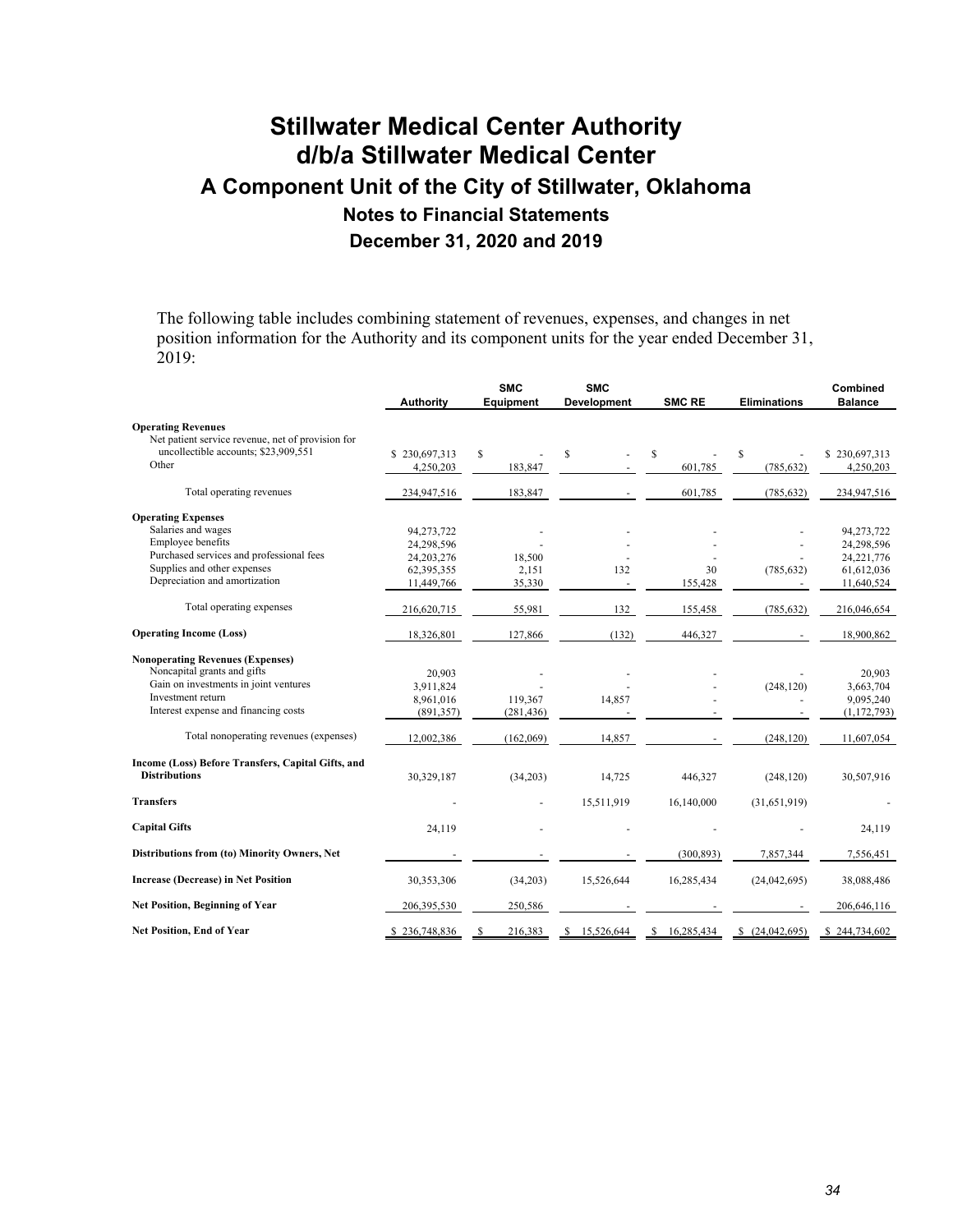The following table includes condensed combining statement of cash flows information for the Authority and its component units for the year ended December 31, 2020:

|                                                                       | Authority        | <b>SMC</b><br><b>Equipment</b> |    | <b>SMC</b><br><b>Development</b> |   | <b>SMC RE</b> | <b>Eliminations</b>      | Combined<br><b>Balance</b> |
|-----------------------------------------------------------------------|------------------|--------------------------------|----|----------------------------------|---|---------------|--------------------------|----------------------------|
| <b>Net Cash Provided by Operating Activities</b>                      | \$<br>33,626,701 | \$<br>276,700                  | S. | 3.976.410                        | S | 900,202       | S                        | \$<br>38,780,013           |
| <b>Net Cash Provided by Noncapital Financing</b><br><b>Activities</b> | 16,290,676       | 363,497                        |    | 49,227                           |   |               | $\overline{a}$           | 16,703,400                 |
| Net Cash Used in Capital and Related Financing<br><b>Activities</b>   | (13, 475, 019)   | (1,758,972)                    |    | (11,895,362)                     |   |               | $\overline{\phantom{a}}$ | (27, 129, 353)             |
| <b>Net Cash Provided by (Used in) Investing Activities</b>            | (44, 020, 395)   | 3,939                          |    | 7,875,167                        |   | (1,193,571)   |                          | (37, 334, 860)             |
| Increase (Decrease) in Cash and Cash Equivalents                      | (7,578,037)      | (1,114,836)                    |    | 5,442                            |   | (293, 369)    |                          | (8,980,800)                |
| Cash and Cash Equivalents, Beginning of Year                          | 31,184,518       | 1,145,375                      |    |                                  |   | 304,862       |                          | 32,634,755                 |
| Cash and Cash Equivalents, End of Year                                | 23,606,481       | 30,539                         |    | 5,442                            |   | 11,493        |                          | 23,653,955                 |

The following table includes condensed combining statement of cash flows information for the Authority and its component units for the year ended December 31, 2019:

|                                                                                   | <b>Authority</b> | <b>SMC</b><br>Equipment | <b>SMC</b><br><b>Development</b> | <b>SMC RE</b> | <b>Eliminations</b>  | Combined<br><b>Balance</b> |
|-----------------------------------------------------------------------------------|------------------|-------------------------|----------------------------------|---------------|----------------------|----------------------------|
| <b>Net Cash Provided by (Used in) Operating Activities</b>                        | 29,779,374<br>S. | 111,017<br>\$           | S<br>(132)                       | 605,755<br>S  | \$<br>$\overline{a}$ | 30,496,014<br>ъ            |
| <b>Net Cash Provided by Noncapital Financing</b><br><b>Activities</b>             | 20,903           |                         | $\overline{a}$                   |               |                      | 20,903                     |
| Net Cash Provided by (Used in) Capital and Related<br><b>Financing Activities</b> | (42, 289, 424)   | (14, 167, 779)          | 28,371,429                       |               |                      | (28,085,774)               |
| <b>Net Cash Provided by (Used in) Investing Activities</b>                        | 19,741,098       | 15,160,710              | (28, 371, 297)                   | (300, 893)    |                      | 6,229,618                  |
| <b>Increase in Cash and Cash Equivalents</b>                                      | 7,251,951        | 1,103,948               |                                  | 304,862       |                      | 8,660,761                  |
| Cash and Cash Equivalents, Beginning of Year                                      | 23,932,567       | 41,427                  |                                  |               |                      | 23,973,994                 |
| Cash and Cash Equivalents, End of Year                                            | 31,184,518       | 1,145,375               |                                  | 304,862       |                      | 32,634,755                 |

### **Note 17: Future Change in Accounting Principle**

With the issuance of Governmental Accounting Standards Board (GASB) Statement No. 87, *Leases*, GASB amended its standard related to the accounting for leases. Under the new standard, lessees will now be required to recognize substantially all leases on the balance sheet as both an intangible asset and a liability. GASB 87 removes the classification of leases between two categories, and all leases will be recorded the same on the statement of revenues, expenses, and changes in net position. GASB 87 also contains amended guidance regarding the identification of lease and non-lease components in an arrangement. GASB 87 is effective for the Authority's fiscal year ending December 31, 2022. The Authority is evaluating the impact GASB 87 will have on the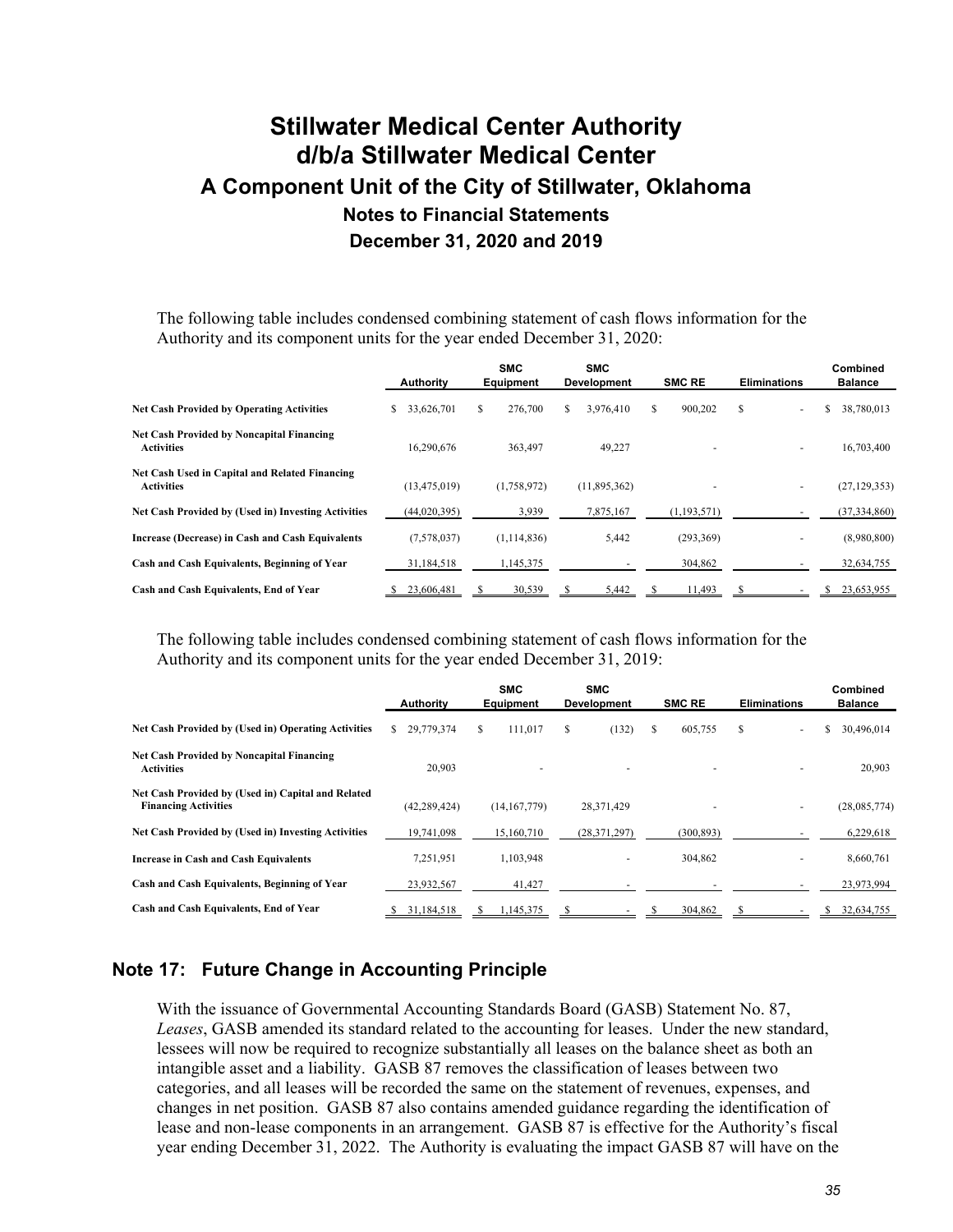financial statements; however, GASB 87 is expected to have a material impact on the financial statements due to the recognition of additional assets and liabilities for operating leases.

### **Note 18: COVID-19 Pandemic and CARES Act Funding**

On March 11, 2020, the World Health Organization designated the SARS-CoV-2 virus and the incidence of COVID-19 as a global pandemic. Patient volumes and the related revenues were significantly affected by COVID-19 as various policies were implemented by federal, state, and local governments in response to the pandemic that led many people to remain at home and forced the closure of or limitations on certain businesses, as well as suspended elective procedures by health care facilities.

While some of these policies have been eased and states have lifted moratoriums on non-emergent procedures, some restrictions remain in place and some state and local governments are re-imposing certain restrictions due to increasing rates of COVID-19 cases prior to the widespread availability of a vaccine. Specifically, the Oklahoma governor issued an executive order on March 27, 2020, postponing all elective surgeries and minor medical procedures. Effective April 24, 2020, certain elective surgeries were allowed to resume, and all minor medical procedures were allowed to resume effective May 1, 2020.

The Authority's pandemic response plan has multiple facets and continues to evolve as the pandemic unfolds. The Authority has taken precautionary steps to enhance its operational and financial flexibility and react to the risks the COVID-19 pandemic presents to its business, including the implementation of targeted cost reduction initiatives.

On March 27, 2020, President Trump signed into law the *Coronavirus Aid, Relief, and Economic Security Act* (the CARES Act).

The Authority received approximately \$24,558,000 from Medicare under the Accelerated and Advance Payments Program and approximately \$16,287,000 in Provider Relief Fund distributions, both as provided for under the CARES Act.

The extent of the COVID-19 pandemic's adverse effect on the Authority's operating results and financial condition has been and will continue to be driven by many factors, most of which are beyond the Authority's control and ability to forecast. Such factors include, but are not limited to, the scope and duration of stay-at-home practices and business closures and restrictions, government-imposed or recommended suspensions of elective procedures, continued declines in patient volumes for an indeterminable length of time, increases in the number of uninsured and underinsured patients as a result of higher sustained rates of unemployment, incremental expenses required for supplies and personal protective equipment, and changes in professional and general liability exposure.

Because of these and other uncertainties, the Authority cannot estimate the length or severity of the effect of the pandemic on the Authority's business. Decreases in cash flows and results of operations may have an effect on the inputs and assumptions used in significant accounting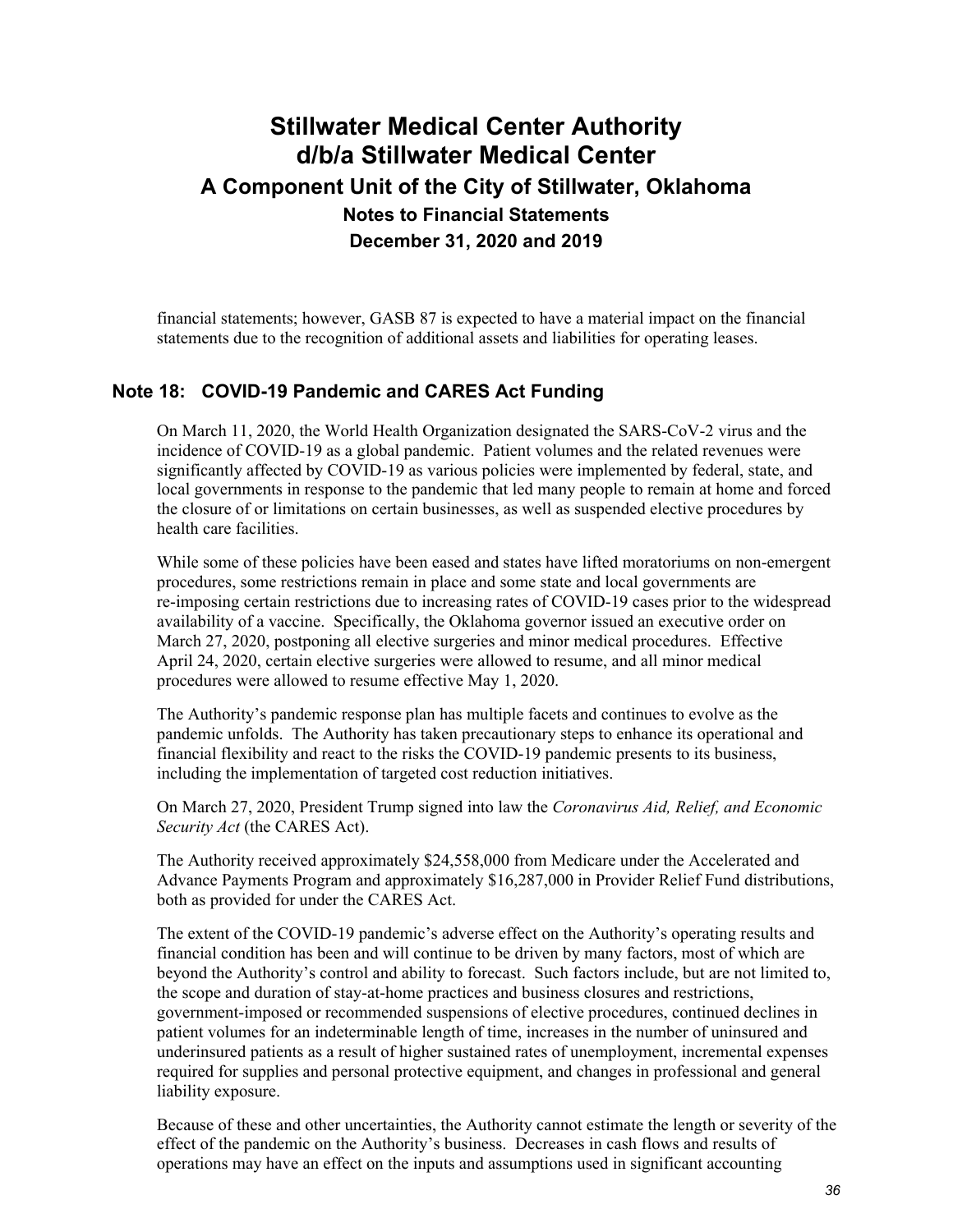estimates, including estimated bad debts and contractual adjustments related to uninsured and other patient accounts.

#### *Provider Relief Fund*

During the year ended December 31, 2020, the Authority received approximately \$16,287,000 of distributions from the CARES Act Provider Relief Fund and COVID-19 grants. These distributions from the Provider Relief Fund are not subject to repayment, provided the Authority is able to attest to and comply with the terms and conditions of the funding, including demonstrating that the distributions received have been used for qualifying expenses or lost revenue attributable to COVID-19, as defined by the U.S. Department of Health and Human Services (HHS).

The Authority is accounting for such payments as conditional contributions. Payments are recognized as contribution revenue once the applicable terms and conditions required to retain the funds have been met. Based on an analysis of the compliance and reporting requirements of the Provider Relief Fund and the effect of the pandemic on the Authority's operating revenues and expenses through December 31, 2020, the Authority recognized approximately \$16,287,000 related to the Provider Relief Fund distributions and these payments are recorded as nonoperating revenue – government grants in the accompanying statements of revenues, expenses, and changes in net position.

The Authority will continue to monitor compliance with the terms and conditions of the Provider Relief Fund and the effect of the pandemic on the Authority's revenues and expenses. The terms and conditions governing the Provider Relief Fund are complex and subject to interpretation and change. If the Authority is unable to attest to or comply with current or future terms and conditions, the Authority's ability to retain some or all of the distributions received may be affected. Additionally, the amounts recorded in the financial statements compared to the Authority's Provider Relief Fund reporting could differ. The Provider Relief Fund is subject to government oversight, including potential audits.

#### *Medicare Accelerated and Advance Payments Program*

During the year ended December 31, 2020, the Authority requested accelerated Medicare payments as provided for in the CARES Act, which allows for eligible health care facilities to request up to six months of advance Medicare payments for acute care hospitals or up to three months of advance Medicare payments for other health care providers. These amounts are expected to be recaptured by CMS according to the payback provisions.

Effective September 30, 2020, the payback provisions were revised and the payback period was extended to begin one year after the issuance of the advance payment through a phased payback period approach. The first 11 months of the payback period will be at 25% of the remittance advice payment followed by a six-month payback period at 50% of the remittance advice payment. After 29 months, CMS expects any amount not paid back through the withhold amounts to be paid back in a lump sum or interest will begin to accrue subsequent to the 29 months at a rate of 4%.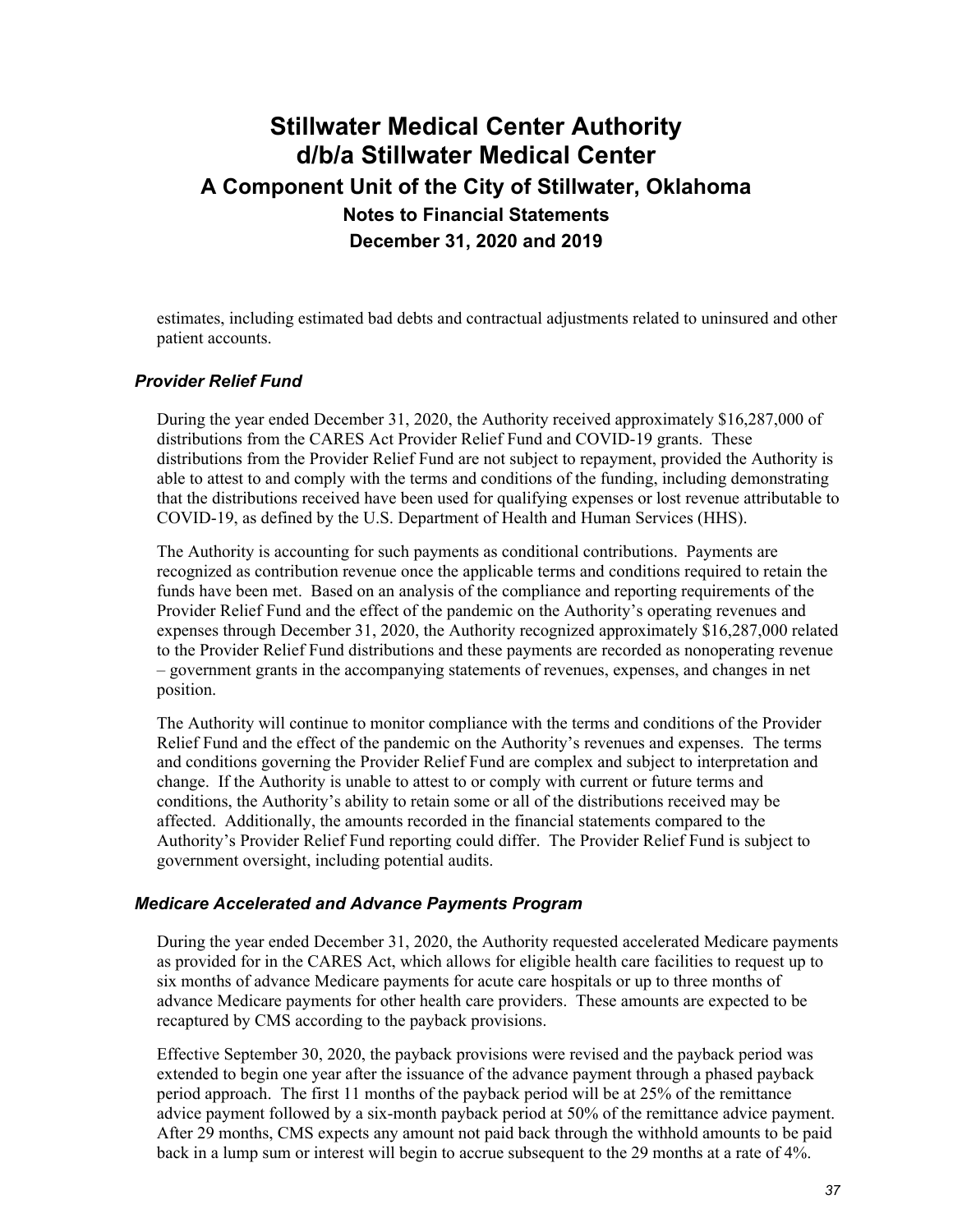During the year ended December 31, 2020, the Authority received approximately \$24,558,000 from these accelerated Medicare payment requests. The unapplied amount of accelerated Medicare payment requests is recorded in estimated amounts due to third-party payors in the accompanying balance sheets.

### *Payroll Tax Credits*

The CARES Act provides for a deferral of payments of the employer portion of the payroll tax incurred during the pandemic, allowing half of such payroll taxes be deferred until December 2021 and the remaining half until December 2022. At December 31, 2020, the Authority had deferred approximately \$3,776,000 of payroll taxes recorded as a part of accrued expenses and other liabilities in the accompanying balance sheets.

### **Note 19: Subsequent Events**

The Authority invests in various investment securities. Investment securities are exposed to various risks, such as interest rate, market, and credit risks. Due to the level of risk associated with certain investment securities, it is at least reasonably possible that changes in the values of investment securities will occur in the near term and that such changes could materially affect the amounts reported in the accompanying balance sheets. There has been significant volatility in the investment markets both nationally and globally since December 31, 2020, resulting in an overall market decline in certain market segments.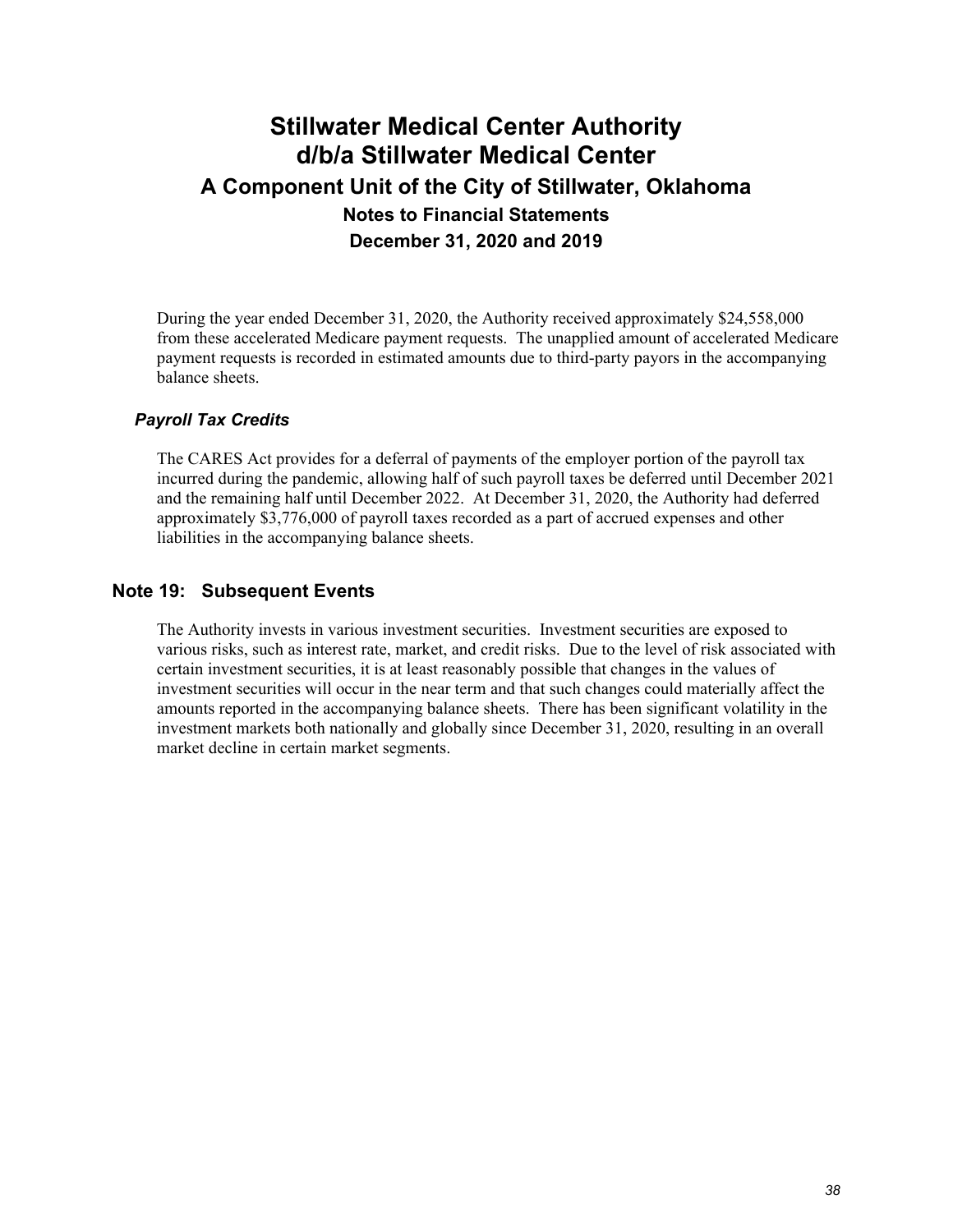

### **Report on Internal Control over Financial Reporting and on Compliance and Other Matters Based on an Audit of Financial Statements Performed in Accordance with**  *Government Auditing Standards*

### **Independent Auditor's Report**

Board of Trustees Stillwater Medical Center Authority d/b/a Stillwater Medical Center Stillwater, Oklahoma

We have audited, in accordance with auditing standards generally accepted in the United States of America and the standards applicable to financial audits contained in *Government Auditing Standards*, issued by the Comptroller General of the United States, the financial statements of Stillwater Medical Center Authority d/b/a Stillwater Medical Center (the Authority), a component unit of the City of Stillwater, Oklahoma, which comprise the balance sheet as of December 31, 2020, and the related statements of revenues, expenses, and changes in net position and cash flows for the year then ended, and the related notes to the financial statements, and have issued our report thereon dated June 30, 2021, which contained an *Other Matter* paragraph regarding omission of required supplementary information.

### *Internal Control over Financial Reporting*

In planning and performing our audit of the financial statements, we considered the Authority's internal control over financial reporting (internal control) as a basis for designing audit procedures that are appropriate in the circumstances for the purpose of expressing our opinion on the financial statements, but not for the purpose of expressing an opinion on the effectiveness of the Authority's internal control. Accordingly, we do not express an opinion on the effectiveness of the Authority's internal control.

A *deficiency in internal control* exists when the design or operation of a control does not allow management or employees, in the normal course of performing their assigned functions, to prevent, or detect and correct, misstatements on a timely basis. A *material weakness* is a deficiency, or a combination of deficiencies, in internal control such that there is a reasonable possibility that a material misstatement of the entity's financial statements will not be prevented, or detected and corrected, on a timely basis. A *significant deficiency* is a deficiency, or a combination of deficiencies, in internal control that is less severe than a material weakness, yet important enough to merit attention by those charged with governance.

Our consideration of internal control was for the limited purpose described in the first paragraph of this section and was not designed to identify all deficiencies in internal control that might be material weaknesses or significant deficiencies. Given these limitations, during our audit, we did not identify any deficiencies in internal control that we consider to be material weaknesses. However, material weaknesses may exist that have not been identified.

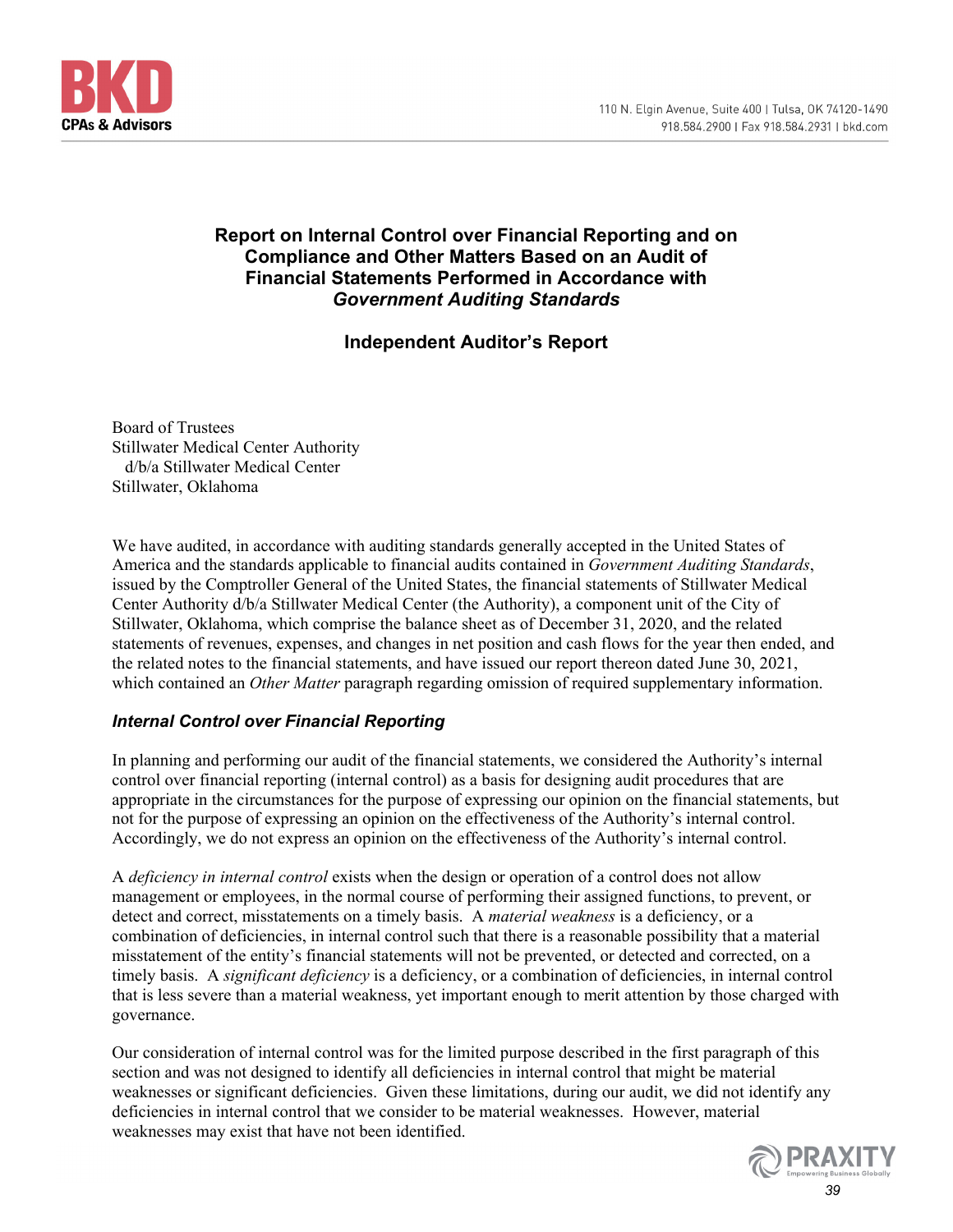Board of Trustees Stillwater Medical Center Authority d/b/a Stillwater Medical Center

### *Compliance and Other Matters*

As part of obtaining reasonable assurance about whether the Authority's financial statements are free from material misstatement, we performed tests of its compliance with certain provisions of laws, regulations, contracts, and grant agreements, noncompliance with which could have a direct and material effect the financial statements. However, providing an opinion on compliance with those provisions was not an objective of our audit and, accordingly, we do not express such an opinion. The results of our tests disclosed no instances of noncompliance or other matters that are required to be reported under *Government Auditing Standards*.

### *Purpose of This Report*

The purpose of this report is solely to describe the scope of our testing of internal control and compliance and the results of that testing, and not to provide an opinion on the effectiveness of the entity's internal control or on compliance. This report is an integral part of an audit performed in accordance with *Government Auditing Standards* in considering the entity's internal control and compliance. Accordingly, this communication is not suitable for any other purpose.

**BKD,LLP** 

Tulsa, Oklahoma June 30, 2021